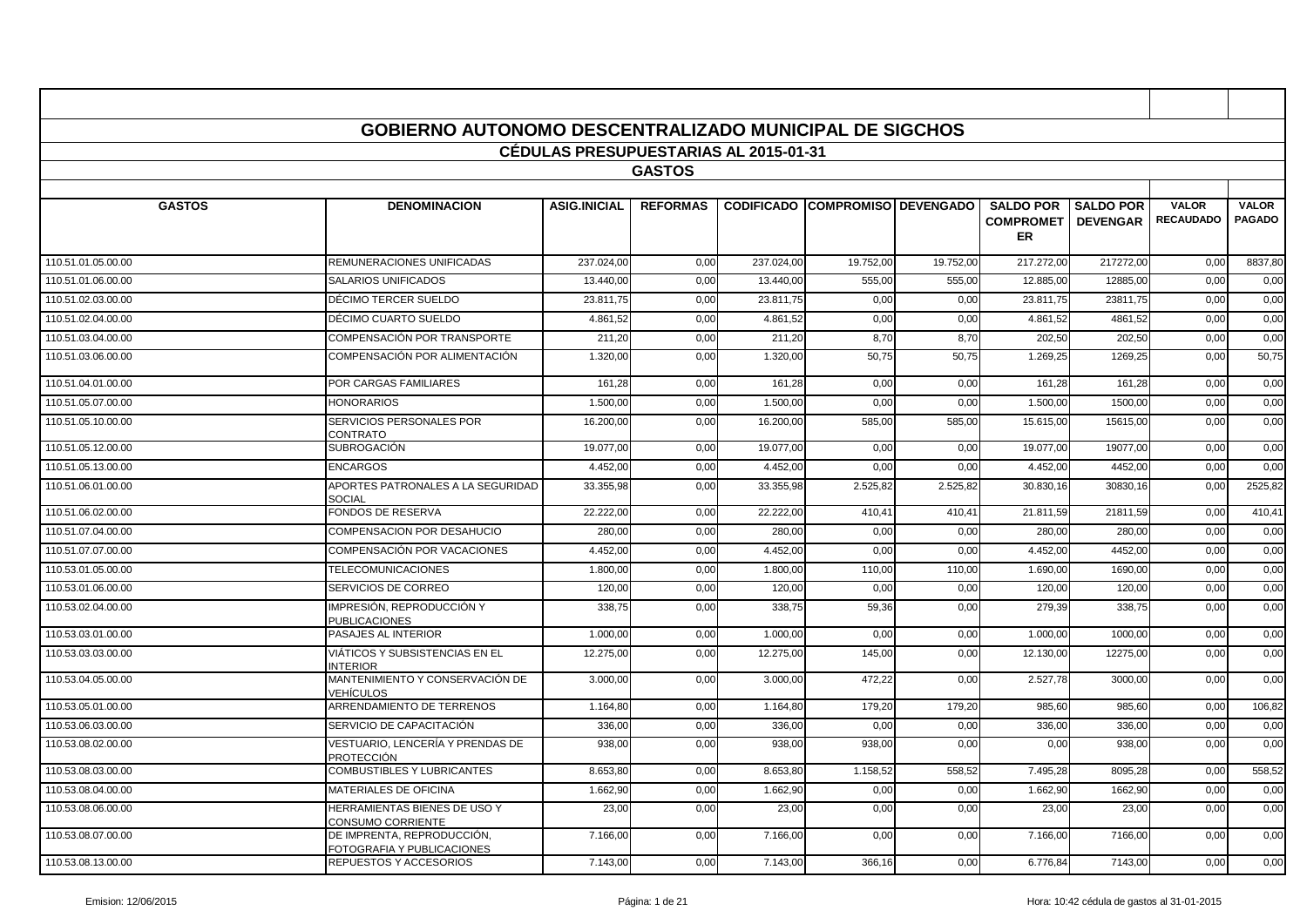|                    | <b>GOBIERNO AUTONOMO DESCENTRALIZADO MUNICIPAL DE SIGCHOS</b>                                                                                                                 |                                       |                 |            |                                        |          |                                                        |                  |                                  |                               |
|--------------------|-------------------------------------------------------------------------------------------------------------------------------------------------------------------------------|---------------------------------------|-----------------|------------|----------------------------------------|----------|--------------------------------------------------------|------------------|----------------------------------|-------------------------------|
|                    |                                                                                                                                                                               | CÉDULAS PRESUPUESTARIAS AL 2015-01-31 |                 |            |                                        |          |                                                        |                  |                                  |                               |
|                    |                                                                                                                                                                               |                                       | <b>GASTOS</b>   |            |                                        |          |                                                        |                  |                                  |                               |
|                    |                                                                                                                                                                               |                                       |                 |            |                                        |          |                                                        |                  |                                  |                               |
| <b>GASTOS</b>      | <b>DENOMINACION</b>                                                                                                                                                           | <b>ASIG.INICIAL</b>                   | <b>REFORMAS</b> |            | <b>CODIFICADO COMPROMISO DEVENGADO</b> |          | <b>SALDO POR</b><br><b>COMPROMET   DEVENGAR</b><br>ER. | <b>SALDO POR</b> | <b>VALOR</b><br><b>RECAUDADO</b> | <b>VALOR</b><br><b>PAGADO</b> |
| 110.57.01.02.00.00 | PEAJES                                                                                                                                                                        | 100.00                                | 0.00            | 100,00     | 0,00                                   | 0.00     | 100.00                                                 | 100.00           | 0,00                             | 0,00                          |
| 110.57.02.06.00.00 | <b>COSTAS JUDICIALES</b>                                                                                                                                                      | 500.00                                | 0,00            | 500.00     | 0,00                                   | 0,00     | 500,00                                                 | 500.00           | 0,00                             | 0,00                          |
| 110.84.01.03.00.00 | <b>MOBILIARIOS</b>                                                                                                                                                            | 4.280.00                              | 0,00            | 4.280.00   | 0,00                                   | 0,00     | 4.280,00                                               | 4280.00          | 0,00                             | 0,00                          |
| 110.84.01.07.00.00 | <b>EQUIPOS, SISTEMAS Y PAQUETES</b><br>INFORMÁTICOS                                                                                                                           | 5.160,00                              | 0,00            | 5.160,00   | 0,00                                   | 0.00     | 5.160,00                                               | 5160,00          | 0,00                             | 0,00                          |
| 120.51.01.05.00.00 | REMUNERACIONES UNIFICADAS                                                                                                                                                     | 110.400,00                            | 0,00            | 110.400,00 | 9.200,00                               | 9.200,00 | 101.200,00                                             | 101200,00        | 0,00                             | 9200,00                       |
| 120.51.02.03.00.00 | <b>DECIMO TERCER SUELDO</b>                                                                                                                                                   | 11.120,16                             | 0,00            | 11.120,16  | 0,00                                   | 0,00     | 11.120,16                                              | 11120,16         | 0,00                             | 0,00                          |
| 120.51.02.04.00.00 | DECIMO CUARTO SUELDO                                                                                                                                                          | 3.801,89                              | 0,00            | 3.801,89   | 0,00                                   | 0,00     | 3.801,89                                               | 3801,89          | 0,00                             | 0,00                          |
| 120.51.05.07.00.00 | <b>HONORARIOS</b>                                                                                                                                                             | 1.000,00                              | 0,00            | 1.000,00   | 0,00                                   | 0,00     | 1.000,00                                               | 1000,00          | 0,00                             | 0,00                          |
| 120.51.05.10.00.00 | SERVICIOS PERSONALES POR<br>CONTRATO                                                                                                                                          | 19.608,00                             | 0,00            | 19.608,00  | 0,00                                   | 0,00     | 19.608,00                                              | 19608,00         | 0,00                             | 0,00                          |
| 120.51.05.12.00.00 | SUBROGACIÓN                                                                                                                                                                   | 3.348,00                              | 0,00            | 3.348,00   | 0,00                                   | 0,00     | 3.348,00                                               | 3348,00          | 0,00                             | 0,00                          |
| 120.51.05.13.00.00 | <b>ENCARGOS</b>                                                                                                                                                               | 3.438.00                              | 0,00            | 3.438.00   | 0,00                                   | 0,00     | 3.438,00                                               | 3438,00          | 0,00                             | 0,00                          |
| 120.51.06.01.00.00 | <b>APORTE PATRONAL</b>                                                                                                                                                        | 15.546,57                             | 0,00            | 15.546,57  | 1.166,99                               | 1.166,99 | 14.379,58                                              | 14379,58         | 0,00                             | 1166,99                       |
| 120.51.06.02.00.00 | <b>FONDOS DE RESERVA</b>                                                                                                                                                      | 11.120,46                             | 0,00            | 11.120,46  | 580,93                                 | 580,93   | 10.539,53                                              | 10539,53         | 0,00                             | 580,93                        |
| 120.51.07.07.00.00 | COMPENSACIÓN POR VACACIONES                                                                                                                                                   | 3.438,00                              | 0,00            | 3.438,00   | 0,00                                   | 0,00     | 3.438,00                                               | 3438,00          | 0,00                             | 0,00                          |
| 120.53.02.04.00.00 | EDICIÓN, IMPRESIÓN, REPRODUCCIÓN Y<br><b>PUBLICACIONES</b>                                                                                                                    | 3.711,75                              | 0,00            | 3.711,75   | 0,00                                   | 0,00     | 3.711,75                                               | 3711,75          | 0,00                             | 0,00                          |
| 120.53.03.03.00.00 | VIATICOS Y SUBSISTENCIAS EN EL<br><b>INTERIOR</b>                                                                                                                             | 4.320.00                              | 0,00            | 4.320.00   | 360,00                                 | 160.00   | 3.960.00                                               | 4160.00          | 0,00                             | 160,00                        |
| 120.53.06.01.00.00 | CONSULTORÍA, ASESORÍA E<br>INVESTIGACIÓN ESPECIALIZADA<br>ORGANICO PP (ARRASTRE 2012)                                                                                         | 16.500,00                             | 0,00            | 16.500,00  | 0,00                                   | 0,00     | 16.500,00                                              | 16500,00         | 0,00                             | 0,00                          |
| 120.53.06.03.00.00 | SERVICIO DE CAPACITACION                                                                                                                                                      | 1.680,00                              | 0,00            | 1.680,00   | 336,00                                 | 336,00   | 1.344,00                                               | 1344,00          | 0,00                             | 0,00                          |
| 120.53.08.02.00.00 | <b>VESTUARIO LINCERIA Y PRENDAS DE</b><br><b>PROTECCION</b>                                                                                                                   | 1.600,00                              | 0,00            | 1.600,00   | 1.600,00                               | 0,00     | 0,00                                                   | 1600.00          | 0,00                             | 0,00                          |
| 120.53.08.04.00.00 | <b>MATERIALES DE OFICINA</b>                                                                                                                                                  | 13.082,95                             | 0,00            | 13.082,95  | 0,00                                   | 0,00     | 13.082,95                                              | 13082,95         | 0,00                             | 0,00                          |
| 120.53.08.07.00.00 | DE IMPRENTA, REPRODUCCION Y FOT.<br><b>PUBLICACIONES</b>                                                                                                                      | 6.734.00                              | 0.00            | 6.734.00   | 0.00                                   | 0.00     | 6.734.00                                               | 6734.00          | 0,00                             | 0.00                          |
| 120.53.08.11.00.00 | <b>INSUMOS, BIENES, MATERIALES Y</b><br>SUMINISTROS PARA LA CONSTRUCCIÓN,<br>ELÉCTRICOS, PLOMERÍA, CARPINTERÍA,<br>SEÑALIZACIÓN VIAL, NAVEGACIÓN Y<br><b>CONTRA INCENDIOS</b> | 80,00                                 | 0,00            | 80,00      | 0,00                                   | 0,00     | 80,00                                                  | 80,00            | 0,00                             | 0,00                          |
| 120.53.08.13.00.00 | REPUESTOS Y ACCESORIOS                                                                                                                                                        | 20,00                                 | 0,00            | 20.00      | 0,00                                   | 0,00     | 20.00                                                  | 20,00            | 0,00                             | 0,00                          |
| 120.56.01.06.00.00 | DESCUENTOS, COMISIONES Y OTROS<br>CARGOS EN T. Y V.                                                                                                                           | 4.000.00                              | 0.00            | 4.000.00   | 902.35                                 | 902.35   | 3.097.65                                               | 3097.65          | 0.00                             | 902.35                        |
| 120.57.02.03.00.00 | <b>COMISIONES BANCARIAS</b>                                                                                                                                                   | 5.000,00                              | 0,00            | 5.000,00   | 121,71                                 | 121,71   | 4.878,29                                               | 4878,29          | 0,00                             | 121,71                        |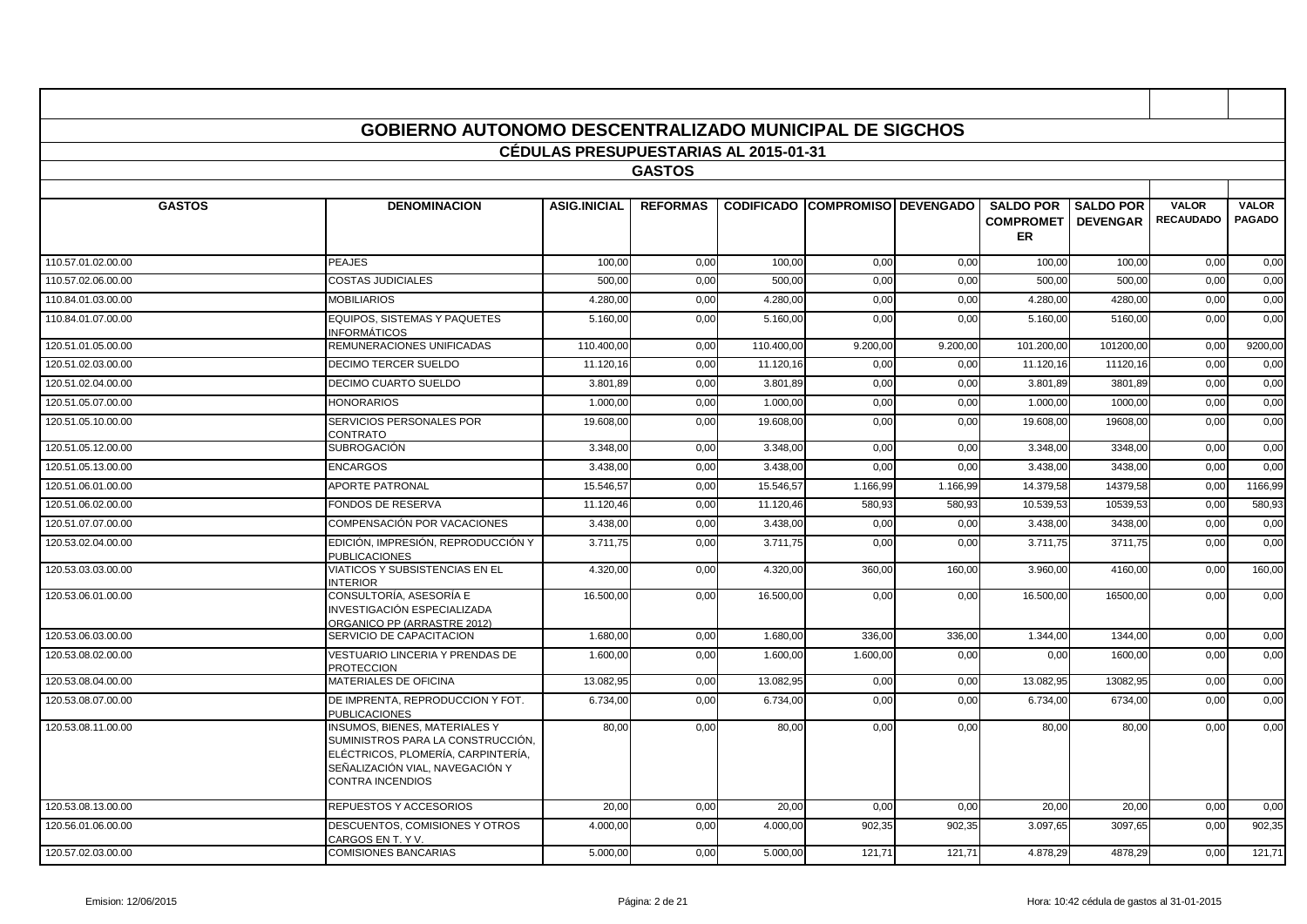|                    | <b>GOBIERNO AUTONOMO DESCENTRALIZADO MUNICIPAL DE SIGCHOS</b> |                                              |                 |           |                                        |           |                                                              |                  |                                  |                               |
|--------------------|---------------------------------------------------------------|----------------------------------------------|-----------------|-----------|----------------------------------------|-----------|--------------------------------------------------------------|------------------|----------------------------------|-------------------------------|
|                    |                                                               | <b>CEDULAS PRESUPUESTARIAS AL 2015-01-31</b> |                 |           |                                        |           |                                                              |                  |                                  |                               |
|                    |                                                               |                                              | <b>GASTOS</b>   |           |                                        |           |                                                              |                  |                                  |                               |
| <b>GASTOS</b>      | <b>DENOMINACION</b>                                           | <b>ASIG.INICIAL</b>                          | <b>REFORMAS</b> |           | <b>CODIFICADO COMPROMISO DEVENGADO</b> |           | <b>SALDO POR</b><br><b>COMPROMET   DEVENGAR</b><br><b>ER</b> | <b>SALDO POR</b> | <b>VALOR</b><br><b>RECAUDADO</b> | <b>VALOR</b><br><b>PAGADO</b> |
| 120.58.04.07.00.00 | A LA CONTRALORIA GENERAL DEL<br><b>ESTADO</b>                 | 20.000,00                                    | 0,00            | 20.000,00 | 16.851,24                              | 16.851,24 | 3.148,76                                                     | 3148,76          | 0,00                             | 16851,24                      |
| 120.58.04.07.00.01 | <b>APORTE COOTAD</b>                                          | 20.000.00                                    | 0.00            | 20,000.00 | 16.851.24                              | 16.851.24 | 3.148.76                                                     | 3148.76          | 0,00                             | 16851,24                      |
| 120.84.01.03.00.00 | <b>MOBILIARIOS</b>                                            | 3.480,00                                     | 0,00            | 3.480,00  | 0,00                                   | 0,00      | 3.480,00                                                     | 3480,00          | 0,00                             | 0,00                          |
| 120.84.01.07.00.00 | <b>EQUIPOS. SISTEMAS Y PAQUETES</b><br><b>INFORMATICOS</b>    | 5.870.00                                     | 0.00            | 5.870.00  | 0.00                                   | 0.00      | 5.870.00                                                     | 5870.00          | 0,00                             | 0.00                          |
| 130.51.01.05.00.00 | REMUNERACIONES UNIFICADAS                                     | 11.832.00                                    | 0,00            | 11.832.00 | 986,00                                 | 986.0     | 10.846,00                                                    | 10846.00         | 0,00                             | 0,00                          |
| 130.51.01.06.00.00 | SALARIOS UNIFICADOS                                           | 14.400,00                                    | 0,00            | 14.400,00 | 1.166,00                               | 1.166,00  | 13.234,00                                                    | 13234,00         | 0,00                             | 1166,00                       |
| 130.51.02.03.00.00 | DÉCIMO TERCER SUELDO                                          | 2.186,04                                     | 0,00            | 2.186,04  | 0,00                                   | 0,00      | 2.186,04                                                     | 2186,04          | 0,00                             | 0,00                          |
| 130.51.02.04.00.00 | DÉCIMO CUARTO SUELDO                                          | 1.121,96                                     | 0,00            | 1.121,96  | 0,00                                   | 0,00      | 1.121,96                                                     | 1121.96          | 0,00                             | 0,00                          |
| 130.51.03.04.00.00 | COMPENSACIÓN POR TRANSPORTE                                   | 211,20                                       | 0,00            | 211,20    | 13,80                                  | 13,80     | 197,40                                                       | 197,40           | 0,00                             | 13,80                         |
| 130.51.03.06.00.00 | COMPENSACIÓN POR ALIMENTACIÓN                                 | 1.320,00                                     | 0.00            | 1.320,00  | 80,50                                  | 80,50     | 1.239,50                                                     | 1239.50          | 0,00                             | 80,50                         |
| 130.51.04.01.00.00 | POR CARGAS FAMILIARES                                         | 172.80                                       | 0.00            | 172.80    | 0,00                                   | 0.00      | 172.80                                                       | 172.80           | 0,00                             | 0,00                          |
| 130.51.04.08.00.00 | POR ANTIGÜEDAD                                                | 144.00                                       | 0,00            | 144.00    | 9,00                                   | 9,00      | 135,00                                                       | 135,00           | 0,00                             | 0,00                          |
| 130.51.06.01.00.00 | <b>APORTE PATRONAL</b>                                        | 3.128,04                                     | 0,00            | 3.128,04  | 256,54                                 | 256,54    | 2.871,50                                                     | 2871.50          | 0,00                             | 256,54                        |
| 130.51.06.02.00.00 | FONDOS DE RESERVA                                             | 2.186,04                                     | 0,00            | 2.186,04  | 132,1'                                 | 132,1'    | 2.053,93                                                     | 2053,93          | 0,00                             | 0,00                          |
| 130.51.07.04.00.00 | COMPENSACIÓN POR DESAHUCIO                                    | 150.00                                       | 0.00            | 150.00    | 0,00                                   | 0,00      | 150.00                                                       | 150.00           | 0,00                             | 0,00                          |
| 130.53.01.04.00.00 | <b>ENERGIA ELECTRICA</b>                                      | 84.00                                        | 0.00            | 84.00     | 0,00                                   | 0,00      | 84.00                                                        | 84.0             | 0,00                             | 0,00                          |
| 130.53.03.03.00.00 | VIÁTICOS Y SUBSISTENCIAS EN EL<br><b>INTERIOR</b>             | 800,00                                       | 0,00            | 800,00    | 0,00                                   | 0,00      | 800,00                                                       | 800,00           | 0,00                             | 0,00                          |
| 130.53.06.03.00.00 | SERVICIO DE CAPACITACION                                      | 672,00                                       | 0,00            | 672,00    | 0,00                                   | 0,00      | 672,00                                                       | 672,00           | 0,00                             | 0,00                          |
| 130.53.08.02.00.00 | <b>VESTUARIO LINCERIA Y PRENDAS DE</b><br>PROTECCIÓN          | 538,00                                       | 0.00            | 538.00    | 538.00                                 | 0,00      | 0,00                                                         | 538.00           | 0,00                             | 0.00                          |
| 130.53.08.04.00.00 | <b>MATERIALES DE OFICINA</b>                                  | 361,45                                       | 0,00            | 361,45    | 0,00                                   | 0,00      | 361,45                                                       | 361.45           | 0,00                             | 0,00                          |
| 130.53.08.07.00.00 | MATERIALES DE IMPRENTA, REPRODUC.<br>FOTOG. Y PUBLIC.         | 792,00                                       | 0,00            | 792,00    | 0,00                                   | 0,00      | 792,00                                                       | 792,00           | 0,00                             | 0,00                          |
| 130.84.01.03.00.00 | <b>MOBILIARIOS</b>                                            | 360.00                                       | 0.00            | 360.00    | 0,00                                   | 0.00      | 360.00                                                       | 360.00           | 0,00                             | 0,00                          |
| 130.84.01.07.00.00 | <b>EQUIPOS, SISTEMAS Y PAQUETES</b><br><b>NFORMATICOS</b>     | 1.700,00                                     | 0.00            | 1.700,00  | 0,00                                   | 0,00      | 1.700,00                                                     | 1700,00          | 0,00                             | 0,00                          |
| 130.84.01.99.00.00 | LIBROS Y COLECCIONES                                          | 120,00                                       | 0,00            | 120,00    | 0,00                                   | 0,00      | 120,00                                                       | 120,00           | 0,00                             | 0,00                          |
| 140.51.01.05.00.00 | REMUNERACIONES UNIFICADAS                                     | 47.580,00                                    | 0,00            | 47.580,00 | 3.290,0                                | 3.290,00  | 44.290,00                                                    | 44290,0          | 0,00                             | 3290,00                       |
| 140.51.02.03.00.00 | DÉCIMO TERCER SUELDO                                          | 3.965,04                                     | 0,00            | 3.965,04  | 0,00                                   | 0,00      | 3.965,04                                                     | 3965,04          | 0,00                             | 0,00                          |
| 140.51.02.04.00.00 | DÉCIMO CUARTO SUELDO                                          | 1.121,87                                     | 0,00            | 1.121,87  | 0,00                                   | 0,00      | 1.121,87                                                     | 1121.8           | 0,00                             | 0,00                          |
| 140.51.05.07.00.00 | <b>HONORARIOS</b>                                             | 2.000.00                                     | 0,00            | 2.000.00  | 0,00                                   | 0,00      | 2.000.00                                                     | 2000.00          | 0,00                             | 0,00                          |
| 140.51.06.01.00.00 | <b>APORTE PATRONAL</b>                                        | 5.543,16                                     | 0,00            | 5.543,16  | 461,93                                 | 461,93    | 5.081,23                                                     | 5081,2           | 0,00                             | 461,93                        |
| 140.51.06.02.00.00 | <b>FONDOS DE RESERVA</b>                                      | 3.965,04                                     | 0,00            | 3.965,04  | 274,05                                 | 274,05    | 3.690,99                                                     | 3690.99          | 0,00                             | 274.05                        |

 $\blacksquare$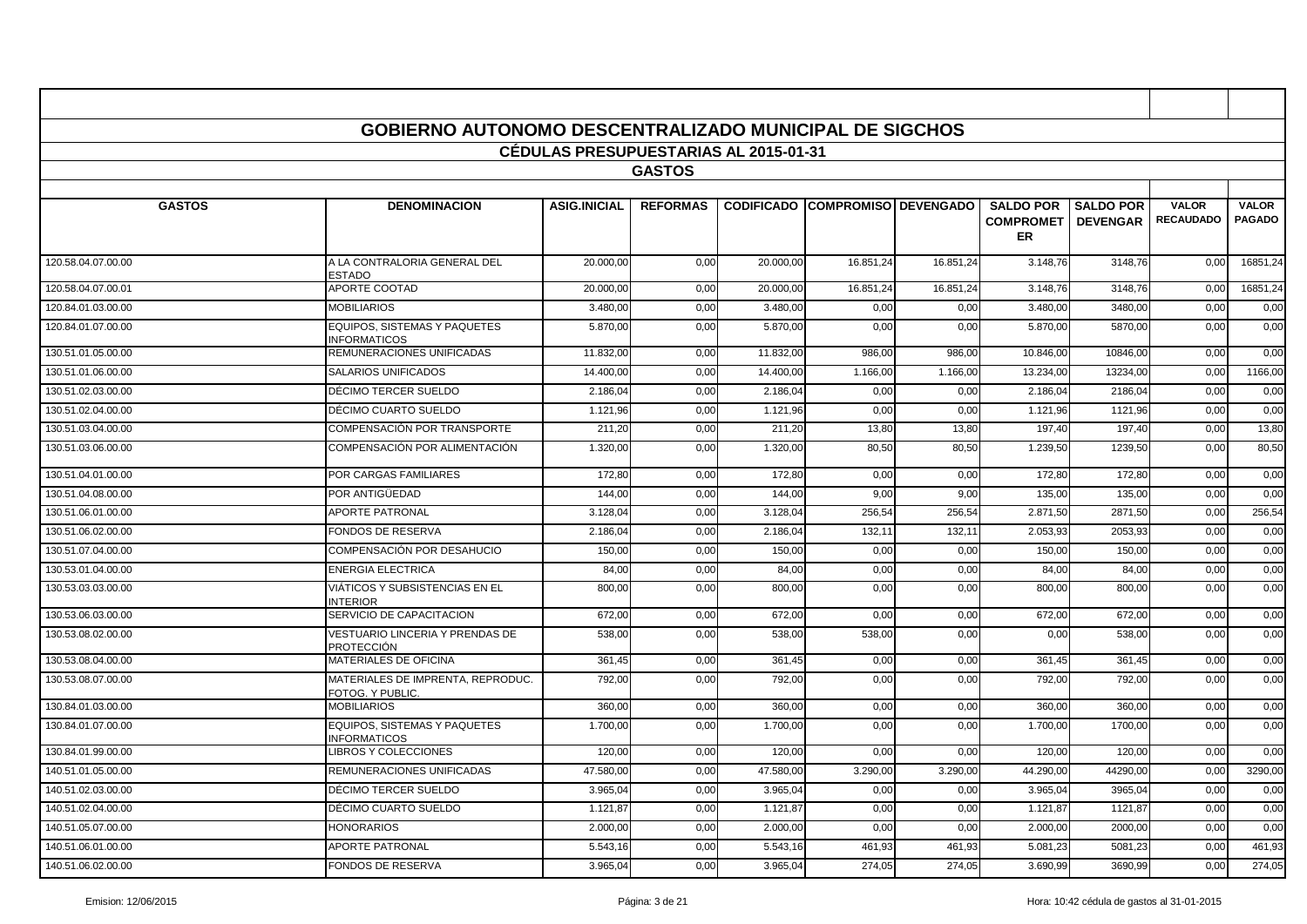|                    | <b>GOBIERNO AUTONOMO DESCENTRALIZADO MUNICIPAL DE SIGCHOS</b> |                                              |                 |           |                                        |          |                                                              |                  |                                  |                               |
|--------------------|---------------------------------------------------------------|----------------------------------------------|-----------------|-----------|----------------------------------------|----------|--------------------------------------------------------------|------------------|----------------------------------|-------------------------------|
|                    |                                                               | <b>CEDULAS PRESUPUESTARIAS AL 2015-01-31</b> |                 |           |                                        |          |                                                              |                  |                                  |                               |
|                    |                                                               |                                              | <b>GASTOS</b>   |           |                                        |          |                                                              |                  |                                  |                               |
|                    |                                                               |                                              |                 |           |                                        |          |                                                              |                  |                                  |                               |
| <b>GASTOS</b>      | <b>DENOMINACION</b>                                           | <b>ASIG.INICIAL</b>                          | <b>REFORMAS</b> |           | <b>CODIFICADO COMPROMISO DEVENGADO</b> |          | <b>SALDO POR</b><br><b>COMPROMET   DEVENGAR</b><br><b>ER</b> | <b>SALDO POR</b> | <b>VALOR</b><br><b>RECAUDADO</b> | <b>VALOR</b><br><b>PAGADO</b> |
| 140.51.07.07.00.00 | COMPENSACIÓN POR VACACIONES                                   | 2.304,00                                     | 0,00            | 2.304,00  | 0,00                                   | 0,00     | 2.304,00                                                     | 2304,00          | 0,00                             | 0,00                          |
| 140.53.01.05.00.00 | TELECOMUNICACIONES (TELÉFONO E<br>NTERNET)                    | 600,00                                       | 0,00            | 600,00    | 7,75                                   | 7,75     | 592,25                                                       | 592,25           | 0,00                             | 0.00                          |
| 140.53.01.06.00.00 | SERVICIO DE CORREO                                            | 240,00                                       | 0,00            | 240,00    | 8,50                                   | 8,50     | 231,50                                                       | 231,50           | 0,00                             | 0,00                          |
| 140.53.02.04.00.00 | EDICIÓN, IMPRESION, REPRODUCCION Y<br>PUBLICACIÓN             | 150,00                                       | 0.00            | 150.00    | 117,60                                 | 0.00     | 32.40                                                        | 150.00           | 0,00                             | 0.00                          |
| 140.53.03.03.00.00 | VIÁTICOS Y SUBSISTENCIAS EN EL<br><b>INTERIOR</b>             | 800,00                                       | 0,00            | 800,00    | 0,00                                   | 0.00     | 800,00                                                       | 800,00           | 0,00                             | 0,00                          |
| 140.53.05.02.00.00 | ARRENDAMIENTO DE EDIFICIOS.<br><b>LOCALES Y RESIDEN</b>       | 1.200,00                                     | 0,00            | 1.200,00  | 0,00                                   | 0.00     | 1.200.00                                                     | 1200.00          | 0,00                             | 0.00                          |
| 140.53.06.03.00.00 | SERVICIO DE CAPACITACIÓN                                      | 672,00                                       | 0,00            | 672,00    | 0,00                                   | 0,00     | 672,00                                                       | 672,00           | 0,00                             | 0,00                          |
| 140.53.08.02.00.00 | <b>VESTUARIO LINCERIA Y PRENDAS DE</b><br>PROTECCIÓN          | 400,00                                       | 0,00            | 400,00    | 400,00                                 | 0,00     | 0,00                                                         | 400,00           | 0,00                             | 0,00                          |
| 140.53.08.04.00.00 | <b>MATERIALES DE OFICINA</b>                                  | 477,50                                       | 0,00            | 477.50    | 0,00                                   | 0,00     | 477.50                                                       | 477.50           | 0,00                             | 0,00                          |
| 140.53.08.05.00.00 | MATERIALES DE ASEO                                            | 20,00                                        | 0,00            | 20,00     | 0,00                                   | 0,00     | 20,00                                                        | 20,00            | 0,00                             | 0,00                          |
| 140.53.08.07.00.00 | MATERIALES DE IMPRESIÓN, FOTOG.<br>REPROD, Y PUBLIC.          | 2.850,00                                     | 0,00            | 2.850,00  | 0,00                                   | 0,00     | 2.850,00                                                     | 2850,00          | 0,00                             | 0,00                          |
| 140.53.08.13.00.00 | REPUESTOS Y ACCESORIOS                                        | 244,00                                       | 0,00            | 244,00    | 0,00                                   | 0,00     | 244,00                                                       | 244,00           | 0,00                             | 0,00                          |
| 140.84.01.03.00.00 | <b>MOBILIARIOS</b>                                            | 300.00                                       | 0,00            | 300.00    | 0,00                                   | 0.00     | 300.00                                                       | 300.00           | 0,00                             | 0.00                          |
| 140.84.01.07.00.00 | EQUIPOS. SISTEMAS Y PAQUETES<br><b>INFORMATICOS</b>           | 420,00                                       | 0,00            | 420,00    | 0,00                                   | 0,00     | 420,00                                                       | 420,00           | 0,00                             | 0,00                          |
| 140.84.01.09.00.00 | <b>LIBROS Y COLECCIONES</b>                                   | 200,00                                       | 0,00            | 200.00    | 0,00                                   | 0,00     | 200.00                                                       | 200,00           | 0,00                             | 0,00                          |
| 150.51.01.05.00.00 | REMUNERACIONES UNIFICADAS                                     | 97.260,00                                    | 0,00            | 97.260,00 | 8.105,00                               | 8.105,00 | 89.155,00                                                    | 89155,00         | 0,00                             | 8105,00                       |
| 150.51.01.06.00.00 | <b>SALARIOS UNIFICADOS</b>                                    | 44.280,00                                    | 0,00            | 44.280.00 | 3.676,00                               | 3.676,00 | 40.604,00                                                    | 40604,00         | 0,00                             | 0,00                          |
| 150.51.02.03.00.00 | DECIMOTERCER SUELDO                                           | 18.164,74                                    | 0,00            | 18.164,74 | 0,00                                   | 0,00     | 18.164,74                                                    | 18164,74         | 0,00                             | 0,00                          |
| 150.51.02.04.00.00 | DECIMOCUARTO SUELDO                                           | 7.884,55                                     | 0,00            | 7.884,55  | 0,00                                   | 0,00     | 7.884,55                                                     | 7884,55          | 0,00                             | 0,00                          |
| 150.51.03.04.00.00 | COMPENSACIÓN POR TRANSPORTE                                   | 739,20                                       | 0,00            | 739.20    | 45,30                                  | 45,30    | 693.90                                                       | 693.90           | 0,00                             | 45,30                         |
| 150.51.03.06.00.00 | ALIMENTACIÓN                                                  | 4.620,00                                     | 0,00            | 4.620,00  | 264,25                                 | 264,25   | 4.355,75                                                     | 4355,75          | 0,00                             | 264,25                        |
| 150.51.04.01.00.00 | POR CARGAS FAMILIARES                                         | 707,52                                       | 0,00            | 707,52    | 44,08                                  | 44,08    | 663,44                                                       | 663,44           | 0,00                             | 0,00                          |
| 150.51.04.08.00.00 | SUBSIDIO DE ANTIGÜEDAD                                        | 404,16                                       | 0,00            | 404,16    | 24,36                                  | 24,36    | 379,80                                                       | 379,80           | 0,00                             | 24,36                         |
| 150.51.05.07.00.00 | <b>HONORARIOS</b>                                             | 1.000,00                                     | 0,00            | 1.000,00  | 687,80                                 | 687,80   | 312,20                                                       | 312,20           | 0,00                             | 687,80                        |
| 150.51.05.10.00.00 | SERVICIOS PERSONALES POR<br>CONTRATO                          | 74.208.00                                    | 0.00            | 74.208.00 | 1.170,00                               | 1.170.00 | 73.038.00                                                    | 73038.00         | 0,00                             | 1170.00                       |
| 150.51.05.12.00.00 | SUBROGACIÓN                                                   | 2.226,00                                     | 0,00            | 2.226,00  | 0,00                                   | 0,00     | 2.226,00                                                     | 2226,00          | 0,00                             | 0,00                          |
| 150.51.05.13.00.00 | <b>ENCARGOS</b>                                               | 2.226.00                                     | 0,00            | 2.226.00  | 0,00                                   | 0,00     | 2.226,00                                                     | 2226.00          | 0,00                             | 0,00                          |
| 150.51.06.01.00.00 | <b>APORTE PATRONAL</b>                                        | 25.615.51                                    | 0,00            | 25.615.51 | 1.674,67                               | 1.674.67 | 23.940.84                                                    | 23940.84         | 0,00                             | 0.00                          |
| 150.51.06.02.00.00 | <b>FONDO DE RESERVA</b>                                       | 18.164,74                                    | 0,00            | 18.164,74 | 981,34                                 | 981,34   | 17.183,40                                                    | 17183,40         | 0,00                             | 0,00                          |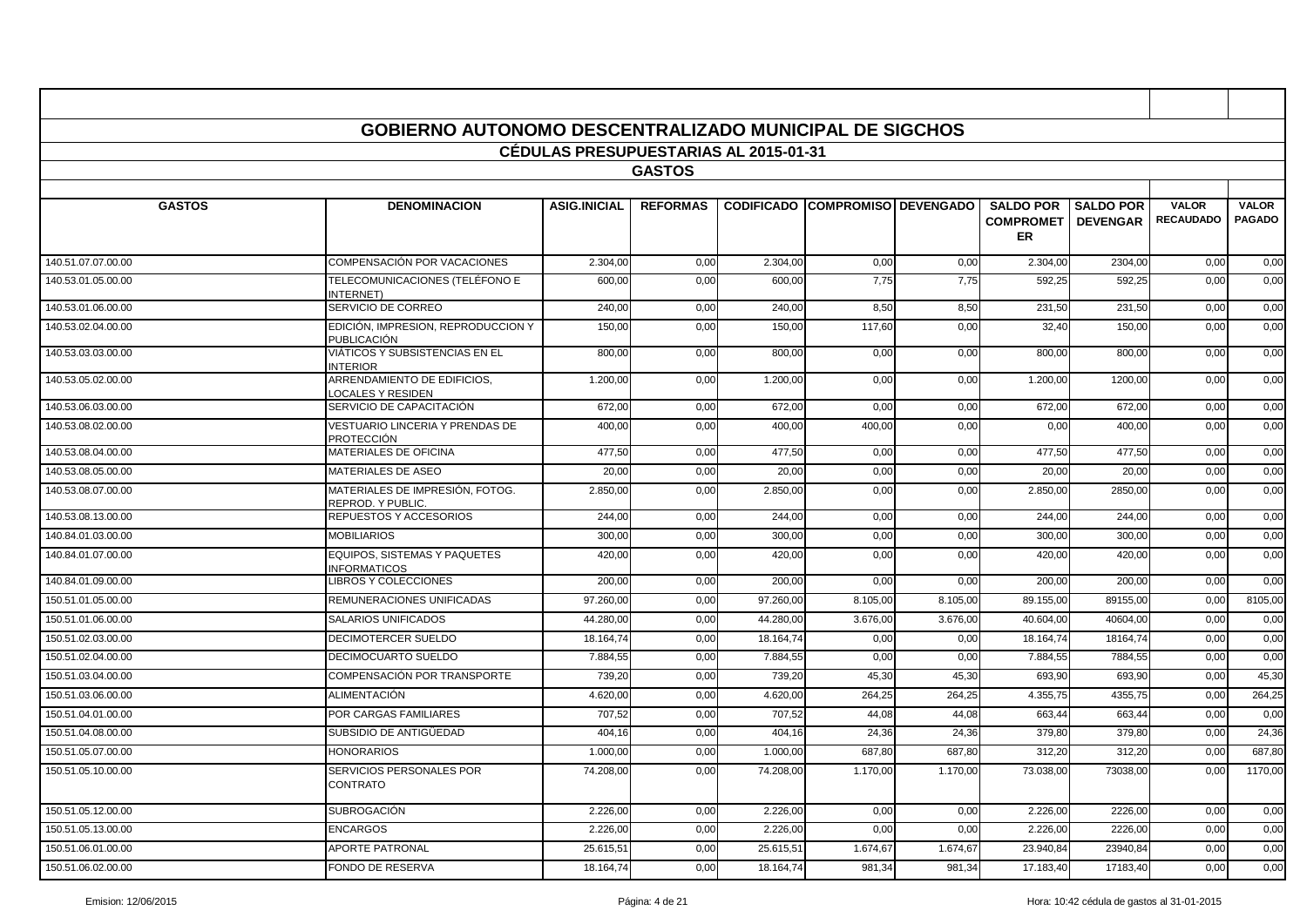|                    | <b>GOBIERNO AUTONOMO DESCENTRALIZADO MUNICIPAL DE SIGCHOS</b>                                                                                                                                              | <b>CEDULAS PRESUPUESTARIAS AL 2015-01-31</b> |                 |           |                                        |        |                                                   |                                     |                                  |                               |
|--------------------|------------------------------------------------------------------------------------------------------------------------------------------------------------------------------------------------------------|----------------------------------------------|-----------------|-----------|----------------------------------------|--------|---------------------------------------------------|-------------------------------------|----------------------------------|-------------------------------|
|                    |                                                                                                                                                                                                            |                                              | <b>GASTOS</b>   |           |                                        |        |                                                   |                                     |                                  |                               |
|                    |                                                                                                                                                                                                            |                                              |                 |           |                                        |        |                                                   |                                     |                                  |                               |
| <b>GASTOS</b>      | <b>DENOMINACION</b>                                                                                                                                                                                        | <b>ASIG.INICIAL</b>                          | <b>REFORMAS</b> |           | <b>CODIFICADO COMPROMISO DEVENGADO</b> |        | <b>SALDO POR</b><br><b>COMPROMET</b><br><b>ER</b> | <b>SALDO POR</b><br><b>DEVENGAR</b> | <b>VALOR</b><br><b>RECAUDADO</b> | <b>VALOR</b><br><b>PAGADO</b> |
| 150.51.07.07.00.00 | <b>COMPENSACIÓN POR VACACIONES</b>                                                                                                                                                                         | 2.226.00                                     | 0,00            | 2.226.00  | 0,00                                   | 0.00   | 2.226,00                                          | 2226,00                             | 0,00                             | 0,00                          |
| 150.53.01.04.00.00 | <b>ENERGÍA ELÉCTRICA</b>                                                                                                                                                                                   | 12.000,00                                    | 0,00            | 12.000,00 | 493,53                                 | 493,53 | 11.506,47                                         | 11506,47                            | 0,00                             | 0,00                          |
| 150.53.01.05.00.00 | <b>TELECOMUNICACIONES</b>                                                                                                                                                                                  | 22,800.00                                    | 0,00            | 22.800,00 | 714,65                                 | 714.65 | 22.085,35                                         | 22085,3                             | 0,00                             | 714,65                        |
| 150.53.01.06.00.00 | SERVICIO DE CORREO                                                                                                                                                                                         | 300,00                                       | 0,00            | 300,00    | 0,00                                   | 0,00   | 300,00                                            | 300,00                              | 0,00                             | 0,00                          |
| 150.53.02.04.00.00 | EDICIÓN, IMPRESIÓN, REPRODUCCIÓN,<br>PUBLICACIONES SUSCRIPCIONES.<br>FOTOCOPIADO, TRADUCCIÓN,<br>EMPASTADO, ENMARCACIÓN,<br>SERIGRAFÍA, FOTOGRAFÍA,<br>CARNETIZACIÓN, FILMACIÓN E IMÁGENES<br>SATELITALES. | 202,50                                       | 0.00            | 202,50    | 0,00                                   | 0.00   | 202.50                                            | 202.50                              | 0.00                             | 0,00                          |
| 150.53.02.07.00.00 | DIFUSION. INFORMACION Y PUBLICIDAD                                                                                                                                                                         | 1.080,00                                     | 0,00            | 1.080,00  | 0,00                                   | 0,00   | 1.080,00                                          | 1080,00                             | 0,00                             | 0,00                          |
| 150.53.02.08.00.00 | SERVICIO SEGURIDAD Y VIGILANCIA                                                                                                                                                                            | 4.800.00                                     | 0,00            | 4.800.00  | 0,00                                   | 0,00   | 4.800,00                                          | 4800,00                             | 0,00                             | 0,00                          |
| 150.53.02.09.00.00 | SERVICIOS DE ASEO; VESTIMENTA DE<br>TRABAJO; FUMIGACIÓN, DESINFECCIÓN Y<br>LIMPIEZA DE LAS INSTALACIONES DEL<br>SECTOR PÚBLICO.                                                                            | 1.000,00                                     | 0,00            | 1.000,00  | 0,00                                   | 0.00   | 1.000,00                                          | 1000,00                             | 0.00                             | 0,00                          |
| 150.53.03.01.00.00 | PASAJES AL INTERIOR                                                                                                                                                                                        | 750,00                                       | 0,00            | 750,00    | 0,00                                   | 0,00   | 750,00                                            | 750,00                              | 0,00                             | 0,00                          |
| 150.53.03.03.00.00 | VIÁTICOS Y SUBSISTENCIAS EN EL<br><b>INTERIOR</b>                                                                                                                                                          | 2.800.00                                     | 0,00            | 2.800.00  | 80,00                                  | 0.00   | 2.720.00                                          | 2800,00                             | 0.00                             | 0,00                          |
| 150.53.04.02.00.00 | EDIFICIOS, LOCALES, RESIDENCIAS Y<br>CABLEADO ESTRUCTURADO<br>(INSTALACIÓN, MANTENIMIENTO Y<br><b>REPARACIONES)</b>                                                                                        | 290,00                                       | 0,00            | 290,00    | 0,00                                   | 0,00   | 290,00                                            | 290,00                              | 0,00                             | 0,00                          |
| 150.53.04.04.00.00 | MAQUINARIAS Y EQUIPOS (INSTALACIÓN,<br><b>MANTENIMIENTO Y REPARACIONES)</b>                                                                                                                                | 4.110,00                                     | 0,00            | 4.110,00  | 0,00                                   | 0,00   | 4.110,00                                          | 4110,00                             | 0,00                             | 0,00                          |
| 150.53.06.03.00.00 | SERVICIO DE CAPACITACIÓN                                                                                                                                                                                   | 2.016.00                                     | 0.00            | 2.016.00  | 0,00                                   | 0.00   | 2.016.00                                          | 2016.00                             | 0.00                             | 0,00                          |
| 150.53.07.04.00.00 | MANTENIMIENTO Y REPARACIÓN DE<br>EQUIPOS Y SISTEMAS INFORMÁTICOS                                                                                                                                           | 75.200,00                                    | 0,00            | 75.200,00 | 0,00                                   | 0,00   | 75.200,00                                         | 75200,00                            | 0,00                             | 0,00                          |
| 150.53.08.02.00.00 | VESTUARIO, LENCERÍA, PRENDAS DE<br>PROTECCIÓN; Y, ACCESORIOS PARA<br>UNIFORMES MILITARES Y POLICIALES; Y,<br>CARPAS                                                                                        | 4.497,00                                     | 0,00            | 4.497,00  | 3.783,00                               | 0,00   | 714,00                                            | 4497,00                             | 0,00                             | 0,00                          |
| 150.53.08.03.00.00 | <b>COMBUSTIBLES Y LUBRICANTES</b>                                                                                                                                                                          | 294.00                                       | 0,00            | 294.00    | 0,00                                   | 0,00   | 294.00                                            | 294,00                              | 0,00                             | 0,00                          |
| 150.53.08.04.00.00 | <b>MATERIALES DE OFICINA</b>                                                                                                                                                                               | 4.069,35                                     | 0,00            | 4.069,35  | 0,00                                   | 0,00   | 4.069,35                                          | 4069,35                             | 0,00                             | 0,00                          |
| 150.53.08.05.00.00 | <b>MATERIALES DE ASEO</b>                                                                                                                                                                                  | 1.095,40                                     | 0,00            | 1.095,40  | 0,00                                   | 0,00   | 1.095,40                                          | 1095,40                             | 0,00                             | 0,00                          |
| 150.53.08.06.00.00 | HERRAMIENTAS (BIENES DE USO Y<br><b>CONSUMO CORRIENTE)</b>                                                                                                                                                 | 705,00                                       | 0,00            | 705,00    | 0,00                                   | 0,00   | 705,00                                            | 705,00                              | 0,00                             | 0,00                          |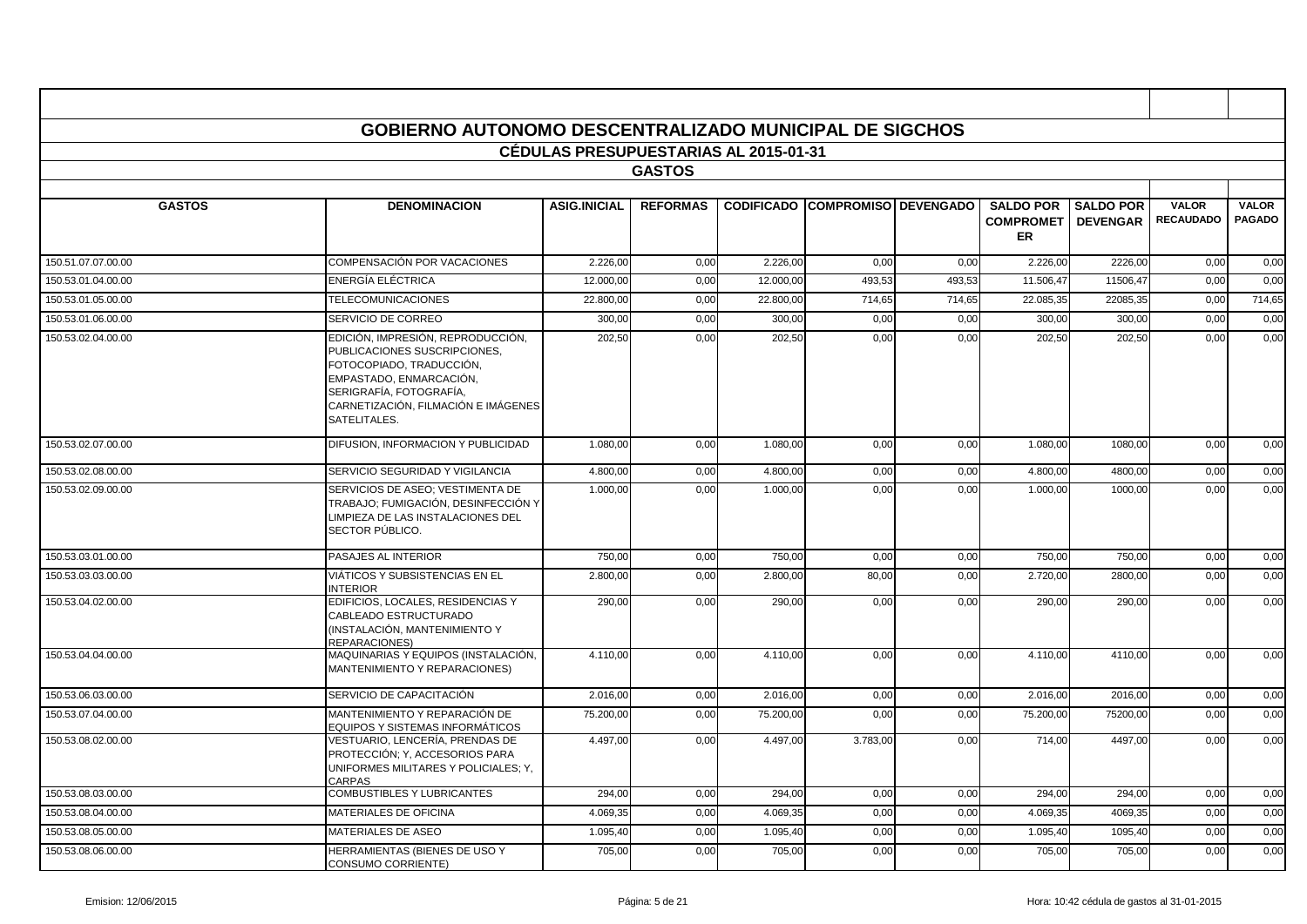|                    | <b>GOBIERNO AUTONOMO DESCENTRALIZADO MUNICIPAL DE SIGCHOS</b>                                                                                                          |                                       |                 |            |                                        |          |                                                   |                                     |                                  |                               |
|--------------------|------------------------------------------------------------------------------------------------------------------------------------------------------------------------|---------------------------------------|-----------------|------------|----------------------------------------|----------|---------------------------------------------------|-------------------------------------|----------------------------------|-------------------------------|
|                    |                                                                                                                                                                        | CÉDULAS PRESUPUESTARIAS AL 2015-01-31 |                 |            |                                        |          |                                                   |                                     |                                  |                               |
|                    |                                                                                                                                                                        |                                       | <b>GASTOS</b>   |            |                                        |          |                                                   |                                     |                                  |                               |
|                    |                                                                                                                                                                        |                                       |                 |            |                                        |          |                                                   |                                     |                                  |                               |
| <b>GASTOS</b>      | <b>DENOMINACION</b>                                                                                                                                                    | <b>ASIG.INICIAL</b>                   | <b>REFORMAS</b> |            | <b>CODIFICADO COMPROMISO DEVENGADO</b> |          | <b>SALDO POR</b><br><b>COMPROMET</b><br><b>ER</b> | <b>SALDO POR</b><br><b>DEVENGAR</b> | <b>VALOR</b><br><b>RECAUDADO</b> | <b>VALOR</b><br><b>PAGADO</b> |
| 150.53.08.07.00.00 | MATERIALES DE IMPRESIÓN,<br>FOTOGRAFÍA, REPRODUCCIÓN Y<br><b>PUBLICACIONES</b>                                                                                         | 7.471,00                              | 0,00            | 7.471,00   | 0,00                                   | 0,00     | 7.471,00                                          | 7471,00                             | 0,00                             | 0,00                          |
| 150.53.08.11.00.00 | INSUMOS, BIENES, MATERIALES Y<br>SUMINISTROS PARA LA CONSTRUCCIÓN.<br>ELÉCTRICOS, PLOMERÍA, CARPINTERÍA,<br>SEÑALIZACIÓN VIAL, NAVEGACIÓN Y<br><b>CONTRA INCENDIOS</b> | 5.992,80                              | 0,00            | 5.992,80   | 0,00                                   | 0.00     | 5.992.80                                          | 5992,80                             | 0,00                             | 0,00                          |
| 150.53.08.13.00.00 | REPUESTOS Y ACCESORIOS                                                                                                                                                 | 3.100,00                              | 0,00            | 3.100,00   | 0,00                                   | 0,00     | 3.100,00                                          | 3100,00                             | 0,00                             | 0,00                          |
| 150.53.08.19.00.00 | ADQUISICIÓN DE ACCESORIOS E<br>INSUMOS QUÍMICOS Y ORGÁNICOS                                                                                                            | 577,00                                | 0.00            | 577,00     | 0,00                                   | 0.00     | 577,00                                            | 577,00                              | 0,00                             | 0,00                          |
| 150.53.15.15.00.00 | <b>PLANTAS</b>                                                                                                                                                         | 3.400,00                              | 0,00            | 3.400,00   | 0,00                                   | 0,00     | 3.400,00                                          | 3400,00                             | 0,00                             | 0,00                          |
| 150.57.01.02.00.00 | <b>PEAJES</b>                                                                                                                                                          | 60,00                                 | 0,00            | 60,00      | 0,00                                   | 0.00     | 60,00                                             | 60,00                               | 0,00                             | 0,00                          |
| 150.57.01.02.00.01 | <b>MATRICULACION VEHICULAR</b>                                                                                                                                         | 8.500,0                               | 0,00            | 8.500,00   | 248,00                                 | 248.00   | 8.252,00                                          | 8252,00                             | 0,00                             | 0,00                          |
| 150.57.01.02.00.02 | PERMISOS DE FUNCIONAMIENTO                                                                                                                                             | 1.000,00                              | 0,00            | 1.000,00   | 0,00                                   | 0,00     | 1.000,00                                          | 1000,00                             | 0,00                             | 0,00                          |
| 150.57.02.01.00.00 | <b>SEGUROS</b>                                                                                                                                                         | 63.000,00                             | 0,00            | 63.000,00  | 0,00                                   | 0,00     | 63.000,00                                         | 63000,00                            | 0,00                             | 0,00                          |
| 150.84.01.03.00.00 | MOBILIARIOS (BIENES DE LARGA<br>DURACIÓN)                                                                                                                              | 1.920,00                              | 0,00            | 1.920,00   | 0,00                                   | 0,00     | 1.920,00                                          | 1920,00                             | 0,00                             | 0,00                          |
| 150.84.01.04.00.00 | MAQUINARIAS Y EQUIPOS (BIENES DE<br>LARGA DURACIÓN)                                                                                                                    | 1.200,00                              | 0,00            | 1.200,00   | 0,00                                   | 0,00     | 1.200,00                                          | 1200,00                             | 0,00                             | 0,00                          |
| 150.84.01.07.00.00 | <b>EQUIPOS, SISTEMAS Y PAQUETES</b><br><b>INFORMÁTICOS</b>                                                                                                             | 165.605,00                            | 0,00            | 165.605,00 | 0,00                                   | 0,00     | 165.605,00                                        | 165605,00                           | 0,00                             | 0,00                          |
| 160.51.01.05.00.00 | REMUNERACIONES UNIFICADAS                                                                                                                                              | 42.912.00                             | 0,00            | 42.912,00  | 3.576,00                               | 3.576,00 | 39.336.00                                         | 39336,00                            | 0,00                             | 0,00                          |
| 160.51.02.03.00.00 | DECIMOTERCER SUELDO                                                                                                                                                    | 4.578,46                              | 0,00            | 4.578,46   | 0,00                                   | 0,00     | 4.578,46                                          | 4578,46                             | 0,00                             | 0,00                          |
| 160.51.02.04.00.00 | <b>DECIMOCUARTO SUELDO</b>                                                                                                                                             | 1.526.99                              | 0,00            | 1.526.99   | 0,00                                   | 0.00     | 1.526.99                                          | 1526.99                             | 0,00                             | 0,00                          |
| 160.51.05.10.00.00 | SERVICIOS PERSONALES POR<br><b>CONTRATO</b>                                                                                                                            | 9.804,00                              | 0.00            | 9.804,00   | 708,07                                 | 708,07   | 9.095,93                                          | 9095,93                             | 0,00                             | 708.07                        |
| 160.51.05.12.00.00 | <b>SUBROGACION</b>                                                                                                                                                     | 2.226,00                              | 0,00            | 2.226.00   | 0,00                                   | 0.00     | 2.226,00                                          | 2226,00                             | 0,00                             | 0,00                          |
| 160.51.05.13.00.00 | <b>ENCARGOS</b>                                                                                                                                                        | 2.226.00                              | 0,00            | 2.226,00   | 0,00                                   | 0.00     | 2.226.00                                          | 2226.00                             | 0,00                             | 0,00                          |
| 160.51.06.01.00.00 | <b>APORTE PATRONAL</b>                                                                                                                                                 | 6.400,8                               | 0,00            | 6.400.8    | 511,79                                 | 511,79   | 5.889,02                                          | 5889,02                             | 0,00                             | 511,79                        |
| 160.51.06.02.00.00 | FONDOS DE RESERVA                                                                                                                                                      | 4.578,46                              | 0,00            | 4.578,46   | 112,46                                 | 112,46   | 4.466,00                                          | 4466,00                             | 0,00                             | 0,00                          |
| 160.51.07.07.00.00 | <b>COMPENSACIÓN POR VACACIONES</b>                                                                                                                                     | 2.226,00                              | 0,00            | 2.226,00   | 0,00                                   | 0.00     | 2.226,00                                          | 2226,00                             | 0,00                             | 0,00                          |
| 160.53.01.05.00.00 | <b>TELECOMUNICACIONES</b>                                                                                                                                              | 600,00                                | 0,00            | 600,00     | 54,15                                  | 54,15    | 545,8                                             | 545,85                              | 0,00                             | 0,00                          |
| 160.53.03.03.00.00 | VIÁTICOS Y SUBSISTENCIAS EN EL<br><b>NTERIOR</b>                                                                                                                       | 1.200,00                              | 0,00            | 1.200,00   | 0,00                                   | 0,00     | 1.200,00                                          | 1200,00                             | 0,00                             | 0,00                          |
| 160.53.04.04.00.00 | MAQUINARIAS Y EQUIPOS (INSTALACIÓN,<br><b>MANTENIMIENTO Y REPARACIONES)</b>                                                                                            | 4.800,00                              | 0,00            | 4.800,00   | 0,00                                   | 0,00     | 4.800,00                                          | 4800,00                             | 0,00                             | 0,00                          |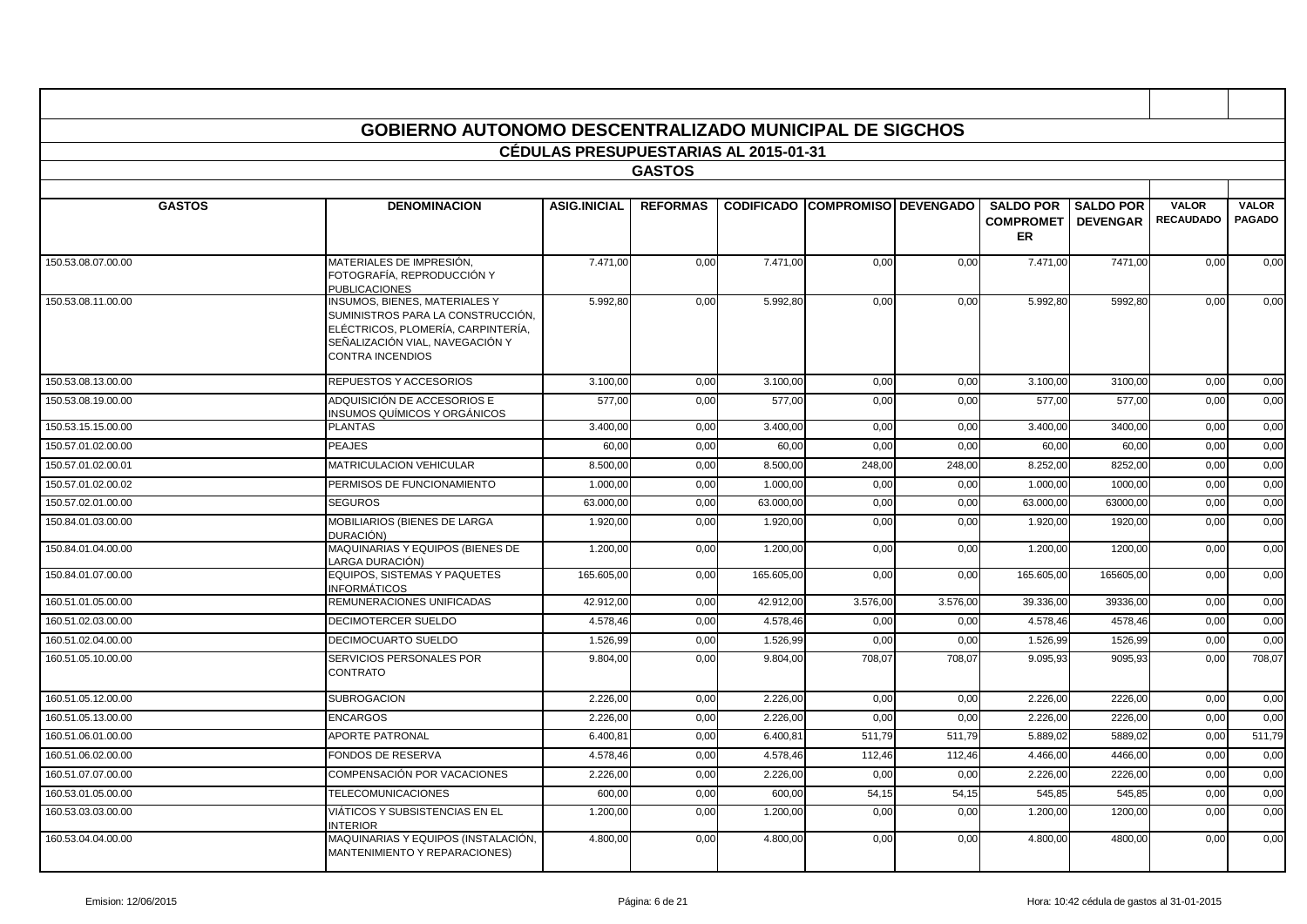|                    | <b>GOBIERNO AUTONOMO DESCENTRALIZADO MUNICIPAL DE SIGCHOS</b>                                                                                                                 |                                              |                 |           |                                        |          |                               |                  |                  |               |
|--------------------|-------------------------------------------------------------------------------------------------------------------------------------------------------------------------------|----------------------------------------------|-----------------|-----------|----------------------------------------|----------|-------------------------------|------------------|------------------|---------------|
|                    |                                                                                                                                                                               | <b>CÉDULAS PRESUPUESTARIAS AL 2015-01-31</b> |                 |           |                                        |          |                               |                  |                  |               |
|                    |                                                                                                                                                                               |                                              | <b>GASTOS</b>   |           |                                        |          |                               |                  |                  |               |
| <b>GASTOS</b>      | <b>DENOMINACION</b>                                                                                                                                                           | <b>ASIG.INICIAL</b>                          | <b>REFORMAS</b> |           | <b>CODIFICADO COMPROMISO DEVENGADO</b> |          | <b>SALDO POR</b>              | <b>SALDO POR</b> | <b>VALOR</b>     | <b>VALOR</b>  |
|                    |                                                                                                                                                                               |                                              |                 |           |                                        |          | <b>COMPROMET</b><br><b>ER</b> | <b>DEVENGAR</b>  | <b>RECAUDADO</b> | <b>PAGADO</b> |
| 160.53.07.04.00.00 | MANTENIMIENTO Y REPARACIÓN DE<br>EQUIPOS Y SISTEMAS INFORMÁTICOS                                                                                                              | 400,00                                       | 0,00            | 400,00    | 0,00                                   | 0,00     | 400,00                        | 400,00           | 0,00             | 0,00          |
| 160.53.08.02.00.00 | VESTUARIO, LENCERÍA, PRENDAS DE<br>PROTECCIÓN; Y, ACCESORIOS PARA<br>UNIFORMES MILITARES Y POLICIALES; Y,<br>CARPAS                                                           | 680,00                                       | 0,00            | 680,00    | 600,00                                 | 0,00     | 80,00                         | 680,00           | 0,00             | 0,00          |
| 160.53.08.04.00.00 | <b>MATERIALES DE OFICINA</b>                                                                                                                                                  | 548.40                                       | 0,00            | 548.40    | 0,00                                   | 0,00     | 548,40                        | 548.40           | 0,00             | 0,00          |
| 160.53.08.06.00.00 | <b>HERRAMIENTAS</b>                                                                                                                                                           | 185,00                                       | 0,00            | 185,00    | 0,00                                   | 0,00     | 185,00                        | 185,00           | 0,00             | 0,00          |
| 160.53.08.07.00.00 | MATERIALES DE IMPRESIÓN,<br>FOTOGRAFIA. REPRODUCCION Y<br><b>PUBLICACIONES</b>                                                                                                | 932,00                                       | 0,00            | 932,00    | 0,00                                   | 0,00     | 932,00                        | 932,00           | 0,00             | 0,00          |
| 160.53.08.11.00.00 | <b>INSUMOS, BIENES, MATERIALES Y</b><br>SUMINISTROS PARA LA CONSTRUCCIÓN,<br>ELÉCTRICOS, PLOMERÍA, CARPINTERÍA,<br>SEÑALIZACIÓN VIAL. NAVEGACIÓN Y<br><b>CONTRA INCENDIOS</b> | 110.00                                       | 0.00            | 110.00    | 0,00                                   | 0.00     | 110.00                        | 110.00           | 0.00             | 0.00          |
| 160.53.08.13.00.00 | REPUESTOS Y ACCESORIOS                                                                                                                                                        | 1.420,00                                     | 0,00            | 1.420,00  | 0,00                                   | 0,00     | 1.420,00                      | 1420,00          | 0,00             | 0,00          |
| 160.84.01.03.00.00 | MOBILIARIOS (BIENES DE LARGA<br>DURACIÓN)                                                                                                                                     | 300,00                                       | 0,00            | 300,00    | 0,00                                   | 0,00     | 300,00                        | 300,00           | 0,00             | 0,00          |
| 160.84.01.04.00.00 | MAQUINARIAS Y EQUIPOS (BIENES DE<br>LARGA DURACIÓN)                                                                                                                           | 2.000.00                                     | 0.00            | 2.000.00  | 0.00                                   | 0.00     | 2.000.00                      | 2000.00          | 0,00             | 0,00          |
| 160.84.01.07.00.00 | <b>EQUIPOS, SISTEMAS Y PAQUETES</b><br><b>INFORMÁTICOS</b>                                                                                                                    | 5.400,00                                     | 0.00            | 5.400,00  | 0,00                                   | 0.00     | 5.400,00                      | 5400,00          | 0,00             | 0,00          |
| 170.51.01.05.00.00 | REMUNERACIONES UNIFICADAS                                                                                                                                                     | 11.832,00                                    | 0,00            | 11.832,00 | 986,00                                 | 986,00   | 10.846,00                     | 10846,00         | 0,00             | 986,00        |
| 170.51.01.06.00.00 | SALARIOS UNIFICADOS                                                                                                                                                           | 25.440.00                                    | 0.00            | 25.440.00 | 1.591.00                               | 1.591.00 | 23.849.00                     | 23849.00         | 0,00             | 1591.00       |
| 170.51.02.03.00.00 | <b>DECIMOTERCER SUELDO</b>                                                                                                                                                    | 3.106,04                                     | 0,00            | 3.106,04  | 0,00                                   | 0,00     | 3.106,04                      | 3106,04          | 0,00             | 0,00          |
| 170.51.02.04.00.00 | DECIMOCUARTO SUELDO                                                                                                                                                           | 1.869,96                                     | 0,00            | 1.869,96  | 0,00                                   | 0,00     | 1.869,96                      | 1869,96          | 0,00             | 0,00          |
| 170.51.03.04.00.00 | <b>COMPENSACIÓN POR TRANSPORTE</b>                                                                                                                                            | 422.40                                       | 0.00            | 422.40    | 21.90                                  | 21.90    | 400.50                        | 400.50           | 0,00             | 21,90         |
| 170.51.03.06.00.00 | <b>ALIMENTACIÓN</b>                                                                                                                                                           | 2.640,00                                     | 0,00            | 2.640,00  | 127,75                                 | 127,75   | 2.512,25                      | 2512,25          | 0,00             | 0,00          |
| 170.51.04.01.00.00 | POR CARGAS FAMILIARES                                                                                                                                                         | 453,12                                       | 0,00            | 453,12    | 6,22                                   | 6,22     | 446,90                        | 446.90           | 0,00             | 6,22          |
| 170.51.04.08.00.00 | SUBSIDIO DE ANTIGÜEDAD                                                                                                                                                        | 107,52                                       | 0,00            | 107,52    | 6,66                                   | 6,66     | 100,86                        | 100,86           | 0,00             | 6,66          |
| 170.51.06.01.00.00 | <b>APORTE PATRONAL</b>                                                                                                                                                        | 4.469,40                                     | 0,00            | 4.469,40  | 0,00                                   | 0,00     | 4.469,40                      | 4469.40          | 0,00             | 0,00          |
| 170.51.06.02.00.00 | <b>FONDO DE RESERVA</b>                                                                                                                                                       | 3.106.04                                     | 0,00            | 3.106.04  | 436,54                                 | 436.54   | 2.669,50                      | 2669.50          | 0,00             | 436,54        |
| 170.51.07.04.00.00 | COMPENSACIÓN POR DESAHUCIO                                                                                                                                                    | 390,00                                       | 0,00            | 390,00    | 0,00                                   | 0,00     | 390,00                        | 390,00           | 0,00             | 0,00          |
| 170.53.01.04.00.00 | ENERGÍA ELÉCTRICA                                                                                                                                                             | 300.00                                       | 0,00            | 300,00    | 16,56                                  | 16,56    | 283,44                        | 283.44           | 0,00             | 0,00          |
| 170.53.01.05.00.00 | <b>TELECOMUNICACIONES</b>                                                                                                                                                     | 1.440,00                                     | 0,00            | 1.440,00  | 19,72                                  | 19,72    | 1.420,28                      | 1420,28          | 0,00             | 0,00          |
| 170.53.02.03.00.00 | ALMACENAMIENTO, EMBALAJE, ENVASE Y<br><b>RECARGA DE EXTINTORES</b>                                                                                                            | 556,00                                       | 0,00            | 556,00    | 0,00                                   | 0,00     | 556,00                        | 556,00           | 0,00             | 0,00          |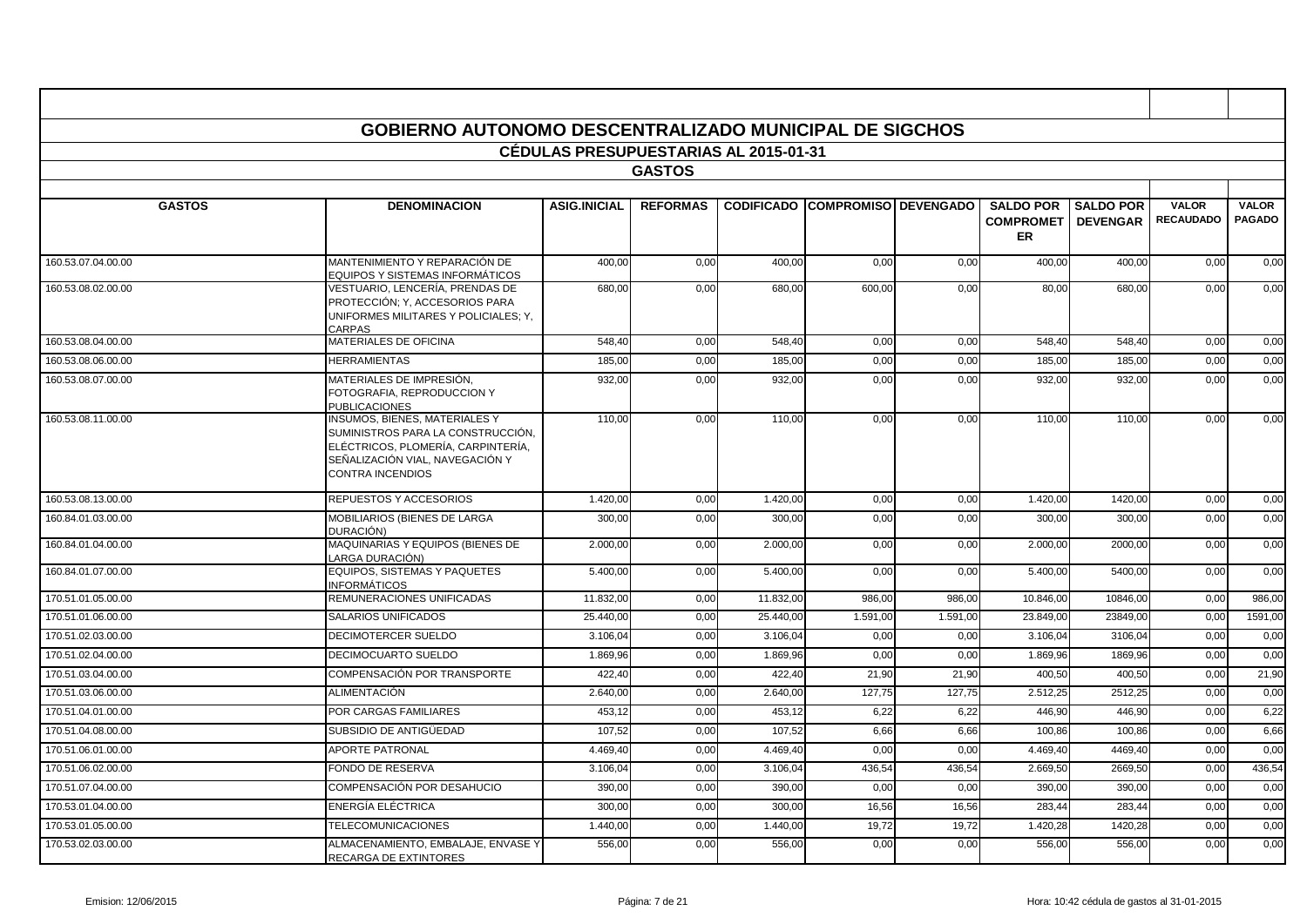|                    | <b>GOBIERNO AUTONOMO DESCENTRALIZADO MUNICIPAL DE SIGCHOS</b>                                                                                                                                              |                                              |                 |          |                                        |        |                                                              |                  |                                  |                               |
|--------------------|------------------------------------------------------------------------------------------------------------------------------------------------------------------------------------------------------------|----------------------------------------------|-----------------|----------|----------------------------------------|--------|--------------------------------------------------------------|------------------|----------------------------------|-------------------------------|
|                    |                                                                                                                                                                                                            | <b>CÉDULAS PRESUPUESTARIAS AL 2015-01-31</b> |                 |          |                                        |        |                                                              |                  |                                  |                               |
|                    |                                                                                                                                                                                                            |                                              | <b>GASTOS</b>   |          |                                        |        |                                                              |                  |                                  |                               |
|                    |                                                                                                                                                                                                            |                                              |                 |          |                                        |        |                                                              |                  |                                  |                               |
| <b>GASTOS</b>      | <b>DENOMINACION</b>                                                                                                                                                                                        | <b>ASIG.INICIAL</b>                          | <b>REFORMAS</b> |          | <b>CODIFICADO COMPROMISO DEVENGADO</b> |        | <b>SALDO POR</b><br><b>COMPROMET   DEVENGAR</b><br><b>ER</b> | <b>SALDO POR</b> | <b>VALOR</b><br><b>RECAUDADO</b> | <b>VALOR</b><br><b>PAGADO</b> |
| 170.53.02.04.00.00 | EDICIÓN, IMPRESIÓN, REPRODUCCIÓN,<br>PUBLICACIONES SUSCRIPCIONES,<br>FOTOCOPIADO, TRADUCCIÓN,<br>EMPASTADO, ENMARCACIÓN,<br>SERIGRAFÍA, FOTOGRAFÍA,<br>CARNETIZACIÓN, FILMACIÓN E IMÁGENES<br>SATELITALES. | 1.500,00                                     | 0,00            | 1.500,00 | 0,00                                   | 0,00   | 1.500,00                                                     | 1500,00          | 0,00                             | 0,00                          |
| 170.53.02.08.00.00 | SERVICIO SEGURIDAD Y VIGILANCIA                                                                                                                                                                            | 1.500.00                                     | 0.00            | 1.500.00 | 0,00                                   | 0,00   | 1.500.00                                                     | 1500.00          | 0,00                             | 0,00                          |
| 170.53.03.03.00.00 | VIÁTICOS Y SUBSISTENCIAS EN EL<br><b>INTERIOR</b>                                                                                                                                                          | 3.200,00                                     | 0,00            | 3.200,00 | 160,00                                 | 160,00 | 3.040,00                                                     | 3040,00          | 0,00                             | 0,00                          |
| 170.53.04.02.00.00 | EDIFICIOS, LOCALES, RESIDENCIAS Y<br>CABLEADO ESTRUCTURADO<br>(INSTALACIÓN, MANTENIMIENTO Y<br>REPARACIONES)                                                                                               | 2.250,00                                     | 0,00            | 2.250,00 | 0,00                                   | 0,00   | 2.250,00                                                     | 2250,00          | 0,00                             | 0,00                          |
| 170.53.04.05.00.00 | VEHÍCULOS (INSTALACIÓN,<br>MANTENIMIENTO Y REPARACIONES)                                                                                                                                                   | 5.000,00                                     | 0,00            | 5.000,00 | 341,00                                 | 0,00   | 4.659.00                                                     | 5000,00          | 0,00                             | 0.00                          |
| 170.53.06.03.00.00 | SERVICIO DE CAPACITACIÓN                                                                                                                                                                                   | 672,00                                       | 0,00            | 672,00   | 0,00                                   | 0,00   | 672,00                                                       | 672,00           | 0,00                             | 0,00                          |
| 170.53.08.02.00.00 | VESTUARIO, LENCERÍA, PRENDAS DE<br>PROTECCIÓN; Y, ACCESORIOS PARA<br>UNIFORMES MILITARES Y POLICIALES: Y.<br>CARPAS                                                                                        | 7.166,00                                     | 0.00            | 7.166,00 | 876,00                                 | 0.00   | 6.290.00                                                     | 7166,00          | 0,00                             | 0,00                          |
| 170.53.08.03.00.00 | <b>COMBUSTIBLES Y LUBRICANTES</b>                                                                                                                                                                          | 1.138,60                                     | 0,00            | 1.138,60 | 470,58                                 | 170,58 | 668.02                                                       | 968.02           | 0,00                             | 0,00                          |
| 170.53.08.04.00.00 | <b>MATERIALES DE OFICINA</b>                                                                                                                                                                               | 350,75                                       | 0,00            | 350,75   | 0,00                                   | 0,00   | 350,75                                                       | 350,75           | 0,00                             | 0,00                          |
| 170.53.08.05.00.00 | MATERIALES DE ASEO                                                                                                                                                                                         | 424,00                                       | 0,00            | 424,00   | 0,00                                   | 0,00   | 424,00                                                       | 424,00           | 0,00                             | 0,00                          |
| 170.53.08.06.00.00 | HERRAMIENTAS (BIENES DE USO Y<br><b>CONSUMO CORRIENTE)</b>                                                                                                                                                 | 48,00                                        | 0,00            | 48,00    | 0,00                                   | 0,00   | 48,00                                                        | 48,00            | 0,00                             | 0,00                          |
| 170.53.08.07.00.00 | MATERIALES DE IMPRESIÓN,<br>FOTOGRAFÍA. REPRODUCCIÓN Y<br><b>PUBLICACIONES</b>                                                                                                                             | 615,80                                       | 0,00            | 615,80   | 0,00                                   | 0,00   | 615,80                                                       | 615,80           | 0,00                             | 0,00                          |
| 170.53.08.10.00.00 | <b>DISPOSITIVOS MÉDICOS PARA</b><br>LABORATORIO CLÍNICO Y PATOLOGÍA                                                                                                                                        | 290.00                                       | 0,00            | 290,00   | 0,00                                   | 0,00   | 290.00                                                       | 290,00           | 0,00                             | 0.00                          |
| 170.53.08.11.00.00 | INSUMOS, BIENES, MATERIALES Y<br>SUMINISTROS PARA LA CONSTRUCCIÓN,<br>ELÉCTRICOS, PLOMERÍA, CARPINTERÍA,<br>SEÑALIZACIÓN VIAL. NAVEGACIÓN Y<br><b>CONTRA INCENDIOS</b>                                     | 122,40                                       | 0,00            | 122,40   | 0,00                                   | 0,00   | 122,40                                                       | 122,40           | 0,00                             | 0,00                          |
| 170.53.08.13.00.00 | REPUESTOS Y ACCESORIOS                                                                                                                                                                                     | 7.993,00                                     | 0,00            | 7.993,00 | 0,00                                   | 0,00   | 7.993,00                                                     | 7993,00          | 0,00                             | 0,00                          |
| 170.53.08.99.00.00 | OTROS DE USO Y CONSUMO CORRIENTE                                                                                                                                                                           | 70,00                                        | 0,00            | 70,00    | 0,00                                   | 0,00   | 70,00                                                        | 70,00            | 0,00                             | 0,00                          |
| 170.57.01.02.00.00 | MATRICULACION VEHICULAR                                                                                                                                                                                    | 2.000,00                                     | 0,00            | 2.000,00 | 143,00                                 | 143,00 | 1.857,00                                                     | 1857,00          | 0,00                             | 86,00                         |
| 170.57.02.01.00.00 | <b>SEGUROS</b>                                                                                                                                                                                             | 4.000,00                                     | 0,00            | 4.000,00 | 0,00                                   | 0,00   | 4.000,00                                                     | 4000,00          | 0,00                             | 0,00                          |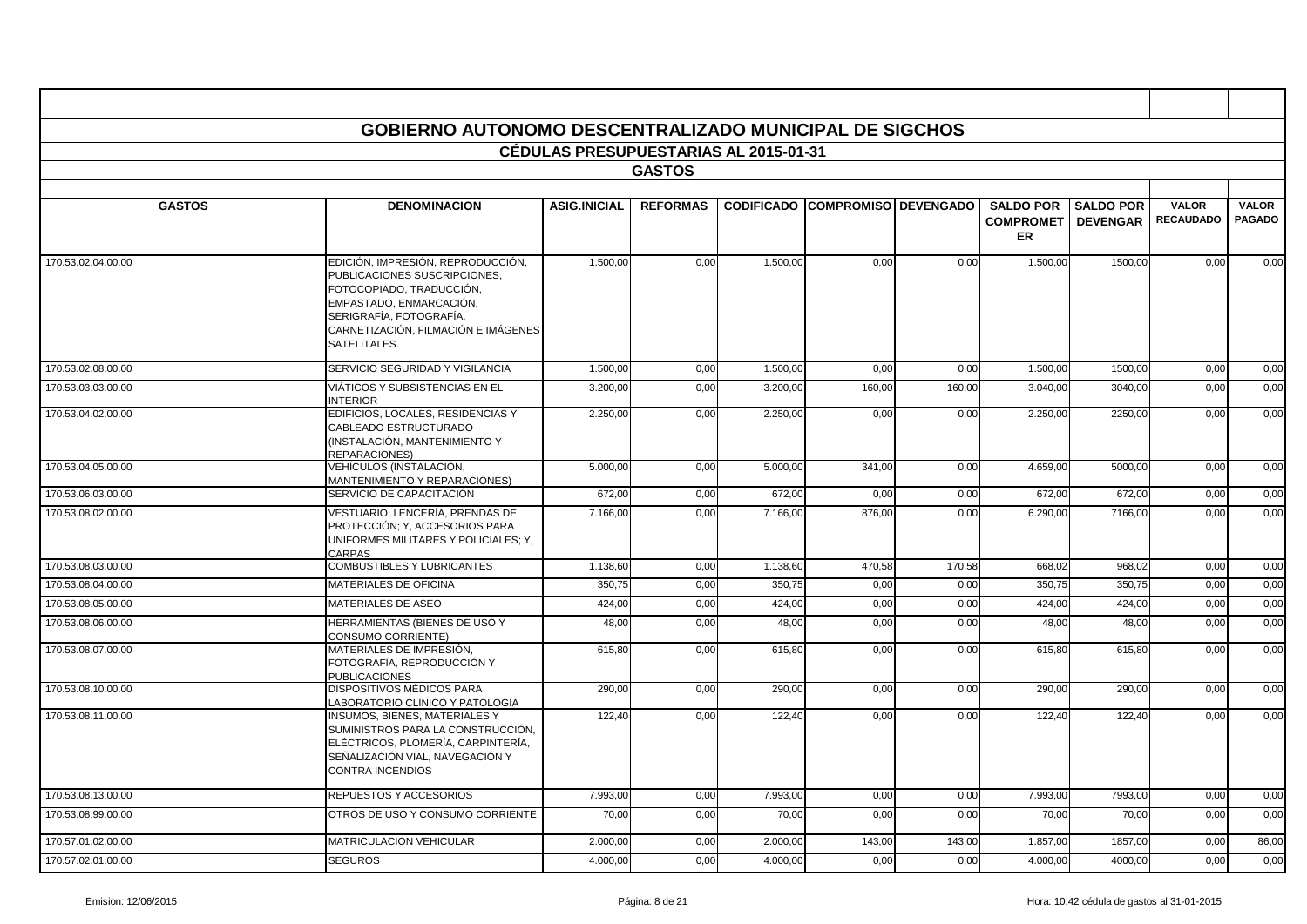|                    | <b>GOBIERNO AUTONOMO DESCENTRALIZADO MUNICIPAL DE SIGCHOS</b>                                                                                                                                              | <b>CÉDULAS PRESUPUESTARIAS AL 2015-01-31</b> |                 |           |                                        |          |                                          |                     |                                  |                               |
|--------------------|------------------------------------------------------------------------------------------------------------------------------------------------------------------------------------------------------------|----------------------------------------------|-----------------|-----------|----------------------------------------|----------|------------------------------------------|---------------------|----------------------------------|-------------------------------|
|                    |                                                                                                                                                                                                            |                                              | <b>GASTOS</b>   |           |                                        |          |                                          |                     |                                  |                               |
|                    |                                                                                                                                                                                                            |                                              |                 |           |                                        |          |                                          |                     |                                  |                               |
| <b>GASTOS</b>      | <b>DENOMINACION</b>                                                                                                                                                                                        | <b>ASIG.INICIAL</b>                          | <b>REFORMAS</b> |           | <b>CODIFICADO COMPROMISO DEVENGADO</b> |          | <b>COMPROMET   DEVENGAR</b><br><b>ER</b> | SALDO POR SALDO POR | <b>VALOR</b><br><b>RECAUDADO</b> | <b>VALOR</b><br><b>PAGADO</b> |
| 170.57.02.03.00.00 | <b>COMISIONES BANCARIAS</b>                                                                                                                                                                                | 72,00                                        | 0,00            | 72,00     | 1,40                                   | 1,40     | 70,60                                    | 70,60               | 0,00                             | 1,40                          |
| 170.84.01.03.00.00 | MOBILIARIOS (BIENES DE LARGA<br>DURACIÓN)                                                                                                                                                                  | 540,00                                       | 0,00            | 540,00    | 0,00                                   | 0,00     | 540,00                                   | 540.00              | 0,00                             | 0.00                          |
| 170.84.01.04.00.00 | MAQUINARIAS Y EQUIPOS (BIENES DE<br>LARGA DURACIÓN)                                                                                                                                                        | 5.000.00                                     | 0,00            | 5.000.00  | 0,00                                   | 0.00     | 5.000.00                                 | 5000.00             | 0,00                             | 0.00                          |
| 170.84.01.07.00.00 | <b>EQUIPOS, SISTEMAS Y PAQUETES</b><br><b>INFORMÁTICOS</b>                                                                                                                                                 | 2.800,00                                     | 0,00            | 2.800,00  | 0,00                                   | 0,00     | 2.800,00                                 | 2800,00             | 0,00                             | 0,00                          |
| 180.51.01.05.00.00 | REMUNERACIONES UNIFICADAS                                                                                                                                                                                  | 23.664,00                                    | 0,00            | 23.664.00 | 1.215,74                               | 1.215,74 | 22.448.26                                | 22448.26            | 0,00                             | 1215,74                       |
| 180.51.02.03.00.00 | <b>DECIMOTERCER SUELDO</b>                                                                                                                                                                                 | 2.789,04                                     | 0,00            | 2.789,04  | 0,00                                   | 0,00     | 2.789,04                                 | 2789,04             | 0,00                             | 0,00                          |
| 180.51.02.04.00.00 | <b>DECIMOCUARTO SUELDO</b>                                                                                                                                                                                 | 1.121.87                                     | 0,00            | 1.121.87  | 0,00                                   | 0,00     | 1.121.87                                 | 1121.87             | 0,00                             | 0.00                          |
| 180.51.05.10.00.00 | SERVICIOS PERSONALES POR<br><b>CONTRATO</b>                                                                                                                                                                | 9.804,00                                     | 0,00            | 9.804,00  | 0,00                                   | 0,00     | 9.804,00                                 | 9804,00             | 0,00                             | 0,00                          |
| 180.51.06.01.00.00 | <b>APORTE PATRONAL</b>                                                                                                                                                                                     | 3.899,04                                     | 0,00            | 3.899,04  | 0,00                                   | 0,00     | 3.899,04                                 | 3899,04             | 0,00                             | 0,00                          |
| 180.51.06.02.00.00 | <b>FONDO DE RESERVA</b>                                                                                                                                                                                    | 2.789.04                                     | 0,00            | 2.789.04  | 82,13                                  | 82,13    | 2.706.91                                 | 2706.91             | 0,00                             | 82,13                         |
| 180.53.02.04.00.00 | EDICIÓN, IMPRESIÓN, REPRODUCCIÓN,<br>PUBLICACIONES SUSCRIPCIONES,<br>FOTOCOPIADO, TRADUCCIÓN,<br>EMPASTADO, ENMARCACIÓN,<br>SERIGRAFÍA, FOTOGRAFÍA,<br>CARNETIZACIÓN, FILMACIÓN E IMÁGENES<br>SATELITALES. | 60,00                                        | 0,00            | 60,00     | 0,00                                   | 0.00     | 60,00                                    | 60,00               | 0,00                             | 0,00                          |
| 180.53.03.03.00.00 | VIÁTICOS Y SUBSISTENCIAS EN EL<br><b>INTERIOR</b>                                                                                                                                                          | 800,00                                       | 0,00            | 800,00    | 0,00                                   | 0,00     | 800,00                                   | 800,00              | 0,00                             | 0,00                          |
| 180.53.06.03.00.00 | SERVICIO DE CAPACITACIÓN                                                                                                                                                                                   | 336,00                                       | 0,00            | 336,00    | 0,00                                   | 0,00     | 336,00                                   | 336,00              | 0,00                             | 0,00                          |
| 180.53.08.02.00.00 | VESTUARIO. LENCERÍA. PRENDAS DE<br>PROTECCIÓN; Y, ACCESORIOS PARA<br>UNIFORMES MILITARES Y POLICIALES: Y.<br>CARPAS                                                                                        | 600,00                                       | 0,00            | 600.00    | 600,00                                 | 0.00     | 0,00                                     | 600,00              | 0,00                             | 0,00                          |
| 180.53.08.04.00.00 | MATERIALES DE OFICINA                                                                                                                                                                                      | 205,10                                       | 0,00            | 205,10    | 0,00                                   | 0,00     | 205,10                                   | 205,10              | 0,00                             | 0,00                          |
| 180.53.08.07.00.00 | MATERIALES DE IMPRESIÓN.<br>FOTOGRAFÍA. REPRODUCCIÓN Y<br><b>PUBLICACIONES</b>                                                                                                                             | 1.150,00                                     | 0,00            | 1.150.00  | 0,00                                   | 0.00     | 1.150,00                                 | 1150.00             | 0,00                             | 0.00                          |
| 180.58.01.02.00.01 | AL CONSEJO DE LA NIÑEZ Y<br><b>ADOLESCENCIA</b>                                                                                                                                                            | 30.000,00                                    | 0,00            | 30.000,00 | 0,00                                   | 0,00     | 30.000,00                                | 30000,00            | 0,00                             | 0,00                          |
| 180.84.01.03.00.00 | <b>MOBILIARIOS (BIENES DE LARGA</b><br>DURACIÓN)                                                                                                                                                           | 1.890,00                                     | 0,00            | 1.890,00  | 0,00                                   | 0,00     | 1.890,00                                 | 1890,00             | 0,00                             | 0,00                          |
| 180.84.01.07.00.00 | <b>EQUIPOS, SISTEMAS Y PAQUETES</b><br>INFORMÁTICOS                                                                                                                                                        | 3.800,00                                     | 0,00            | 3.800,00  | 0,00                                   | 0,00     | 3.800,00                                 | 3800,00             | 0,00                             | 0,00                          |
| 210.71.01.05.00.00 | REMUNERACIONES UNIFICADAS                                                                                                                                                                                  | 84.516.00                                    | 0,00            | 84.516.00 | 6.226,00                               | 6.226,00 | 78.290.00                                | 78290.00            | 0,00                             | 6226,00                       |
| 210.71.01.06.00.00 | SALARIOS UNIFICADOS                                                                                                                                                                                        | 6.240,00                                     | 0,00            | 6.240,00  | 518,00                                 | 518,00   | 5.722,00                                 | 5722,00             | 0,00                             | 518,00                        |
| 210.71.02.03.00.00 | <b>DECIMO TERCER SUELDO</b>                                                                                                                                                                                | 18.217,24                                    | 0,00            | 18.217,24 | 0,00                                   | 0,00     | 18.217,24                                | 18217,24            | 0,00                             | 0,00                          |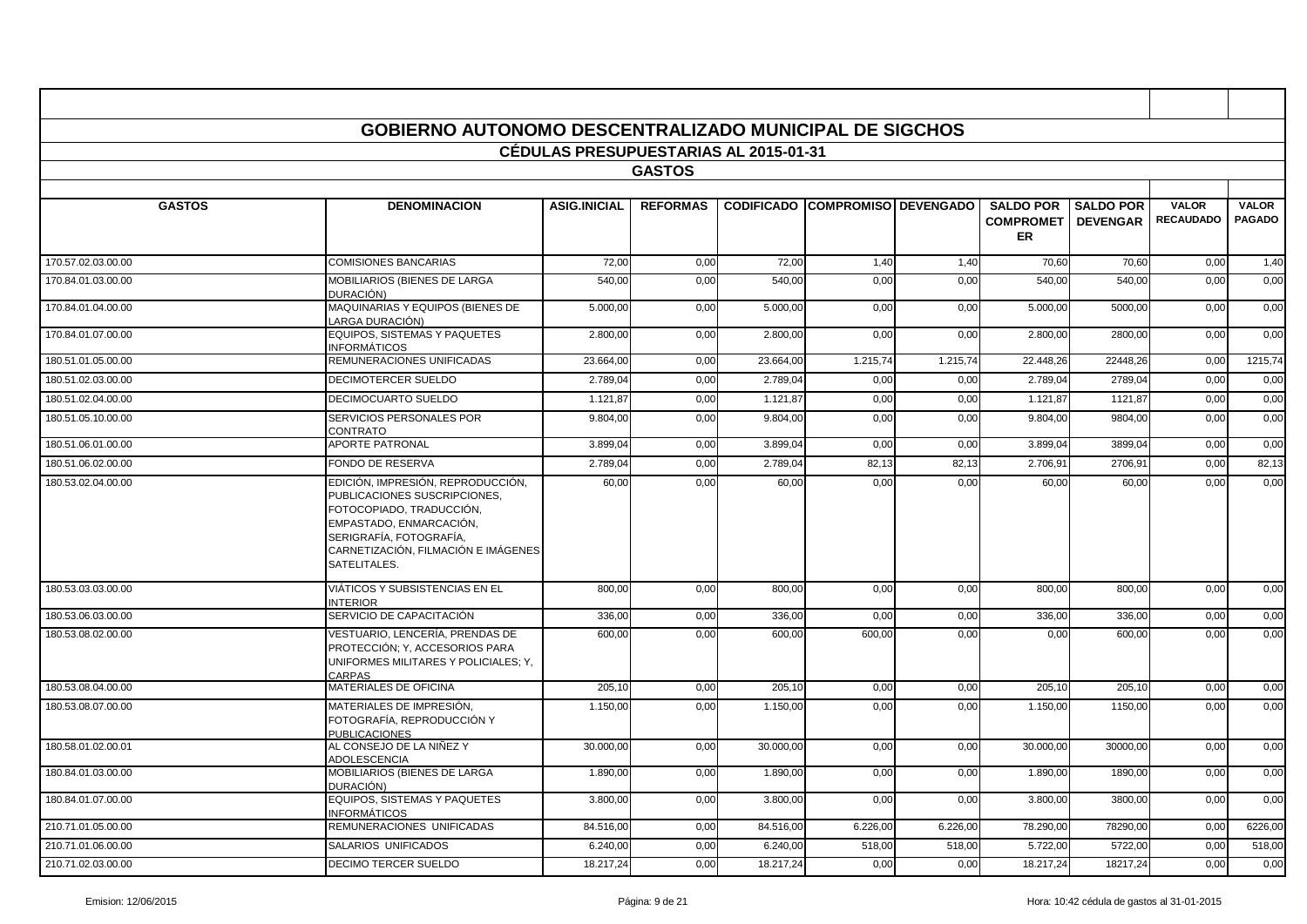|                    | <b>GOBIERNO AUTONOMO DESCENTRALIZADO MUNICIPAL DE SIGCHOS</b>                                                                                                          |                                              |                 |            |                                        |          |                                                       |                  |                                  |                               |
|--------------------|------------------------------------------------------------------------------------------------------------------------------------------------------------------------|----------------------------------------------|-----------------|------------|----------------------------------------|----------|-------------------------------------------------------|------------------|----------------------------------|-------------------------------|
|                    |                                                                                                                                                                        | <b>CÉDULAS PRESUPUESTARIAS AL 2015-01-31</b> |                 |            |                                        |          |                                                       |                  |                                  |                               |
|                    |                                                                                                                                                                        |                                              | <b>GASTOS</b>   |            |                                        |          |                                                       |                  |                                  |                               |
|                    |                                                                                                                                                                        |                                              |                 |            |                                        |          |                                                       |                  |                                  |                               |
| <b>GASTOS</b>      | <b>DENOMINACION</b>                                                                                                                                                    | <b>ASIG.INICIAL</b>                          | <b>REFORMAS</b> |            | <b>CODIFICADO COMPROMISO DEVENGADO</b> |          | <b>SALDO POR</b><br><b>COMPROMET   DEVENGAR</b><br>ER | <b>SALDO POR</b> | <b>VALOR</b><br><b>RECAUDADO</b> | <b>VALOR</b><br><b>PAGADO</b> |
| 210.71.02.04.00.00 | <b>DECIMO CUARTO SUELDO</b>                                                                                                                                            | 8.601,03                                     | 0,00            | 8.601,03   | 0,00                                   | 0,00     | 8.601,03                                              | 8601,03          | 0,00                             | 0,00                          |
| 210.71.03.04.00.00 | <b>COMPENSACIÓN POR TRANSPORTE</b>                                                                                                                                     | 105,60                                       | 0,00            | 105,60     | 4,20                                   | 4,20     | 101,40                                                | 101.40           | 0,00                             | 0,00                          |
| 210.71.03.06.00.00 | COMPENSACIÓN POR ALIMENTACIÓN                                                                                                                                          | 660,00                                       | 0,00            | 660,00     | 24,50                                  | 24,50    | 635,50                                                | 635,50           | 0,00                             | 0,00                          |
| 210.71.04.01.00.00 | POR CARGAS FAMILIARES                                                                                                                                                  | 49,92                                        | 0,00            | 49,92      | 3,11                                   | 3,11     | 46,81                                                 | 46,81            | 0,00                             | 0,00                          |
| 210.71.04.08.00.00 | POR ANTIGÜEDAD                                                                                                                                                         | 62,40                                        | 0,00            | 62,40      | 3,89                                   | 3,89     | 58,51                                                 | 58,51            | 0,00                             | 0,00                          |
| 210.71.05.10.00.00 | SERVICIOS PERSONALES POR<br>CONTRATO                                                                                                                                   | 127,860.00                                   | 0.00            | 127.860,00 | 7.657,90                               | 7.657.90 | 120.202,10                                            | 120202.10        | 0,00                             | 7657,90                       |
| 210.71.06.01.00.00 | <b>APORTE PATRONAL</b>                                                                                                                                                 | 25.499.52                                    | 0,00            | 25.499,52  | 1.876,33                               | 1.876,33 | 23.623,19                                             | 23623,19         | 0,00                             | 1876,33                       |
| 210.71.06.02.00.00 | <b>FONDOS DE RESERVA</b>                                                                                                                                               | 18.217,24                                    | 0,00            | 18.217,24  | 614,72                                 | 614,72   | 17.602,52                                             | 17602,52         | 0,00                             | 614,72                        |
| 210.73.01.04.00.00 | <b>ENERGIA ELECTRICA</b>                                                                                                                                               | 1.200,00                                     | 0,00            | 1.200,00   | 46,81                                  | 46,81    | 1.153,19                                              | 1153,19          | 0,00                             | 0,00                          |
| 210.73.01.05.00.00 | <b>TELECOMUNICACIONES</b>                                                                                                                                              | 1.500,00                                     | 0,00            | 1.500,00   | 36,16                                  | 36,16    | 1.463,84                                              | 1463,84          | 0,00                             | 0,00                          |
| 210.73.02.04.00.00 | EDICIÓN, IMPRESION, REPRODUCCION Y<br><b>PUBLICACIONES</b>                                                                                                             | 5.836,00                                     | 0,00            | 5.836,00   | 0,00                                   | 0,00     | 5.836,00                                              | 5836,00          | 0,00                             | 0,00                          |
| 210.73.03.03.00.00 | <b>VIATICOS Y SUBSISTENCIAS EN EL</b><br><b>INTERIOR</b>                                                                                                               | 1.920.00                                     | 0,00            | 1.920.00   | 0,00                                   | 0.00     | 1.920,00                                              | 1920.00          | 0,00                             | 0,00                          |
| 210.73.06.03.00.00 | SERVICIO DE CAPACITACIÓN                                                                                                                                               | 3.796,00                                     | 0,00            | 3.796,00   | 0,00                                   | 0,00     | 3.796,00                                              | 3796,00          | 0,00                             | 0,00                          |
| 210.73.08.02.00.00 | VESTUARIO LINCERIA Y PRENDAS DE<br><b>PROTECCION</b>                                                                                                                   | 12.114.00                                    | 0.00            | 12.114.00  | 4.569.00                               | 0.00     | 7.545.00                                              | 12114.00         | 0.00                             | 0.00                          |
| 210.73.08.03.00.00 | <b>COMBUSTIBLES Y LUBRICANTES</b>                                                                                                                                      | 24,72                                        | 0,00            | 24,72      | 0,00                                   | 0,00     | 24,72                                                 | 24,72            | 0,00                             | 0,00                          |
| 210.73.08.04.00.00 | MATERIALES DE OFICINA                                                                                                                                                  | 6.538,40                                     | 0,00            | 6.538,40   | 0,00                                   | 0,00     | 6.538,40                                              | 6538,40          | 0,00                             | 0,00                          |
| 210.73.08.05.00.00 | MATERIALES DE ASEO                                                                                                                                                     | 638,20                                       | 0,00            | 638,20     | 0,00                                   | 0,00     | 638,20                                                | 638,20           | 0,00                             | 0,00                          |
| 210.73.08.06.00.00 | <b>HERRAMIENTAS</b>                                                                                                                                                    | 419,00                                       | 0,00            | 419,00     | 0,00                                   | 0,00     | 419,00                                                | 419,00           | 0,00                             | 0,00                          |
| 210.73.08.07.00.00 | MATERIALES DE IMPRENTA, REPRODUC<br>FOTOG, Y PUBLICAC.                                                                                                                 | 628,00                                       | 0,00            | 628,00     | 0,00                                   | 0,00     | 628,00                                                | 628,00           | 0,00                             | 0,00                          |
| 210.73.08.10.00.00 | <b>MATERIALES E INSUMOS PARA</b><br>LABORATORIO Y USO MÉDICO                                                                                                           | 294,00                                       | 0,00            | 294,00     | 0,00                                   | 0.00     | 294,00                                                | 294.00           | 0,00                             | 0,00                          |
| 210.73.08.11.00.00 | INSUMOS, BIENES, MATERIALES Y<br>SUMINISTROS PARA LA CONSTRUCCIÓN,<br>ELÉCTRICOS, PLOMERÍA, CARPINTERÍA,<br>SEÑALIZACIÓN VIAL. NAVEGACIÓN Y<br><b>CONTRA INCENDIOS</b> | 500,00                                       | 0,00            | 500,00     | 0,00                                   | 0,00     | 500,00                                                | 500,00           | 0,00                             | 0,00                          |
| 210.73.08.12.00.00 | <b>MATERIALES DIDACTICOS</b>                                                                                                                                           | 4.122.00                                     | 0,00            | 4.122.00   | 0,00                                   | 0,00     | 4.122.00                                              | 4122,00          | 0,00                             | 0,00                          |
| 210.73.08.13.00.00 | <b>REPUESTOS Y ACCESORIOS</b>                                                                                                                                          | 4.353,00                                     | 0,00            | 4.353.00   | 0,00                                   | 0,00     | 4.353.00                                              | 4353.00          | 0,00                             | 0,00                          |
| 210.73.08.19.00.00 | ADQUISICIÓN DE ACCESORIOS E<br>INSUMOS QUÍMICOS Y ORGÁNICOS                                                                                                            | 87,00                                        | 0,00            | 87.00      | 0,00                                   | 0.00     | 87,00                                                 | 87,00            | 0,00                             | 0,00                          |
| 210.73.08.99.00.00 | OTROS DE USO Y CONSUMO DE<br><b>INVERSIÓN</b>                                                                                                                          | 130,00                                       | 0,00            | 130,00     | 0,00                                   | 0,00     | 130,00                                                | 130,00           | 0,00                             | 0,00                          |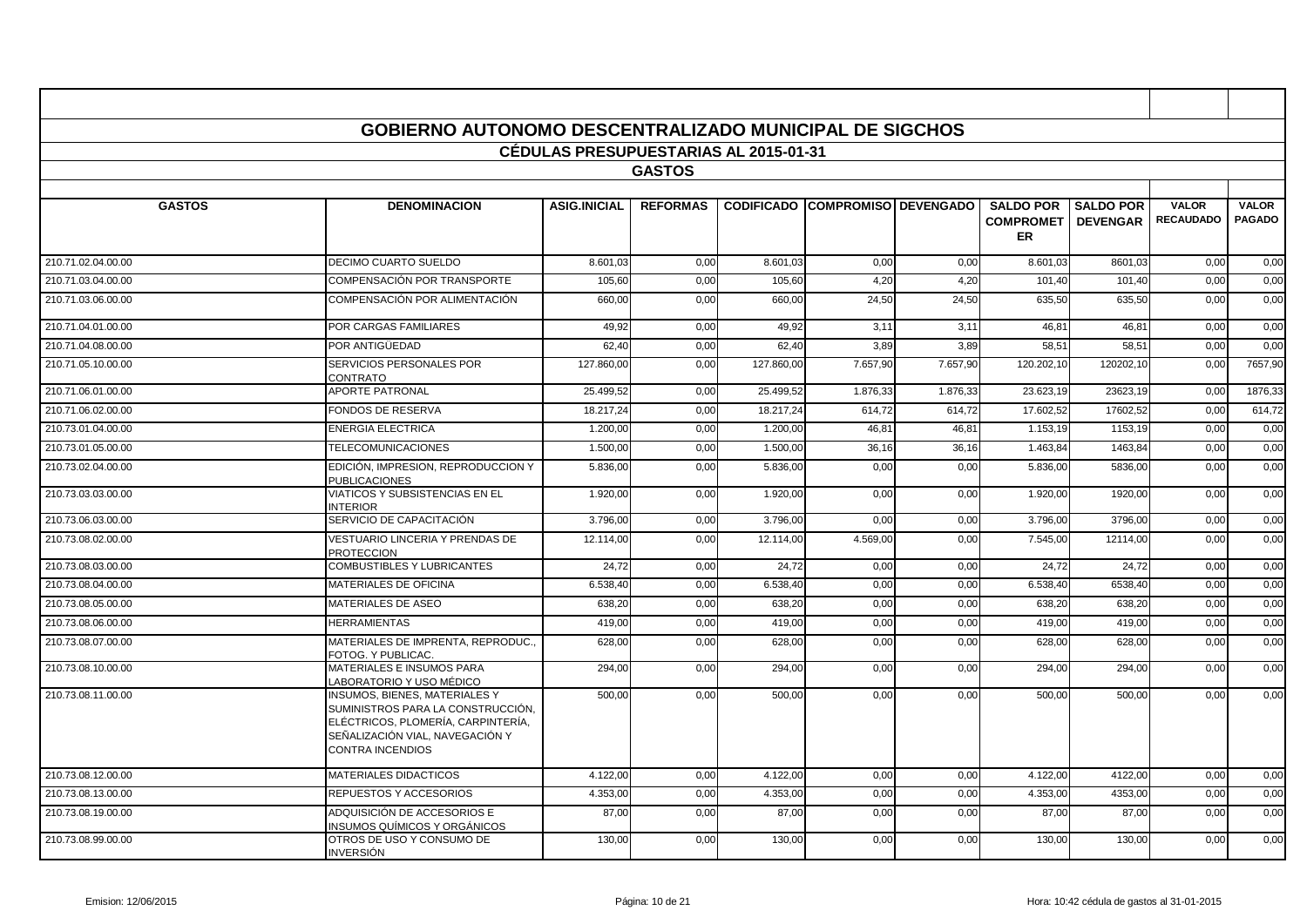|                    | <b>GOBIERNO AUTONOMO DESCENTRALIZADO MUNICIPAL DE SIGCHOS</b>                                                                                                          |                                              |                 |           |                                        |        |                                   |                            |                                  |                               |
|--------------------|------------------------------------------------------------------------------------------------------------------------------------------------------------------------|----------------------------------------------|-----------------|-----------|----------------------------------------|--------|-----------------------------------|----------------------------|----------------------------------|-------------------------------|
|                    |                                                                                                                                                                        | <b>CÉDULAS PRESUPUESTARIAS AL 2015-01-31</b> |                 |           |                                        |        |                                   |                            |                                  |                               |
|                    |                                                                                                                                                                        |                                              | <b>GASTOS</b>   |           |                                        |        |                                   |                            |                                  |                               |
| <b>GASTOS</b>      | <b>DENOMINACION</b>                                                                                                                                                    | <b>ASIG.INICIAL</b>                          | <b>REFORMAS</b> |           | <b>CODIFICADO COMPROMISO DEVENGADO</b> |        | <b>COMPROMET   DEVENGAR</b><br>ER | <b>SALDO POR SALDO POR</b> | <b>VALOR</b><br><b>RECAUDADO</b> | <b>VALOR</b><br><b>PAGADO</b> |
| 210.75.05.99.01.00 | MANTENIMIENTO DE INFRAESTRUCTURA<br><b>DEPORTIVA</b>                                                                                                                   | 50,000.00                                    | 0,00            | 50.000,00 | 0,00                                   | 0,00   | 50.000,00                         | 50000,00                   | 0,00                             | 0,00                          |
| 210.84.01.03.00.00 | <b>MOBILIARIOS</b>                                                                                                                                                     | 10.581,00                                    | 0,00            | 10.581,00 | 0,00                                   | 0,00   | 10.581,00                         | 10581,00                   | 0,00                             | 0,00                          |
| 210.84.01.04.00.00 | <b>MAQUINARIA Y EQUIPOS</b>                                                                                                                                            | 2.280,00                                     | 0,00            | 2.280,00  | 0,00                                   | 0,00   | 2.280,00                          | 2280,00                    | 0,00                             | 0,00                          |
| 210.84.01.07.00.00 | EQUIPOS. SISTEMAS Y PAQUETES<br><b>INFORMATICOS</b>                                                                                                                    | 550,00                                       | 0,00            | 550,00    | 0,00                                   | 0,00   | 550,00                            | 550,00                     | 0,00                             | 0.00                          |
| 220.71.02.03.00.00 | DÉCIMO TERCER SUELDO                                                                                                                                                   | 1.086,00                                     | 0,00            | 1.086.00  | 0,00                                   | 0,00   | 1.086,00                          | 1086.00                    | 0,00                             | 0,00                          |
| 220.71.02.04.00.00 | DÉCIMO CUARTO SUELDO                                                                                                                                                   | 373.96                                       | 0,00            | 373.96    | 0,00                                   | 0.00   | 373,96                            | 373.96                     | 0,00                             | 0.00                          |
| 220.71.05.10.00.00 | SERVICIOS PERSONALES POR<br><b>CONTRATO</b>                                                                                                                            | 13.032,00                                    | 0,00            | 13.032.00 | 941,20                                 | 941.20 | 12.090,80                         | 12090.80                   | 0,00                             | 941,20                        |
| 220.71.06.01.00.00 | <b>APORTE PATRONAL</b>                                                                                                                                                 | 1.518,24                                     | 0,00            | 1.518,24  | 126,52                                 | 126,52 | 1.391,72                          | 1391,72                    | 0,00                             | 126,52                        |
| 220.71.06.02.00.00 | <b>FONDOS DE RESERVA</b>                                                                                                                                               | 1.086,00                                     | 0,00            | 1.086,00  | 0,00                                   | 0,00   | 1.086,00                          | 1086,00                    | 0,00                             | 0,00                          |
| 220.73.01.04.00.00 | <b>ENERGIA ELECTRICA</b>                                                                                                                                               | 1.440.00                                     | 0.00            | 1.440.00  | 61.77                                  | 61.77  | 1.378.23                          | 1378.23                    | 0,00                             | 61.77                         |
| 220.73.02.04.00.00 | EDICIÓN, IMPRESION, REPRODUCCION Y<br><b>PUBLICACIONES</b>                                                                                                             | 12,75                                        | 0,00            | 12,75     | 0,00                                   | 0,00   | 12,75                             | 12,75                      | 0,00                             | 0,00                          |
| 220.73.03.03.00.00 | VIATICOS Y SUBSISTENCIAS EN EL<br><b>INTERIOR</b>                                                                                                                      | 1.040,00                                     | 0,00            | 1.040,00  | 0,00                                   | 0,00   | 1.040,00                          | 1040,00                    | 0,00                             | 0,00                          |
| 220.73.06.01.00.00 | CONSULTORIA LEVANTAMIENTO DE<br>ATRACTIVOS TURISTICOS DEL CANTON<br>ARRASTRE 2014)                                                                                     | 11.200.00                                    | 0.00            | 11.200.00 | 11.200.00                              | 0.00   | 0.00                              | 11200.00                   | 0,00                             | 0.00                          |
| 220.73.06.03.00.00 | SERVICIO DE CAPACITACIÓN                                                                                                                                               | 560.00                                       | 0.00            | 560.00    | 0,00                                   | 0,00   | 560.00                            | 560.00                     | 0,00                             | 0.00                          |
| 220.73.07.04.00.00 | MANTENIMIENTO DE SISTEMAS<br><b>INFORMATICOS</b>                                                                                                                       | 100,00                                       | 0,00            | 100,00    | 0,00                                   | 0,00   | 100,00                            | 100,00                     | 0,00                             | 0,00                          |
| 220.73.08.02.00.00 | VESTUARIO LINCERIA Y PRENDAS DE<br><b>PROTECCION</b>                                                                                                                   | 200,00                                       | 0,00            | 200,00    | 200,00                                 | 0,00   | 0,00                              | 200.00                     | 0,00                             | 0.00                          |
| 220.73.08.04.00.00 | <b>MATERIALES DE OFICINA</b>                                                                                                                                           | 181,95                                       | 0,00            | 181,95    | 0,00                                   | 0,00   | 181,95                            | 181,95                     | 0,00                             | 0,00                          |
| 220.73.08.07.00.00 | MATERIALES DE IMPRENTA. REPRODUC.<br>FOTOG. Y PUBLICAC.                                                                                                                | 500,00                                       | 0,00            | 500,00    | 0,00                                   | 0,00   | 500,00                            | 500,00                     | 0,00                             | 0.00                          |
| 220.73.08.11.00.00 | INSUMOS, BIENES, MATERIALES Y<br>SUMINISTROS PARA LA CONSTRUCCIÓN.<br>ELÉCTRICOS, PLOMERÍA, CARPINTERÍA,<br>SEÑALIZACIÓN VIAL, NAVEGACIÓN Y<br><b>CONTRA INCENDIOS</b> | 4.480,00                                     | 0,00            | 4.480,00  | 0,00                                   | 0,00   | 4.480,00                          | 4480,00                    | 0,00                             | 0,00                          |
| 220.78.01.08.00.01 | CONVENIO MINISTERIO DE CULTURA<br>(RESTAURACION CASA HACIENDA<br>PILAPUCHIN)                                                                                           | 11.400,00                                    | 0,00            | 11.400,00 | 0,00                                   | 0,00   | 11.400,00                         | 11400,00                   | 0,00                             | 0,00                          |
| 220.84.01.03.00.00 | <b>MOBILIARIOS</b>                                                                                                                                                     | 90,00                                        | 0,00            | 90,00     | 0,00                                   | 0,00   | 90,00                             | 90,00                      | 0,00                             | 0,00                          |
| 220.84.01.04.00.00 | <b>MAQUINARIA Y EQUIPOS</b>                                                                                                                                            | 700.00                                       | 0.00            | 700.00    | 0.00                                   | 0,00   | 700.00                            | 700.00                     | 0,00                             | 0.00                          |
| 220.84.01.07.00.00 | EQUIPOS, SISTEMAS Y PAQUETES<br><b>INFORMATICOS</b>                                                                                                                    | 250,00                                       | 0,00            | 250,00    | 0,00                                   | 0,00   | 250,00                            | 250,00                     | 0,00                             | 0,00                          |

ா

┑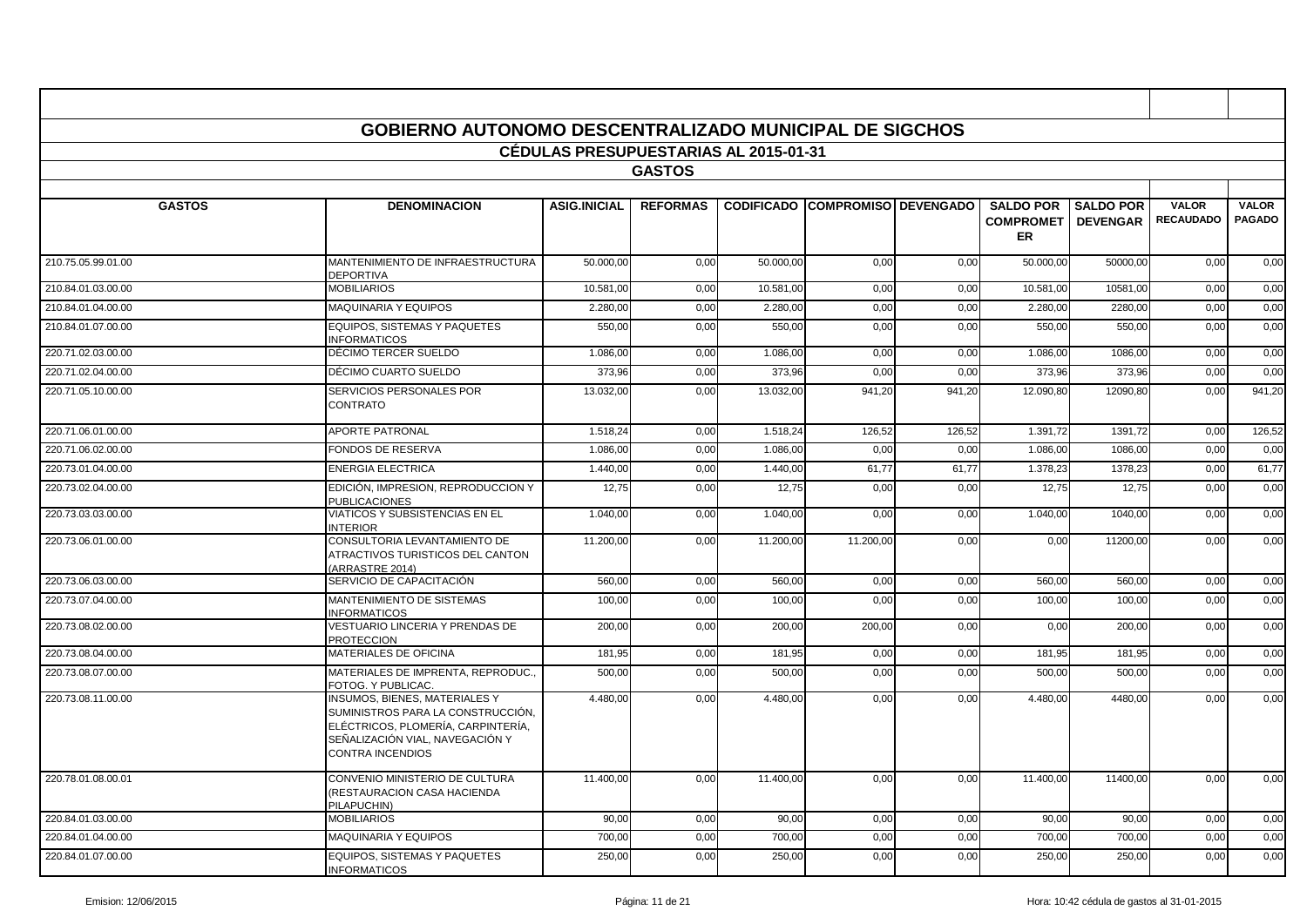|                    | <b>GOBIERNO AUTONOMO DESCENTRALIZADO MUNICIPAL DE SIGCHOS</b> | <b>CEDULAS PRESUPUESTARIAS AL 2015-01-31</b> |                 |            |                                        |          |                                                       |                  |                                  |                               |
|--------------------|---------------------------------------------------------------|----------------------------------------------|-----------------|------------|----------------------------------------|----------|-------------------------------------------------------|------------------|----------------------------------|-------------------------------|
|                    |                                                               |                                              | <b>GASTOS</b>   |            |                                        |          |                                                       |                  |                                  |                               |
|                    |                                                               |                                              |                 |            |                                        |          |                                                       |                  |                                  |                               |
| <b>GASTOS</b>      | <b>DENOMINACION</b>                                           | <b>ASIG.INICIAL</b>                          | <b>REFORMAS</b> |            | <b>CODIFICADO COMPROMISO DEVENGADO</b> |          | <b>SALDO POR</b><br><b>COMPROMET   DEVENGAR</b><br>ER | <b>SALDO POR</b> | <b>VALOR</b><br><b>RECAUDADO</b> | <b>VALOR</b><br><b>PAGADO</b> |
| 310.71.01.05.00.00 | REMUNERACIONES UNIFICADAS                                     | 55.944.00                                    | 0,00            | 55.944,00  | 4.662,00                               | 4.662.00 | 51.282,00                                             | 51282,00         | 0,00                             | 4662,00                       |
| 310.71.02.03.00.00 | DECIMO TERCER SUELDO                                          | 8.964,46                                     | 0,00            | 8.964,46   | 0,00                                   | 0,00     | 8.964,46                                              | 8964,46          | 0,00                             | 0,00                          |
| 310.71.02.04.00.00 | <b>DECIMO CUARTO SUELDO</b>                                   | 3.022.81                                     | 0,00            | 3.022.81   | 0,00                                   | 0,00     | 3.022.81                                              | 3022.8           | 0,00                             | 0,00                          |
| 310.71.05.07.00.00 | <b>HONORARIOS</b>                                             | 1.000,0                                      | 0,00            | 1.000,00   | 687,80                                 | 687,80   | 312,20                                                | 312,20           | 0,00                             | 687,80                        |
| 310.71.05.10.00.00 | SERVICIOS PERSONALES POR<br>CONTRATO                          | 49.404,00                                    | 0,00            | 49.404,00  | 1.050,40                               | 1.050,40 | 48.353,60                                             | 48353,60         | 0,00                             | 0,00                          |
| 310.71.05.12.00.00 | SUBROGACIÓN                                                   | 2.226,00                                     | 0,00            | 2.226,00   | 0,00                                   | 0,00     | 2.226,00                                              | 2226,00          | 0,00                             | 0,00                          |
| 310.71.05.13.00.00 | <b>ENCARGOS</b>                                               | 2.226.00                                     | 0,00            | 2.226.00   | 0,00                                   | 0.00     | 2.226,00                                              | 2226.00          | 0,00                             | 0.00                          |
| 310.71.06.01.00.00 | <b>APORTE PATRONAL</b>                                        | 12.532,45                                    | 0,00            | 12.532,45  | 896,24                                 | 896,24   | 11.636,2                                              | 11636,2          | 0,00                             | 896,24                        |
| 310.71.06.02.00.00 | <b>FONDOS DE RESERVA</b>                                      | 8.964,46                                     | 0,00            | 8.964.46   | 202,92                                 | 202.92   | 8.761.54                                              | 8761.54          | 0,00                             | 202,92                        |
| 310.71.07.07.00.00 | COMPENSACIÓN POR VACACIONES                                   | 2.226,00                                     | 0,00            | 2.226,00   | 0,00                                   | 0,00     | 2.226,00                                              | 2226,00          | 0,00                             | 0,00                          |
| 310.73.02.04.00.00 | <b>IMPRESION, REPRODUCCION Y</b><br>PUBLICACIÓN               | 183,00                                       | 0,00            | 183,00     | 0,00                                   | 0.00     | 183,00                                                | 183.00           | 0,00                             | 0.00                          |
| 310.73.03.03.00.00 | VIATICOS Y SUBSISTENCIAS EN EL<br><b>INTERIOR</b>             | 4.320,00                                     | 0,00            | 4.320,00   | 40,00                                  | 0,00     | 4.280,00                                              | 4320,00          | 0,00                             | 0,00                          |
| 310.73.06.01.00.01 | ESTUDIOS PARA OBRAS EN EL CANTON                              | 22.176,00                                    | 0,00            | 22.176,00  | 0,00                                   | 0,00     | 22.176,00                                             | 22176,00         | 0,00                             | 0,00                          |
| 310.73.06.01.00.02 | <b>ACTUALIZACION PDYOT</b>                                    | 22.400,00                                    | 0,00            | 22.400,00  | 22.400,00                              | 0,00     | 0,00                                                  | 22400,00         | 0,00                             | 0,00                          |
| 310.73.06.03.00.00 | SERVICIO DE CAPACITACION                                      | 2.688,00                                     | 0,00            | 2.688,00   | 0,00                                   | 0,00     | 2.688,00                                              | 2688,00          | 0,00                             | 0,00                          |
| 310.73.08.02.00.00 | VESTUARIO LENCERIA Y PRENDAS DE<br><b>PROTECCION</b>          | 1.400,00                                     | 0,00            | 1.400,00   | 1.400,00                               | 0,00     | 0,00                                                  | 1400,00          | 0,00                             | 0,00                          |
| 310.73.08.04.00.00 | <b>MATERIALES DE OFICINA</b>                                  | 3.700.30                                     | 0,00            | 3.700.30   | 0,00                                   | 0.00     | 3.700.30                                              | 3700.30          | 0,00                             | 0,00                          |
| 310.73.08.07.00.00 | MATERIALES DE IMPRENTA, REPRODUC.<br>FOTOG. Y PUBLICAC.       | 8.169,82                                     | 0,00            | 8.169,82   | 0,00                                   | 0,00     | 8.169,82                                              | 8169,82          | 0,00                             | 0.00                          |
| 310.73.08.13.00.00 | REPUESTOS Y ACCESORIOS                                        | 240,00                                       | 0,00            | 240,00     | 0,00                                   | 0,00     | 240,00                                                | 240,00           | 0,00                             | 0,00                          |
| 310.84.01.03.00.00 | <b>MOBILIARIOS</b>                                            | 550,00                                       | 0,00            | 550.00     | 0,00                                   | 0,00     | 550,00                                                | 550,00           | 0,00                             | 0,00                          |
| 310.84.01.04.00.00 | MAQUINARIA Y EQUIPOS                                          | 15.000,00                                    | 0,00            | 15.000,00  | 15.000,00                              | 0,00     | 0,00                                                  | 15000,00         | 0,00                             | 0,00                          |
| 310.84.01.07.00.00 | EQUIPOS, SISTEMAS Y PAQUETES<br><b>INFORMATICOS</b>           | 13.600,00                                    | 0,00            | 13.600,00  | 0,00                                   | 0,00     | 13.600,00                                             | 13600,00         | 0,00                             | 0,00                          |
| 320.56.02.01.00.00 | INTERESES CREDITO BEDE RELLENO<br><b>SANITARIO</b>            | 10.000,00                                    | 0,00            | 10.000,00  | 0,00                                   | 0,00     | 10.000,00                                             | 10000,00         | 0,00                             | 0,00                          |
| 320.71.01.05.00.00 | REMUNERACIONES UNIFICADAS                                     | 26.712,00                                    | 0,00            | 26.712,00  | 2.226,00                               | 2.226,00 | 24.486,00                                             | 24486,00         | 0,00                             | 0,00                          |
| 320.71.01.06.00.00 | <b>SALARIOS UNIFICADOS</b>                                    | 119.316.00                                   | 0,00            | 119.316,00 | 7.690,87                               | 7.690,87 | 111.625,13                                            | 111625.13        | 0,00                             | 0,00                          |
| 320.71.02.03.00.00 | DÉCIMO TERCER SUELDO                                          | 14.426,54                                    | 0,00            | 14.426,54  | 0,00                                   | 0,00     | 14.426,54                                             | 14426,54         | 0,00                             | 0,00                          |
| 320.71.02.04.00.00 | DÉCIMO CUARTO SUELDO                                          | 8.259,03                                     | 0,00            | 8.259,03   | 0,00                                   | 0,00     | 8.259,03                                              | 8259,03          | 0,00                             | 0,00                          |
| 320.71.03.04.00.00 | COMPENSACIÓN POR TRANSPORTE                                   | 2.006,40                                     | 0,00            | 2.006,40   | 95,40                                  | 95,40    | 1.911,00                                              | 1911,00          | 0,00                             | 0,00                          |
| 320.71.03.06.00.00 | COMPENSACIÓN POR ALIMENTACIÓN                                 | 12.540.00                                    | 0.00            | 12.540.00  | 556,50                                 | 556.50   | 11.983.50                                             | 11983.50         | 0,00                             | 0.00                          |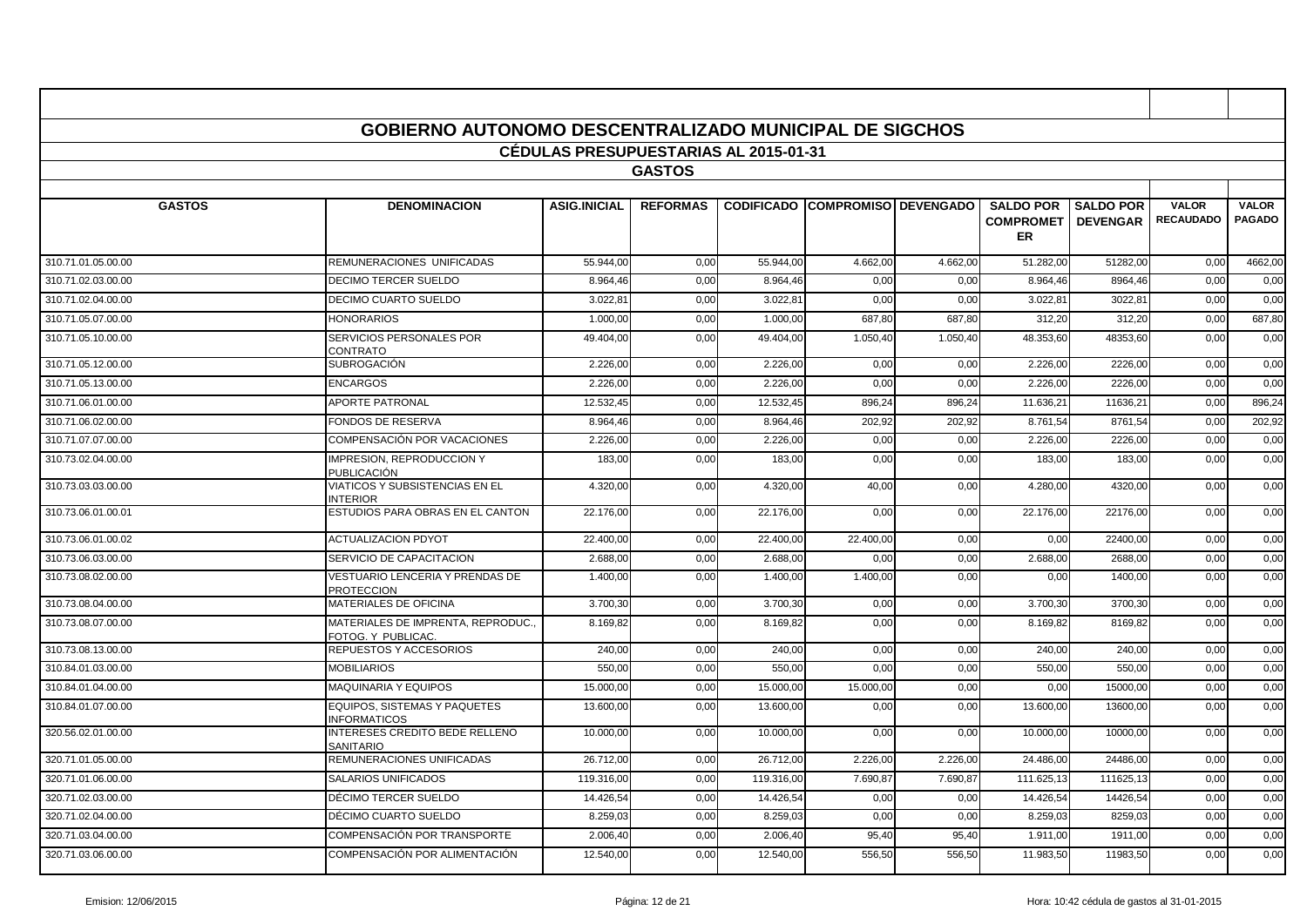|                    | <b>GOBIERNO AUTONOMO DESCENTRALIZADO MUNICIPAL DE SIGCHOS</b>    |                                              |                 |           |                                        |          |                                                        |                  |                                  |                               |
|--------------------|------------------------------------------------------------------|----------------------------------------------|-----------------|-----------|----------------------------------------|----------|--------------------------------------------------------|------------------|----------------------------------|-------------------------------|
|                    |                                                                  | <b>CEDULAS PRESUPUESTARIAS AL 2015-01-31</b> |                 |           |                                        |          |                                                        |                  |                                  |                               |
|                    |                                                                  |                                              | <b>GASTOS</b>   |           |                                        |          |                                                        |                  |                                  |                               |
|                    |                                                                  |                                              |                 |           |                                        |          |                                                        |                  |                                  |                               |
| <b>GASTOS</b>      | <b>DENOMINACION</b>                                              | <b>ASIG.INICIAL</b>                          | <b>REFORMAS</b> |           | <b>CODIFICADO COMPROMISO DEVENGADO</b> |          | <b>SALDO POR</b><br><b>COMPROMET   DEVENGAR</b><br>ER. | <b>SALDO POR</b> | <b>VALOR</b><br><b>RECAUDADO</b> | <b>VALOR</b><br><b>PAGADO</b> |
| 320.71.04.01.00.00 | POR CARGAS FAMILIARES                                            | 2.096,64                                     | 0,00            | 2.096,64  | 43,54                                  | 43,54    | 2.053,10                                               | 2053,10          | 0,00                             | 43,54                         |
| 320.71.04.08.00.00 | POR ANTIGÜEDAD                                                   | 700.32                                       | 0.00            | 700.32    | 41,20                                  | 41.20    | 659.12                                                 | 659.12           | 0,00                             | 0,00                          |
| 320.71.05.07.00.00 | <b>HONORARIOS</b>                                                | 1.000,00                                     | 0,00            | 1.000,00  | 0,00                                   | 0,00     | 1.000,00                                               | 1000,0           | 0,00                             | 0,00                          |
| 320.71.05.10.00.00 | SERVICIOS PERSONALES POR<br>CONTRATO                             | 24.864,00                                    | 0,00            | 24.864,00 | 941,20                                 | 941,20   | 23.922,80                                              | 23922,80         | 0,00                             | 0,00                          |
| 320.71.05.12.00.00 | SUBROGACIÓN                                                      | 2.226,00                                     | 0,00            | 2.226,00  | 0,00                                   | 0,00     | 2.226,00                                               | 2226,00          | 0,00                             | 0,00                          |
| 320.71.05.13.00.00 | <b>ENCARGOS</b>                                                  | 2.226,00                                     | 0,00            | 2.226,00  | 0,00                                   | 0,00     | 2.226,00                                               | 2226,00          | 0,00                             | 0,00                          |
| 320.71.06.01.00.00 | <b>APORTE PATRONAL</b>                                           | 20.764.86                                    | 0,00            | 20.764,86 | 1.657,11                               | 1.657,1' | 19.107,75                                              | 19107.75         | 0,00                             | 0,00                          |
| 320.71.06.02.00.00 | <b>FONDOS DE RESERVA</b>                                         | 14.426,54                                    | 0,00            | 14.426,54 | 695,3                                  | 695,3'   | 13.731,23                                              | 13731,23         | 0,00                             | 0,00                          |
| 320.71.07.04.00.00 | COMPENSACIÓN POR DESAHUCIO                                       | 1.040,00                                     | 0,00            | 1.040,00  | 0,00                                   | 0,00     | 1.040,00                                               | 1040,00          | 0,00                             | 0,00                          |
| 320.71.07.07.00.00 | COMPENSACIÓN POR VACACIONES                                      | 2.226.00                                     | 0,00            | 2.226.00  | 0,00                                   | 0,00     | 2.226.00                                               | 2226.00          | 0,00                             | 0,00                          |
| 320.73.01.04.00.00 | <b>ENERGIA ELECTRICA</b>                                         | 1.200.00                                     | 0,00            | 1.200.00  | 78,11                                  | 78,1'    | 1.121,89                                               | 1121.89          | 0,00                             | 78,11                         |
| 320.73.02.02.00.00 | <b>FLETES Y MANIOBRAS</b>                                        | 15.052,80                                    | 0,00            | 15.052,80 | 11.603,20                              | 851,20   | 3.449,60                                               | 14201,60         | 0,00                             | 851,20                        |
| 320.73.02.04.00.00 | IMPRESION, REPRODUCCION Y<br><b>PUBLICACIONES</b>                | 42,75                                        | 0,00            | 42,75     | 0,00                                   | 0,00     | 42,75                                                  | 42,75            | 0,00                             | 0,00                          |
| 320.73.03.03.00.00 | VIATICOS Y SUBSISTENCIAS EN EL<br><b>NTERIOR</b>                 | 8.000,00                                     | 0,00            | 8.000,00  | 0,00                                   | 0,00     | 8.000,00                                               | 8000,00          | 0,00                             | 0,00                          |
| 320.73.04.05.00.00 | MANTENIMIENTO Y REPARACION DE<br>VEHICULOS                       | 10.000,00                                    | 0,00            | 10.000,00 | 324.50                                 | 0,00     | 9.675,50                                               | 10000.00         | 0,00                             | 0,00                          |
| 320.73.06.01.00.01 | CONSULTORIA ESTUDIO PARA PLANTA<br>TRATAMIENTO CAMAL MUNICIPAL   | 23.520.00                                    | 0.00            | 23.520,00 | 23.520.00                              | 0,00     | 0,00                                                   | 23520,00         | 0,00                             | 0,00                          |
| 320.73.06.01.00.02 | CONSULTORIA ESTUDIO RELLENO LAS<br>PAMPAS-PALO QUEMADO           | 39.200,00                                    | 0,00            | 39.200,00 | 39.200,00                              | 0,00     | 0,00                                                   | 39200,00         | 0,00                             | 0,00                          |
| 320.73.06.03.00.00 | SERVICIO DE CAPACITACION                                         | 1.008,00                                     | 0,00            | 1.008,00  | 0,00                                   | 0,00     | 1.008,00                                               | 1008,00          | 0,00                             | 0,00                          |
| 320.73.07.04.00.00 | MANTENIMIENTO Y REPARACIÓN DE<br>EQUIPOS Y SISTEMAS INFORMÁTICOS | 300,00                                       | 0,00            | 300,00    | 0,00                                   | 0,00     | 300,00                                                 | 300,00           | 0,00                             | 0,00                          |
| 320.73.08.02.00.00 | VESTUARIO LINCERIA Y PRENDAS DE<br><b>PROTECCION</b>             | 6.404,00                                     | 0,00            | 6.404,00  | 3.611,00                               | 0,00     | 2.793,00                                               | 6404.00          | 0,00                             | 0,00                          |
| 320.73.08.03.00.00 | <b>COMBUSTIBLES Y LUBRICANTES</b>                                | 9.881,0                                      | 0,00            | 9.881,02  | 436,36                                 | 236,36   | 9.444,66                                               | 9644,66          | 0,00                             | 0,00                          |
| 320.73.08.04.00.00 | MATERIALES DE OFICINA                                            | 828,20                                       | 0,00            | 828,20    | 0,00                                   | 0,00     | 828,20                                                 | 828,20           | 0,00                             | 0,00                          |
| 320.73.08.05.00.00 | MATERIALES DE ASEO                                               | 3.918,50                                     | 0,00            | 3.918,50  | 0,00                                   | 0,00     | 3.918,50                                               | 3918,50          | 0,00                             | 0,00                          |
| 320.73.08.06.00.00 | <b>HERRAMIENTAS</b>                                              | 971,00                                       | 0,00            | 971,00    | 0,00                                   | 0,00     | 971,00                                                 | 971,00           | 0,00                             | 0,00                          |
| 320.73.08.07.00.00 | DE IMPRENTA, REPRODUCCION Y FOT.<br>PUBLIC.                      | 1.573,00                                     | 0,00            | 1.573,00  | 0,00                                   | 0,00     | 1.573,00                                               | 1573.00          | 0,00                             | 0,00                          |
| 320.73.08.10.00.00 | <b>DISPOSITIVOS MEDICOS PARA</b><br>LABORATORIO                  | 31,00                                        | 0,00            | 31,00     | 0,00                                   | 0,00     | 31,00                                                  | 31,00            | 0,00                             | 0,00                          |
| 320.73.08.11.00.00 | MATERIALES DE CONSTRUCCION,<br>ELECTRICOS PLOMER.                | 2.312,60                                     | 0,00            | 2.312,60  | 0,00                                   | 0,00     | 2.312,60                                               | 2312,60          | 0,00                             | 0,00                          |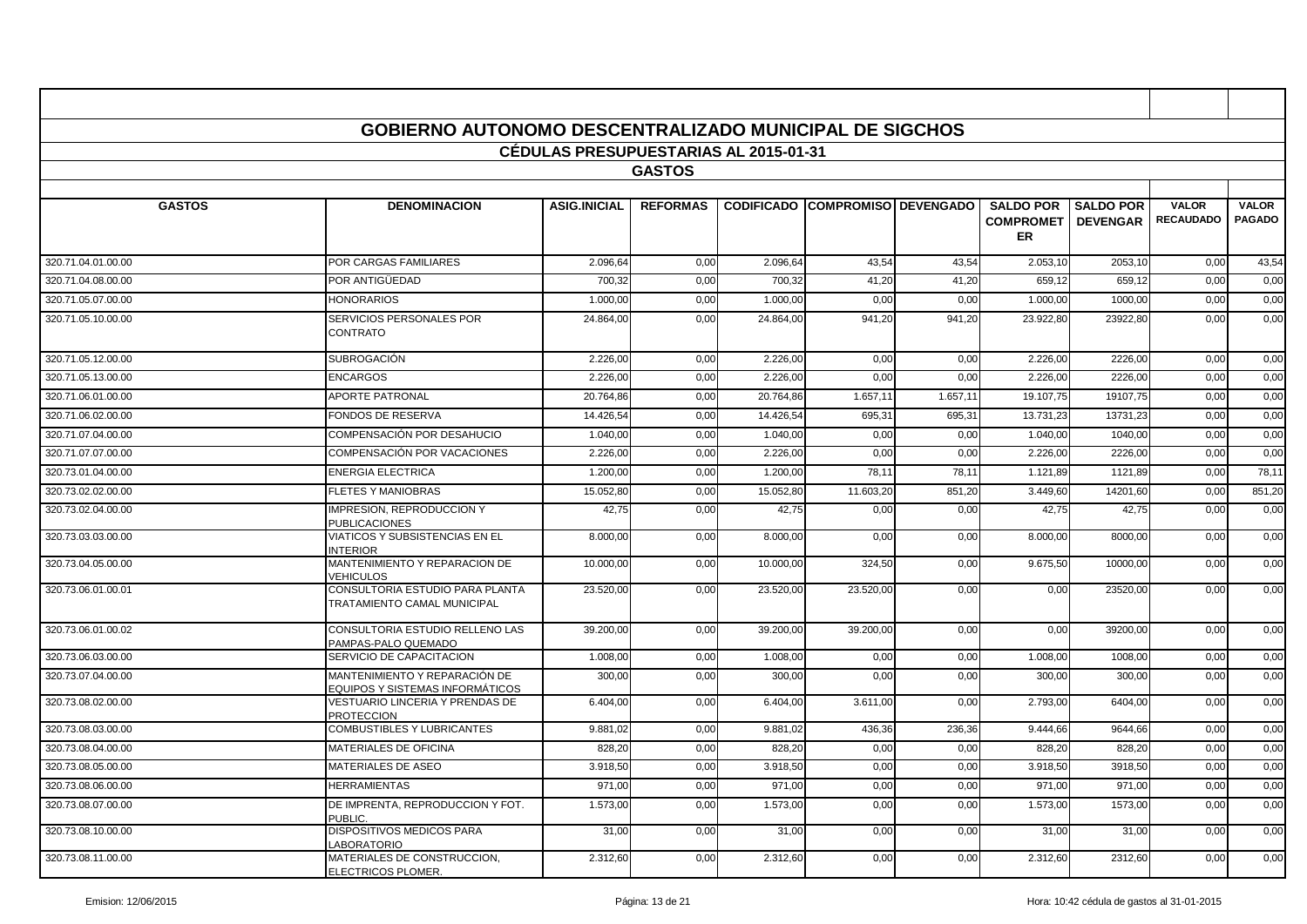|                    | <b>GOBIERNO AUTONOMO DESCENTRALIZADO MUNICIPAL DE SIGCHOS</b>                                            |                                              |                 |              |                                        |          |                                                        |                  |                                  |                               |
|--------------------|----------------------------------------------------------------------------------------------------------|----------------------------------------------|-----------------|--------------|----------------------------------------|----------|--------------------------------------------------------|------------------|----------------------------------|-------------------------------|
|                    |                                                                                                          | <b>CEDULAS PRESUPUESTARIAS AL 2015-01-31</b> |                 |              |                                        |          |                                                        |                  |                                  |                               |
|                    |                                                                                                          |                                              | <b>GASTOS</b>   |              |                                        |          |                                                        |                  |                                  |                               |
|                    |                                                                                                          |                                              |                 |              |                                        |          |                                                        |                  |                                  |                               |
| <b>GASTOS</b>      | <b>DENOMINACION</b>                                                                                      | <b>ASIG.INICIAL</b>                          | <b>REFORMAS</b> |              | <b>CODIFICADO COMPROMISO DEVENGADO</b> |          | <b>SALDO POR</b><br><b>COMPROMET   DEVENGAR</b><br>ER. | <b>SALDO POR</b> | <b>VALOR</b><br><b>RECAUDADO</b> | <b>VALOR</b><br><b>PAGADO</b> |
| 320.73.08.13.00.00 | REPUESTOS Y ACCESORIOS                                                                                   | 13.260,00                                    | 0,00            | 13.260,00    | 0,00                                   | 0,00     | 13.260,00                                              | 13260,00         | 0,00                             | 0,00                          |
| 320.73.08.19.00.00 | ADQUISICIÓN DE ACCESORIOS E<br>NSUMOS QUÍMICOS Y ORGÁNICOS                                               | 1.808,00                                     | 0,00            | 1.808,00     | 0,00                                   | 0,00     | 1.808,00                                               | 1808,00          | 0,00                             | 0,00                          |
| 320.75.01.07.00.01 | CIERRE TECNICO DEL BOTADERO DE<br>BASURA Y CONSTRUCCION DEL RELLENO<br>SANITARIO DE LA CIUDAD DE SIGCHOS | 1.139.600.00                                 | 0.00            | 1.139.600.00 | 0,00                                   | 0.00     | 1.139.600.00                                           | 1139600.00       | 0,00                             | 0,00                          |
| 320.77.01.02.00.00 | <b>LICENCIAS AMBIENTALES</b>                                                                             | 2.000.00                                     | 0.00            | 2.000.00     | 0.00                                   | 0.00     | 2.000.00                                               | 2000.00          | 0.00                             | 0,00                          |
| 320.77.01.02.00.01 | SOCIALIZACION MAE                                                                                        | 16.000,00                                    | 0,00            | 16.000,00    | 1.680,00                               | 1.680,00 | 14.320,00                                              | 14320,00         | 0,00                             | 199,20                        |
| 320.77.01.02.00.02 | <b>MATRICULACION VEHICULAR</b>                                                                           | 2.000,00                                     | 0,00            | 2.000,00     | 96,00                                  | 96,00    | 1.904,00                                               | 1904,00          | 0,00                             | 0,00                          |
| 320.77.02.01.00.00 | <b>SEGUROS</b>                                                                                           | 3.000,00                                     | 0,00            | 3.000,00     | 0,00                                   | 0,00     | 3.000,00                                               | 3000,00          | 0,00                             | 0,00                          |
| 320.84.01.03.00.00 | <b>MOBILIARIOS</b>                                                                                       | 340,00                                       | 0,00            | 340,00       | 0,00                                   | 0,00     | 340,00                                                 | 340,00           | 0,00                             | 0,00                          |
| 320.84.01.05.00.00 | VEHICULO RECOLECTOR DE BASURA<br>ARRASTRE 2014)                                                          | 109.000,00                                   | 0,00            | 109.000,00   | 102.674,94                             | 0,00     | 6.325,06                                               | 109000,00        | 0,00                             | 0,00                          |
| 320.84.01.07.00.00 | <b>EQUIPOS SISTEMAS Y PAQUETES</b><br><b>INFORMATICOS</b>                                                | 300,00                                       | 0,00            | 300,00       | 0,00                                   | 0,00     | 300,00                                                 | 300,00           | 0,00                             | 0,00                          |
| 320.96.02.01.00.00 | CREDITO BEDE CAPITAL RELLENO<br>SANITARIO                                                                | 20.000,00                                    | 0,00            | 20.000,00    | 0,00                                   | 0,00     | 20.000,00                                              | 20000,00         | 0,00                             | 0,00                          |
| 330.56.02.01.00.01 | <b>INTERECES CREDITO PARA ESTUDIOS</b><br>DEL SISTEMA DE AGUA DE LA CIUDAD DE<br><b>SIGCHOS</b>          | 3.000.00                                     | 0.00            | 3.000,00     | 0,00                                   | 0,00     | 3.000,00                                               | 3000,00          | 0,00                             | 0,00                          |
| 330.71.01.05.00.00 | REMUNERACIONES UNIFICADAS                                                                                | 8.100,00                                     | 0,00            | 8.100,00     | 675,00                                 | 675,00   | 7.425,00                                               | 7425,00          | 0,00                             | 0,00                          |
| 330.71.01.06.00.00 | SALARIOS UNIFICADOS                                                                                      | 25.296.00                                    | 0,00            | 25.296,00    | 2.072,00                               | 2.072,00 | 23.224,00                                              | 23224,00         | 0,00                             | 2072,00                       |
| 330.71.02.03.00.00 | <b>DECIMO TERCER SUELDO</b>                                                                              | 3.869.00                                     | 0,00            | 3.869.00     | 0,00                                   | 0,00     | 3.869,00                                               | 3869.00          | 0,00                             | 0,00                          |
| 330.71.02.04.00.00 | DECIMO CUARTO SUELDO                                                                                     | 2.243,91                                     | 0,00            | 2.243,91     | 0,00                                   | 0,00     | 2.243,91                                               | 2243,9           | 0,00                             | 0,00                          |
| 330.71.03.04.00.00 | COMPENSACIÓN POR TRANSPORTE                                                                              | 422,40                                       | 0,00            | 422.40       | 24,30                                  | 24,30    | 398,10                                                 | 398,10           | 0,00                             | 0,00                          |
| 330.71.03.06.00.00 | COMPENSACIÓN POR ALIMENTACIÓN                                                                            | 2.640,00                                     | 0,00            | 2.640,00     | 141,75                                 | 141,75   | 2.498,25                                               | 2498,25          | 0,00                             | 141,75                        |
| 330.71.04.01.00.00 | POR CARGAS FAMILIARES                                                                                    | 307,44                                       | 0,00            | 307,44       | 18,66                                  | 18,66    | 288,78                                                 | 288,78           | 0,00                             | 18,66                         |
| 330.71.04.08.00.00 | POR ANTIGÜEDAD                                                                                           | 249,60                                       | 0,00            | 249,60       | 14,76                                  | 14,76    | 234,84                                                 | 234,84           | 0,00                             | 0,00                          |
| 330.71.05.10.00.00 | SERVICIOS PERSONALES POR<br>CONTRATO                                                                     | 13.032,00                                    | 0,00            | 13.032,00    | 0,00                                   | 0,00     | 13.032,00                                              | 13032,00         | 0,00                             | 0,00                          |
| 330.71.06.01.00.00 | <b>APORTE PATRONAL</b>                                                                                   | 5.535.38                                     | 0.00            | 5.535.38     | 0,00                                   | 0,00     | 5.535.38                                               | 5535.38          | 0,00                             | 0,00                          |
| 330.71.06.02.00.00 | FONDOS DE RESERVA                                                                                        | 3.869,00                                     | 0.00            | 3.869,00     | 142,53                                 | 142,53   | 3.726,47                                               | 3726,47          | 0,00                             | 0,00                          |
| 330.71.07.04.00.00 | COMPENSACIÓN POR DESAHUCIO                                                                               | 130.00                                       | 0,00            | 130,00       | 0,00                                   | 0,00     | 130,00                                                 | 130,00           | 0,00                             | 0,00                          |
| 330.73.01.04.00.00 | <b>ENERGIA ELECTRICA</b>                                                                                 | 3.000,00                                     | 0,00            | 3.000,00     | 7,10                                   | 7,10     | 2.992,90                                               | 2992,90          | 0,00                             | 0,00                          |
| 330.73.03.03.00.00 | VIATICOS Y SUBSISTENCIAS EN EL<br><b>INTERIOR</b>                                                        | 800,00                                       | 0,00            | 800,00       | 0,00                                   | 0,00     | 800,00                                                 | 800,00           | 0,00                             | 0,00                          |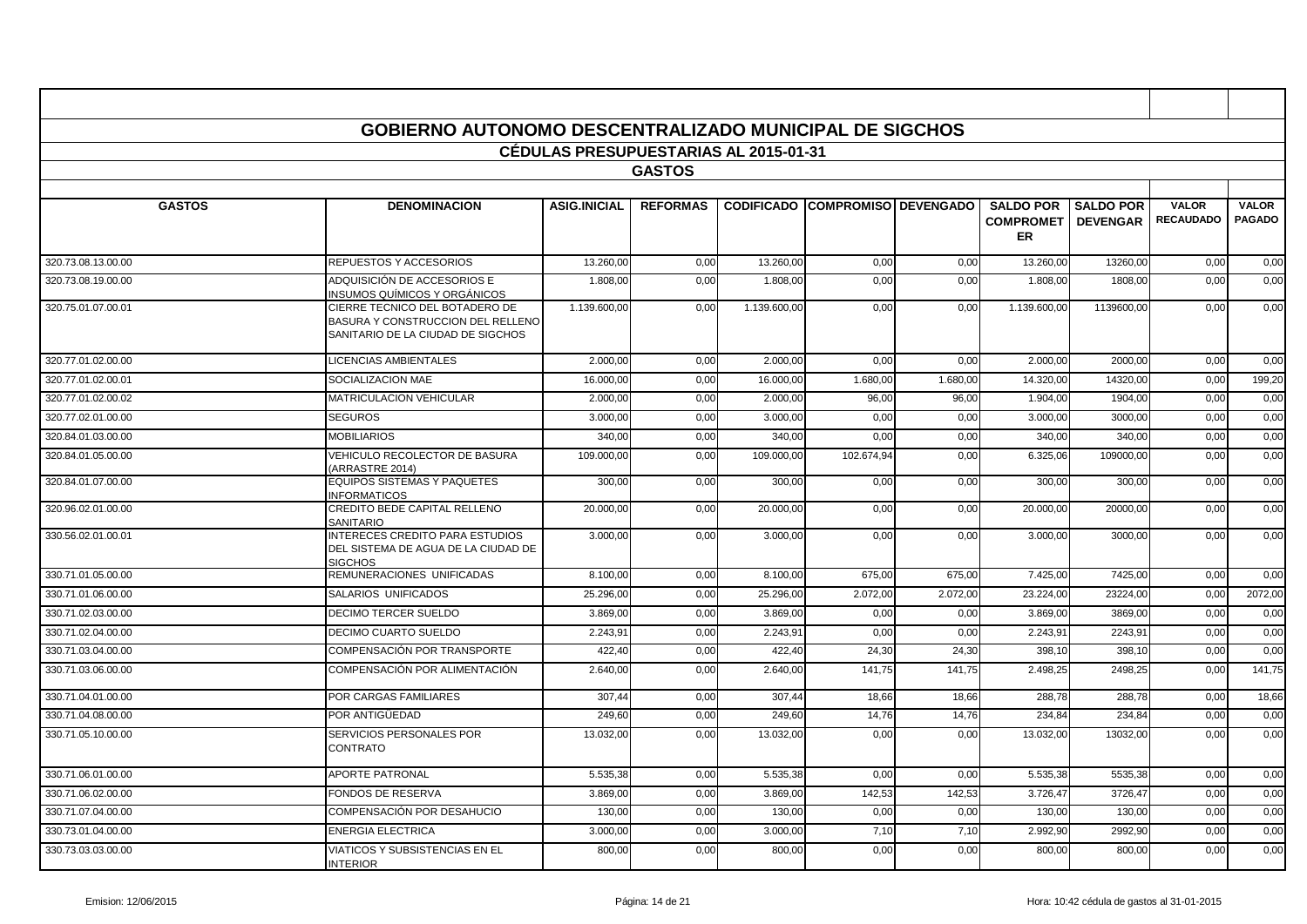|                    | <b>GOBIERNO AUTONOMO DESCENTRALIZADO MUNICIPAL DE SIGCHOS</b>                                                            |                                       |                 |            |                                        |       |                                      |                                     |                                  |                               |
|--------------------|--------------------------------------------------------------------------------------------------------------------------|---------------------------------------|-----------------|------------|----------------------------------------|-------|--------------------------------------|-------------------------------------|----------------------------------|-------------------------------|
|                    |                                                                                                                          | CÉDULAS PRESUPUESTARIAS AL 2015-01-31 |                 |            |                                        |       |                                      |                                     |                                  |                               |
|                    |                                                                                                                          |                                       | <b>GASTOS</b>   |            |                                        |       |                                      |                                     |                                  |                               |
| <b>GASTOS</b>      | <b>DENOMINACION</b>                                                                                                      | <b>ASIG.INICIAL</b>                   | <b>REFORMAS</b> |            | <b>CODIFICADO COMPROMISO DEVENGADO</b> |       | <b>SALDO POR</b><br><b>COMPROMET</b> | <b>SALDO POR</b><br><b>DEVENGAR</b> | <b>VALOR</b><br><b>RECAUDADO</b> | <b>VALOR</b><br><b>PAGADO</b> |
|                    |                                                                                                                          |                                       |                 |            |                                        |       | <b>ER</b>                            |                                     |                                  |                               |
| 330.73.04.05.00.00 | MANTENIMIENTO Y REPARACION DE<br><b>VEHICULOS</b>                                                                        | 2.000,00                              | 0,00            | 2.000.00   | 136,00                                 | 0,00  | 1.864,00                             | 2000,00                             | 0,00                             | 0,00                          |
| 330.73.06.01.00.02 | ESTUDIO DE AGUA POTABLE Y<br>ALCANTARILLADO PARA LA COMUNIDAD<br>DE SAMILPAMBA DE ISINLIVI                               | 15.680,00                             | 0,00            | 15.680,00  | 15.545,60                              | 0,00  | 134,40                               | 15680,00                            | 0,00                             | 0,00                          |
| 330.73.06.01.00.03 | ESTUDIO DE AGUA POTABLE Y<br>ALCANTARILLADO PARA LA COMUNIDAD<br>DE GUARUMAL DE CHUGCHILAN                               | 23.968.00                             | 0.00            | 23.968.00  | 23.906,40                              | 0,00  | 61,60                                | 23968.00                            | 0,00                             | 0,00                          |
| 330.73.06.01.00.04 | ESTUDIO DEL SISTEMA DE AGUA<br>POTABLE PARA RECINTO LA FLORIDA                                                           | 15.299,20                             | 0,00            | 15.299,20  | 15.299,20                              | 0,00  | 0,00                                 | 15299,20                            | 0,00                             | 0,00                          |
| 330.73.06.01.00.05 | <b>ESTUDIOS DE AGUA POTABLE Y</b><br>ALCANTARILLADO PARA LA COMUNIDAD<br>DE COCHALÓ DE ISINLIVI                          | 25,200.00                             | 0.00            | 25.200.00  | 25.144.00                              | 0,00  | 56,00                                | 25200.00                            | 0,00                             | 0,00                          |
| 330.73.06.01.00.06 | <b>ESTUDIOS DE AGUA POTABLE Y</b><br>ALCANTARILLADO PARA LA COMUNIDAD<br>DE GALAPAGOS DE CHUGCHILÁN                      | 25.200,00                             | 0,00            | 25.200,00  | 23.200,00                              | 0,00  | 2.000,00                             | 25200,00                            | 0,00                             | 0,00                          |
| 330.73.06.01.00.07 | ESTUDIOS DE ALCANTARILLADO PARA LA<br>COMUNIDAD DE SARAHUASI                                                             | 13.328,00                             | 0,00            | 13.328,00  | 0,00                                   | 0,00  | 13.328,00                            | 13328,00                            | 0,00                             | 0,00                          |
| 330.73.06.01.00.08 | ESTUDIOS DE ALCANTARILLADO PARA LA<br>PARROQUIA ISINLIVI                                                                 | 30.240,00                             | 0.00            | 30.240.00  | 30.240,00                              | 0,00  | 0,00                                 | 30240,00                            | 0,00                             | 0,00                          |
| 330.73.06.01.00.10 | ESTUDIO DEL SISTEMA DE AGUA Y<br>ALCANTARILLADO PARA EL RECINTO<br><b>GALAPAGOS DE LA PARROQUIA LAS</b><br><b>PAMPAS</b> | 25.200,00                             | 0,00            | 25.200,00  | 25.200,00                              | 0,00  | 0,00                                 | 25200,00                            | 0,00                             | 0,00                          |
| 330.73.06.05.00.00 | ESTUDIOS Y DISEÑOS DEFINITIVOS DEL<br>SISTEMA DE AGUA POTABLE PARA LA<br>CIUDAD DE SIGCHOS                               | 126.758,65                            | 0,00            | 126.758,65 | 118.384,00                             | 0,00  | 8.374,65                             | 126758,65                           | 0,00                             | 0,00                          |
| 330.73.08.02.00.00 | VESTUARIO LINCERIA Y PRENDAS DE<br><b>PROTECCION</b>                                                                     | 1.540,00                              | 0,00            | 1.540,00   | 1.076,00                               | 0,00  | 464,00                               | 1540,00                             | 0,00                             | 0,00                          |
| 330.73.08.03.00.00 | <b>COMBUSTIBLES Y LUBRICANTES</b>                                                                                        | 296,00                                | 0,00            | 296,00     | 165,11                                 | 65,1' | 130,89                               | 230,89                              | 0,00                             | 65,11                         |
| 330.73.08.04.00.00 | <b>MATERIALES DE OFICINA</b>                                                                                             | 32,50                                 | 0,00            | 32,50      | 0,00                                   | 0,00  | 32,50                                | 32,50                               | 0,00                             | 0,00                          |
| 330.73.08.05.00.00 | <b>MATERIALES DE ASEO</b>                                                                                                | 96,00                                 | 0,00            | 96,00      | 0,00                                   | 0,00  | 96,00                                | 96,00                               | 0,00                             | 0,00                          |
| 330.73.08.06.00.00 | <b>HERRAMIENTAS</b>                                                                                                      | 204,00                                | 0,00            | 204,00     | 0,00                                   | 0,00  | 204,00                               | 204,00                              | 0,00                             | 0,00                          |
| 330.73.08.13.00.00 | REPUESTOS Y ACCESORIOS                                                                                                   | 5.452,16                              | 0,00            | 5.452,16   | 0,00                                   | 0,00  | 5.452,16                             | 5452,16                             | 0,00                             | 0,00                          |
| 330.73.08.19.00.00 | ADQUISICION DE ACCESORIOS E<br><b>INSUMOS QUIMICOS Y ORGANICOS</b>                                                       | 3.000,00                              | 0,00            | 3.000,00   | 0,00                                   | 0,00  | 3.000,00                             | 3000,00                             | 0,00                             | 0,00                          |
| 330.75.01.01.02.01 | REHABILITACION DEL SISTEMA DE AGUA<br>CHUGCHILAN (REC CGE)                                                               | 29.738,84                             | 0,00            | 29.738,84  | 19.098,84                              | 0,00  | 10.640,00                            | 29738,84                            | 0,00                             | 0,00                          |
| 330.75.01.03.01.01 | MEJORAMIENTO DEL SISTEMA DE<br>ALCANTARILLADO DE SIGCHOS                                                                 | 10.000,00                             | 0,00            | 10.000,00  | 0,00                                   | 0,00  | 10.000,00                            | 10000,00                            | 0,00                             | 0,00                          |

**T** 

 $\overline{\phantom{a}}$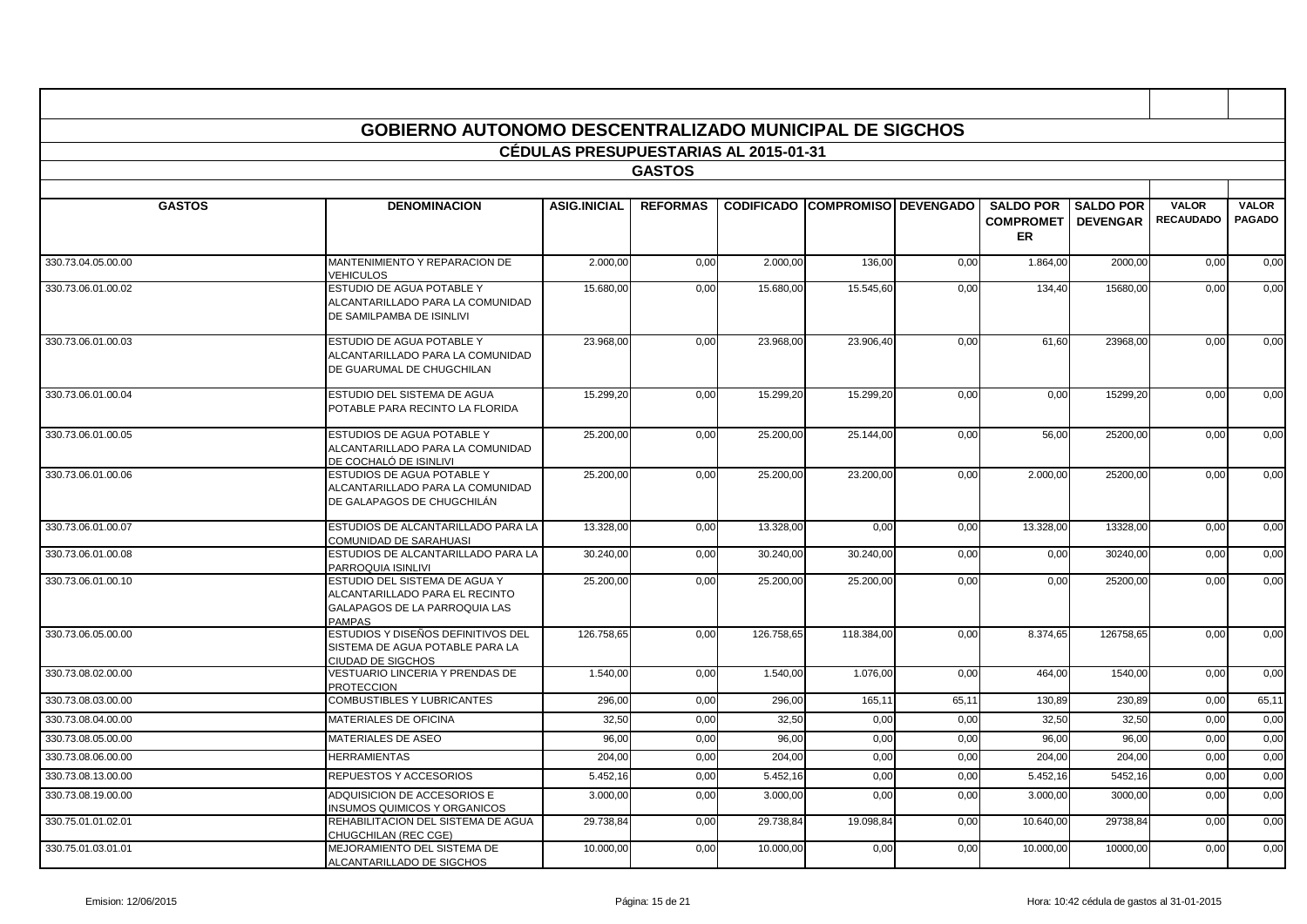|                    | <b>GOBIERNO AUTONOMO DESCENTRALIZADO MUNICIPAL DE SIGCHOS</b>                                                                                                                                                     |                                              |                 |           |                                        |        |                                                        |                  |                                  |                               |
|--------------------|-------------------------------------------------------------------------------------------------------------------------------------------------------------------------------------------------------------------|----------------------------------------------|-----------------|-----------|----------------------------------------|--------|--------------------------------------------------------|------------------|----------------------------------|-------------------------------|
|                    |                                                                                                                                                                                                                   | <b>CÉDULAS PRESUPUESTARIAS AL 2015-01-31</b> |                 |           |                                        |        |                                                        |                  |                                  |                               |
|                    |                                                                                                                                                                                                                   |                                              | <b>GASTOS</b>   |           |                                        |        |                                                        |                  |                                  |                               |
|                    |                                                                                                                                                                                                                   |                                              |                 |           |                                        |        |                                                        |                  |                                  |                               |
| <b>GASTOS</b>      | <b>DENOMINACION</b>                                                                                                                                                                                               | <b>ASIG.INICIAL</b>                          | <b>REFORMAS</b> |           | <b>CODIFICADO COMPROMISO DEVENGADO</b> |        | <b>SALDO POR</b><br><b>COMPROMET   DEVENGAR</b><br>ER. | <b>SALDO POR</b> | <b>VALOR</b><br><b>RECAUDADO</b> | <b>VALOR</b><br><b>PAGADO</b> |
| 330.75.01.03.01.02 | PLANTA DE TRATAMIENTO DE AGUAS<br>RESIDUALES DE YALÓ                                                                                                                                                              | 10.000,00                                    | 0,00            | 10.000,00 | 0,00                                   | 0,00   | 10.000,00                                              | 10000,00         | 0,00                             | 0,00                          |
| 330.75.01.03.02.01 | CONSTRUCCION DE ALCANTARILLADO DE<br><b>LAS PAMPAS</b>                                                                                                                                                            | 60.000,00                                    | 0,00            | 60.000,00 | 0,00                                   | 0,00   | 60.000,00                                              | 60000,00         | 0,00                             | 0,00                          |
| 330.75.05.99.01.01 | MANTENIMIENTO DEL SISTEMA DE AGUA<br>DE LA CIUDAD DE SIGCHOS                                                                                                                                                      | 19.767,05                                    | 0,00            | 19.767,05 | 0,00                                   | 0,00   | 19.767,05                                              | 19767,05         | 0,00                             | 0,00                          |
| 330.75.05.99.01.02 | CONSTRUCCION DE LA RED AUXILIAR<br>PARA EL HOSPITAL Y UNIDAD EDUCATIVA<br><b>DEL MILENIUN</b>                                                                                                                     | 44.000.00                                    | 0.00            | 44.000.00 | 0,00                                   | 0,00   | 44.000.00                                              | 44000.00         | 0,00                             | 0,00                          |
| 330.75.05.99.01.03 | MANTENIMIENTO DE OBRAS DE<br>SANEAMIENTO Y AGUA DEL CANTON<br><b>SIGCHOS</b>                                                                                                                                      | 15.000,00                                    | 0,00            | 15.000,00 | 0,00                                   | 0,00   | 15.000,00                                              | 15000,00         | 0,00                             | 0,00                          |
| 330.77.01.02.00.00 | MATRICULACION VEHICULAR                                                                                                                                                                                           | 320,00                                       | 0,00            | 320,00    | 156,80                                 | 156,80 | 163,20                                                 | 163,20           | 0,00                             | 156,80                        |
| 330.77.02.01.00.00 | <b>SEGUROS</b>                                                                                                                                                                                                    | 70,00                                        | 0,00            | 70,00     | 0,00                                   | 0,00   | 70,00                                                  | 70,00            | 0,00                             | 0,00                          |
| 330.84.01.05.00.00 | <b>VEHICULO</b>                                                                                                                                                                                                   | 2.500,00                                     | 0,00            | 2.500,00  | 0,00                                   | 0,00   | 2.500,00                                               | 2500,00          | 0,00                             | 0,00                          |
| 330.96.02.01.00.01 | CREDITO BEDE ESTUDIOS DEL SISTEMA<br>DE AGUA DE SIGCHOS                                                                                                                                                           | 13.615,37                                    | 0,00            | 13.615,37 | 0,00                                   | 0,00   | 13.615,37                                              | 13615,37         | 0,00                             | 0,00                          |
| 350.71.02.03.00.00 | DECIMOTERCER SUELDO                                                                                                                                                                                               | 1.212,00                                     | 0,00            | 1.212,00  | 0,00                                   | 0,00   | 1.212,00                                               | 1212,00          | 0,00                             | 0,00                          |
| 350.71.02.04.00.00 | <b>DECIMOCUARTO SUELDO</b>                                                                                                                                                                                        | 373,96                                       | 0,00            | 373,96    | 0,00                                   | 0,00   | 373,96                                                 | 373,96           | 0,00                             | 0,00                          |
| 350.71.05.10.00.00 | SERVICIOS PERSONALES POR<br>CONTRATO                                                                                                                                                                              | 14.544,00                                    | 0.00            | 14.544,00 | 0,00                                   | 0,00   | 14.544,00                                              | 14544,00         | 0,00                             | 0,00                          |
| 350.71.06.01.00.00 | <b>APORTE PATRONAL</b>                                                                                                                                                                                            | 1.694.40                                     | 0,00            | 1.694,40  | 0,00                                   | 0,00   | 1.694,40                                               | 1694.40          | 0,00                             | 0,00                          |
| 350.71.06.02.00.00 | FONDOS DE RESERVA                                                                                                                                                                                                 | 1.212,00                                     | 0,00            | 1.212,00  | 0,00                                   | 0,00   | 1.212,00                                               | 1212,00          | 0,00                             | 0,00                          |
| 350.73.02.04.00.00 | EDICIÓN, IMPRESIÓN, REPRODUCCIÓN,<br>PUBLICACIONES, SUSCRIPCIONES.<br>FOTOCOPIADO, TRADUCCIÓN,<br>EMPASTADO, ENMARCACIÓN.<br>SERIGRAFÍA, FOTOGRAFÍA,<br>CARNETIZACIÓN, FILMACIÓN E IMÁGENES<br><b>SATELITALES</b> | 162,50                                       | 0,00            | 162,50    | 0,00                                   | 0,00   | 162,50                                                 | 162,50           | 0,00                             | 0,00                          |
| 350.73.03.03.00.00 | VIÁTICOS Y SUBSISTENCIAS EN EL<br><b>NTERIOR</b>                                                                                                                                                                  | 960,00                                       | 0,00            | 960,00    | 0,00                                   | 0,00   | 960,00                                                 | 960.00           | 0,00                             | 0,00                          |
| 350.73.06.03.00.00 | SERVICIO DE CAPACITACIÓN                                                                                                                                                                                          | 336,00                                       | 0,00            | 336,00    | 0,00                                   | 0,00   | 336,00                                                 | 336,00           | 0,00                             | 0,00                          |
| 350.73.08.02.00.00 | VESTUARIO, LENCERÍA, PRENDAS DE<br>PROTECCIÓN, ACCESORIOS PARA<br>UNIFORMES MILITARES Y POLICIALES; Y,<br>CARPAS                                                                                                  | 200,00                                       | 0.00            | 200,00    | 200,00                                 | 0,00   | 0.00                                                   | 200,00           | 0,00                             | 0,00                          |
| 350.73.08.04.00.00 | MATERIALES DE OFICINA                                                                                                                                                                                             | 408,45                                       | 0,00            | 408,45    | 0,00                                   | 0,00   | 408,45                                                 | 408.45           | 0,00                             | 0,00                          |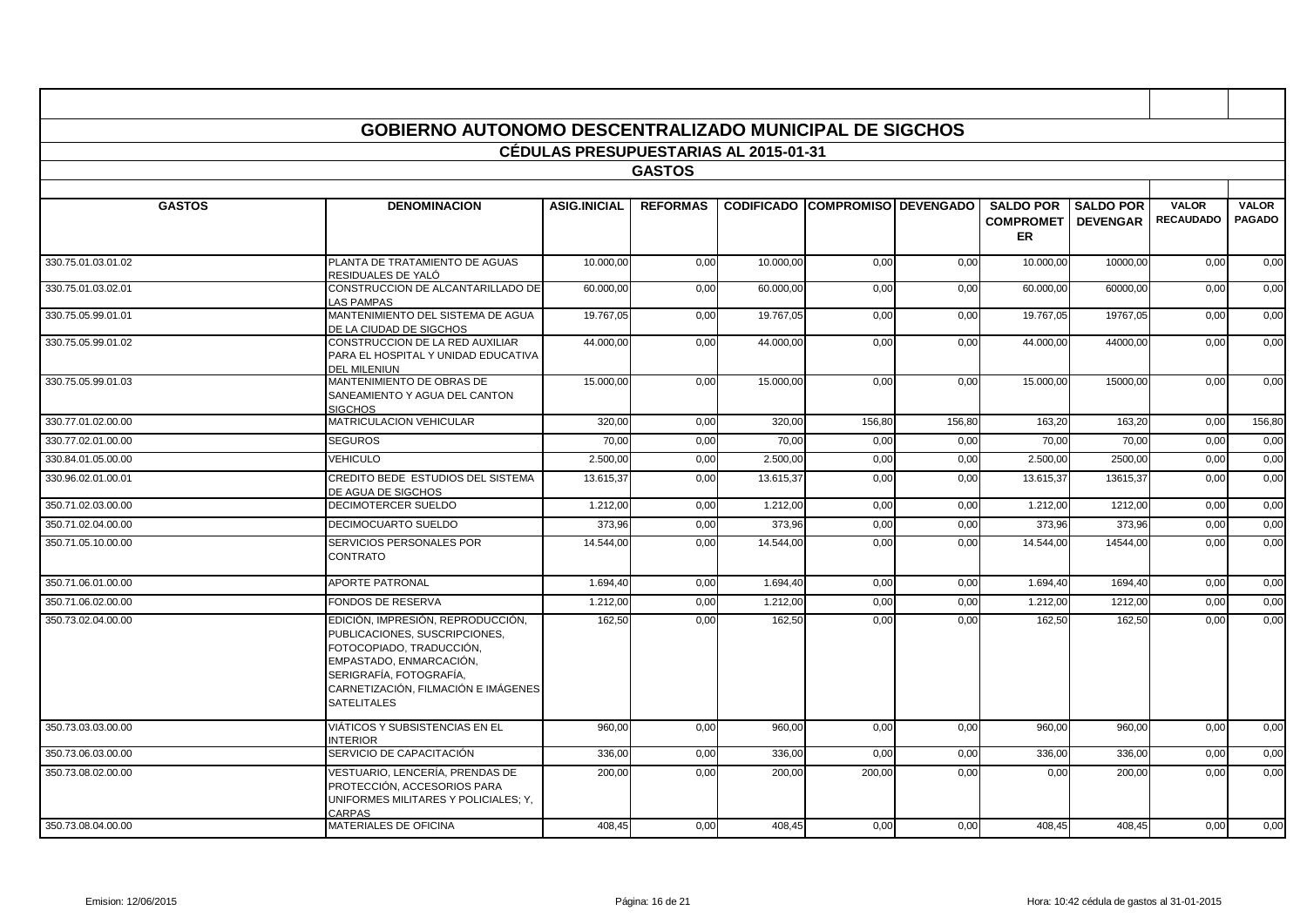|                    | <b>GOBIERNO AUTONOMO DESCENTRALIZADO MUNICIPAL DE SIGCHOS</b>                                                                                                          |                                       |                 |            |                                        |           |                                                   |                                     |                                  |                               |
|--------------------|------------------------------------------------------------------------------------------------------------------------------------------------------------------------|---------------------------------------|-----------------|------------|----------------------------------------|-----------|---------------------------------------------------|-------------------------------------|----------------------------------|-------------------------------|
|                    |                                                                                                                                                                        | CÉDULAS PRESUPUESTARIAS AL 2015-01-31 |                 |            |                                        |           |                                                   |                                     |                                  |                               |
|                    |                                                                                                                                                                        |                                       | <b>GASTOS</b>   |            |                                        |           |                                                   |                                     |                                  |                               |
|                    |                                                                                                                                                                        |                                       |                 |            |                                        |           |                                                   |                                     |                                  |                               |
| <b>GASTOS</b>      | <b>DENOMINACION</b>                                                                                                                                                    | <b>ASIG.INICIAL</b>                   | <b>REFORMAS</b> |            | <b>CODIFICADO COMPROMISO DEVENGADO</b> |           | <b>SALDO POR</b><br><b>COMPROMET</b><br><b>ER</b> | <b>SALDO POR</b><br><b>DEVENGAR</b> | <b>VALOR</b><br><b>RECAUDADO</b> | <b>VALOR</b><br><b>PAGADO</b> |
| 350.73.08.11.00.00 | INSUMOS, BIENES, MATERIALES Y<br>SUMINISTROS PARA LA CONSTRUCCIÓN,<br>ELÉCTRICOS, PLOMERÍA, CARPINTERÍA,<br>SEÑALIZACIÓN VIAL. NAVEGACIÓN Y<br><b>CONTRA INCENDIOS</b> | 20.000,00                             | 0,00            | 20.000,00  | 0,00                                   | 0,00      | 20.000,00                                         | 20000,00                            | 0,00                             | 0,00                          |
| 350.84.01.03.00.00 | MOBILIARIOS (BIENES DE LARGA<br>DURACIÓN)                                                                                                                              | 700,00                                | 0,00            | 700,00     | 0,00                                   | 0,00      | 700,00                                            | 700,00                              | 0,00                             | 0,00                          |
| 350.84.01.07.00.00 | <b>EQUIPOS, SISTEMAS Y PAQUETES</b><br>INFORMÁTICOS                                                                                                                    | 1.800,00                              | 0,00            | 1.800,00   | 0,00                                   | 0,00      | $\overline{1.800,00}$                             | 1800,00                             | 0,00                             | 0,00                          |
| 360.56.02.01.00.02 | PRESTAMO BDE MUROS ESTABILIZACION<br>TOACAZO-SIGCHOS                                                                                                                   | 15.027,48                             | 0,00            | 15.027,48  | 1.565,02                               | 1.565,02  | 13.462,46                                         | 13462,46                            | 0,00                             | 1565,02                       |
| 360.56.02.01.00.03 | PAGO INTERESES PRESTAMO MERCADO<br>24 DE MAYO                                                                                                                          | 44.611,17                             | 0.00            | 44.611.17  | 4.371,61                               | 4.371,61  | 40.239,56                                         | 40239,56                            | 0,00                             | 4371.61                       |
| 360.71.01.05.00.00 | REMUNERACIONES UNIFICADAS                                                                                                                                              | 55.944,00                             | 0,00            | 55.944,00  | 4.662,00                               | 4.662,00  | 51.282,00                                         | 51282,00                            | 0,00                             | 4662,00                       |
| 360.71.01.06.00.00 | <b>SALARIOS UNIFICADAS</b>                                                                                                                                             | 285.948,00                            | 0,00            | 285.948,00 | 21.862,00                              | 21.862,00 | 264.086,00                                        | 264086,00                           | 0,00                             | 18281,22                      |
| 360.71.02.03.00.00 | DÉCIMO TERCER SUELDO                                                                                                                                                   | 31.522,42                             | 0,00            | 31.522,42  | 0,00                                   | 0,00      | 31.522,42                                         | 31522,42                            | 0,00                             | 0,00                          |
| 360.71.02.04.00.00 | DÉCIMO CUARTO SUELDO                                                                                                                                                   | 17.982,86                             | 0,00            | 17.982,86  | 0,00                                   | 0,00      | 17.982,86                                         | 17982,86                            | 0,00                             | 0,00                          |
| 360.71.03.04.00.00 | COMPENSACIÓN POR TRANSPORTE                                                                                                                                            | 4.329,60                              | 0,00            | 4.329,60   | 223,80                                 | 223,80    | 4.105,80                                          | 4105,80                             | 0,00                             | 0,00                          |
| 360.71.03.06.00.00 | COMPENSACIÓN POR ALIMENTACIÓN                                                                                                                                          | 27.060,00                             | 0,00            | 27.060,00  | 1.305,50                               | 1.305,50  | 25.754,50                                         | 25754,50                            | 0,00                             | 0,00                          |
| 360.71.04.01.00.00 | POR CARGAS FAMILIARES                                                                                                                                                  | 4.556,76                              | 0,00            | 4.556,76   | 195,85                                 | 195,85    | 4.360,9                                           | 4360,9                              | 0,00                             | 0,00                          |
| 360.71.04.08.00.00 | POR ANTIGÜEDAD                                                                                                                                                         | 3.451.68                              | 0,00            | 3.451.68   | 211,67                                 | 211,67    | 3.240,01                                          | 3240.01                             | 0,00                             | 0,00                          |
| 360.71.05.07.00.00 | <b>HONORARIOS</b>                                                                                                                                                      | 1.000,00                              | 0,00            | 1.000,00   | 0,00                                   | 0,00      | 1.000,00                                          | 1000,00                             | 0,00                             | 0,00                          |
| 360.71.05.10.00.00 | SERVICIOS PERSONALES POR<br>CONTRATO                                                                                                                                   | 34.152,00                             | 0,00            | 34.152,00  | 780,87                                 | 780,87    | 33.371,13                                         | 33371,13                            | 0,00                             | 0,00                          |
| 360.71.05.12.00.00 | SUBROGACIÓN                                                                                                                                                            | 2.226,00                              | 0,00            | 2.226,00   | 0,00                                   | 0,00      | 2.226,00                                          | 2226,00                             | 0,00                             | 0,00                          |
| 360.71.05.13.00.00 | <b>ENCARGOS</b>                                                                                                                                                        | 2.226,00                              | 0,00            | 2.226,00   | 0,00                                   | 0,00      | 2.226,00                                          | 2226,00                             | 0,00                             | 0,00                          |
| 360.71.06.01.00.00 | <b>APORTE PATRONAL</b>                                                                                                                                                 | 45.498.29                             | 0,00            | 45.498.29  | 3.690,26                               | 3.690,26  | 41.808,03                                         | 41808.03                            | 0,00                             | 3690,26                       |
| 360.71.06.02.00.00 | FONDOS DE RERERVA                                                                                                                                                      | 31.522,42                             | 0,00            | 31.522,42  | 2.206,35                               | 2.206,35  | 29.316,07                                         | 29316,07                            | 0,00                             | 0,00                          |
| 360.71.07.04.00.00 | COMPENSACIÓN POR DESAHUCIO                                                                                                                                             | 980,0                                 | 0,00            | 980,00     | 0,00                                   | 0,00      | 980,0                                             | 980,00                              | 0,00                             | 0,00                          |
| 360.71.07.07.00.00 | COMPENSACIÓN POR VACACIONES                                                                                                                                            | 2.226,00                              | 0,00            | 2.226,00   | 0,00                                   | 0,00      | 2.226,00                                          | 2226,00                             | 0,00                             | 0,00                          |
| 360.73.02.04.00.00 | <b>IMPRESION, REPRODUCCION Y</b><br><b>PUBLICACIONES</b>                                                                                                               | 631,25                                | 0,00            | 631,25     | 0,00                                   | 0,00      | 631,25                                            | 631,25                              | 0,00                             | 0,00                          |
| 360.73.03.03.00.00 | VIATICOS Y SUBSISTENCIAS EN EL<br><b>INTERIOR</b>                                                                                                                      | 4.800,00                              | 0,00            | 4.800,00   | 40,00                                  | 40,00     | 4.760,00                                          | 4760,00                             | 0,00                             | 40,00                         |
| 360.73.04.04.00.00 | MANTEN, Y REPARAC, DE MAQUINARIAS<br>Y EQUIPOS                                                                                                                         | 90.000,00                             | 0,00            | 90.000,00  | 8.208,96                               | 3.424,96  | 81.791.04                                         | 86575,04                            | 0,00                             | 3301,43                       |
| 360.73.04.05.00.00 | MANTEN. Y REPARAC. DE VEHÍCULOS                                                                                                                                        | 40.000,00                             | 0,00            | 40.000,00  | 1.583,50                               | 0,00      | 38.416,50                                         | 40000,00                            | 0,00                             | 0,00                          |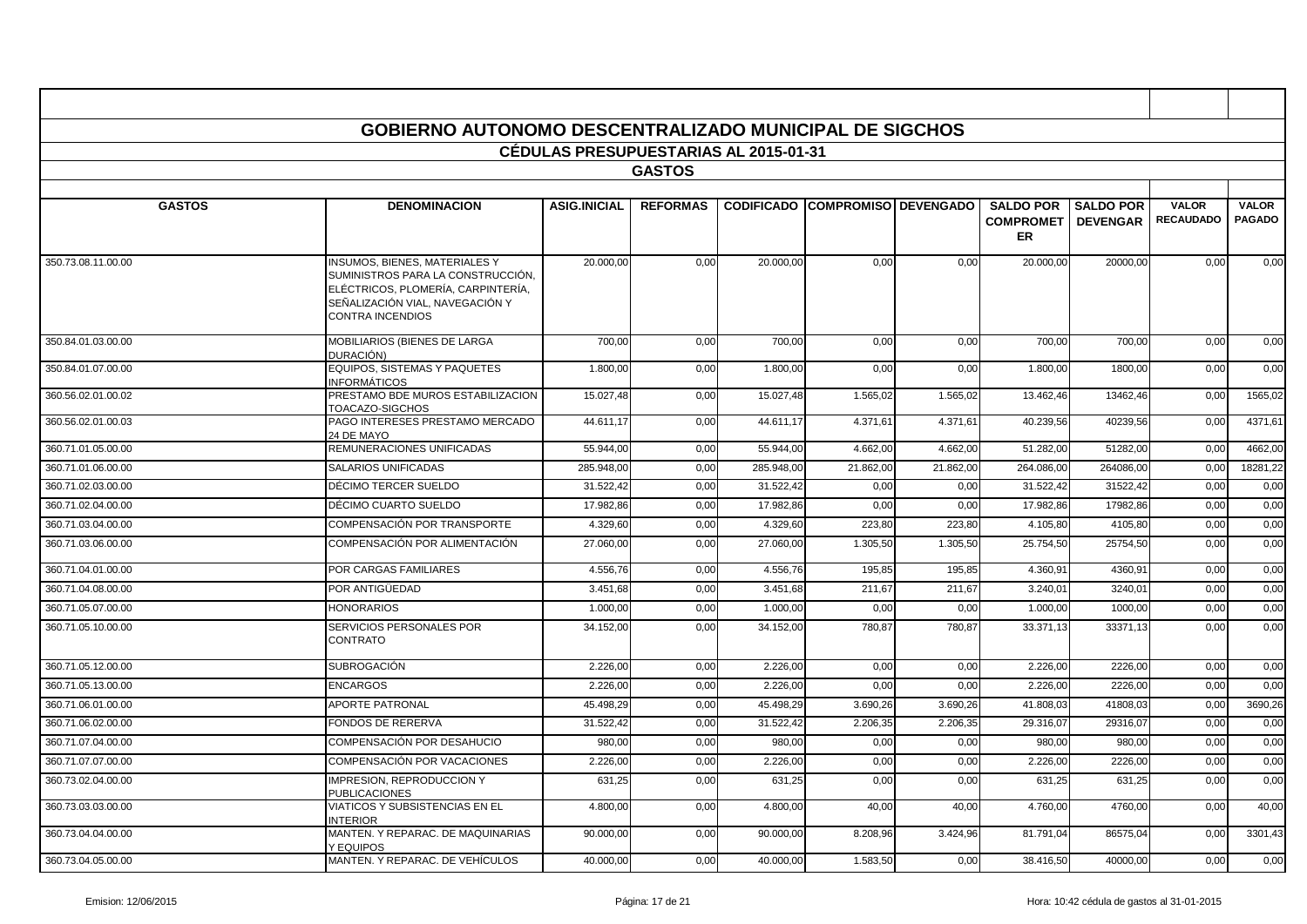|                    | <b>GOBIERNO AUTONOMO DESCENTRALIZADO MUNICIPAL DE SIGCHOS</b>                              | <b>CÉDULAS PRESUPUESTARIAS AL 2015-01-31</b> |                 |            |                                 |          |                                                       |                  |                                  |                               |
|--------------------|--------------------------------------------------------------------------------------------|----------------------------------------------|-----------------|------------|---------------------------------|----------|-------------------------------------------------------|------------------|----------------------------------|-------------------------------|
|                    |                                                                                            |                                              | <b>GASTOS</b>   |            |                                 |          |                                                       |                  |                                  |                               |
|                    |                                                                                            |                                              |                 |            |                                 |          |                                                       |                  |                                  |                               |
| <b>GASTOS</b>      | <b>DENOMINACION</b>                                                                        | <b>ASIG.INICIAL</b>                          | <b>REFORMAS</b> |            | CODIFICADO COMPROMISO DEVENGADO |          | <b>SALDO POR</b><br><b>COMPROMET   DEVENGAR</b><br>ER | <b>SALDO POR</b> | <b>VALOR</b><br><b>RECAUDADO</b> | <b>VALOR</b><br><b>PAGADO</b> |
| 360.73.06.03.00.00 | SERVICIO DE CAPACITACION                                                                   | 6.172,00                                     | 0,00            | 6.172,00   | 0,00                            | 0,00     | 6.172,00                                              | 6172,00          | 0,00                             | 0,00                          |
| 360.73.06.04.00.00 | FISCALIZACION DE LA OBRA<br>CONSTRUCCION DEL MERCADO 24 DE<br>MAYO DE LA CIUDAD DE SIGCHOS | 41.549,01                                    | 0.00            | 41.549,01  | 0,00                            | 0,00     | 41.549,01                                             | 41549,01         | 0,00                             | 0,00                          |
| 360.73.08.02.00.00 | VESTUARIO LINCERIA Y PRENDAS DE<br><b>PROTECCION</b>                                       | 8.129,00                                     | 0,00            | 8.129,00   | 8.129,00                        | 0,00     | 0,00                                                  | 8129,00          | 0,00                             | 0,00                          |
| 360.73.08.03.00.00 | <b>COMBUSTIBLES Y LUBRICANTES</b>                                                          | 217.389.47                                   | 0.00            | 217.389.47 | 9.161.54                        | 4.361.54 | 208.227.93                                            | 213027.93        | 0,00                             | 0,00                          |
| 360.73.08.04.00.00 | MATERIALES DE OFICINA                                                                      | 2.130.75                                     | 0.00            | 2.130,75   | 0,00                            | 0,00     | 2.130,75                                              | 2130.75          | 0.00                             | 0,00                          |
| 360.73.08.06.00.00 | <b>HERRAMIENTAS</b>                                                                        | 1.174,00                                     | 0,00            | 1.174,00   | 0,00                            | 0,00     | 1.174,00                                              | 1174,00          | 0,00                             | 0,00                          |
| 360.73.08.07.00.00 | MATERIALES DE IMPRESIÓN. FOTOG<br>REPRODUC. Y PUBLICACIONES                                | 3.118.52                                     | 0.00            | 3.118,52   | 0,00                            | 0.00     | 3.118.52                                              | 3118,52          | 0,00                             | 0.00                          |
| 360.73.08.13.00.00 | REPUESTOS Y ACCESORIOS                                                                     | 200.000,00                                   | 0,00            | 200.000,00 | 3.598,38                        | 3.598.38 | 196.401,62                                            | 196401.62        | 0,00                             | 3598,38                       |
| 360.75.01.04.01.01 | ADOQUINADO CALLES DEL CANTON<br>(ARRASTRE 2013)                                            | 30.000,00                                    | 0,00            | 30.000,00  | 0,00                            | 0,00     | 30.000,00                                             | 30000,00         | 0,00                             | 0,00                          |
| 360.75.01.04.01.03 | CONSTRUCCION DE MONUMENTO A SAN<br>MIGUEL (ARRASTRE 2013)                                  | 10.000.00                                    | 0.00            | 10.000.00  | 0,00                            | 0.00     | 10.000.00                                             | 10000.00         | 0.00                             | 0.00                          |
| 360.75.01.04.01.05 | CONSTRUCCION DE ACERAS Y<br><b>BORDILLOS EN SIGCHOS</b>                                    | 20.000,00                                    | 0,00            | 20.000,00  | 0,00                            | 0,00     | 20.000,00                                             | 20000,00         | 0,00                             | 0,00                          |
| 360.75.01.04.01.06 | CONST. CANCHA DE USO MULTIPLE DE<br>QUINTIGUSIG                                            | 5.500,00                                     | 0,00            | 5.500,00   | 0,00                            | 0,00     | 5.500,00                                              | 5500,00          | 0,00                             | 0,00                          |
| 360.75.01.04.01.08 | CONSTRUCCION DEL PARQUE DE LA<br><b>FAMILIA</b>                                            | 281.168,41                                   | 0,00            | 281.168,41 | 281.168,41                      | 0,00     | 0,00                                                  | 281168,41        | 0,00                             | 0,00                          |
| 360.75.01.04.01.10 | CONSTRUCCION DEL BUSTO SR.GALO<br><b>TROYA</b>                                             | 5.000,00                                     | 0,00            | 5.000,00   | 5.000,00                        | 0,00     | 0,00                                                  | 5000,00          | 0,00                             | 0,00                          |
| 360.75.01.04.01.11 | REGENERACION CALLE 14 DE<br><b>NOVIEMBRE</b>                                               | 332.638,45                                   | 0,00            | 332.638,45 | 318.580,34                      | 0,00     | 14.058,11                                             | 332638,45        | 0,00                             | 0,00                          |
| 360.75.01.04.01.12 | ADOQUINADO DE LA PLAZA DE<br><b>GUASUMBINI ALTO</b>                                        | 6.720.00                                     | 0,00            | 6.720,00   | 0,00                            | 0,00     | 6.720,00                                              | 6720.00          | 0,00                             | 0.00                          |
| 360.75.01.04.02.01 | CONSTRUCCION DE ADOQUINADO Y<br>ACERAS EN LAS CALLES DE GUAYAMA<br>SAN PEDRO               | 50.000.00                                    | 0.00            | 50.000,00  | 0,00                            | 0.00     | 50.000,00                                             | 50000.00         | 0.00                             | 0.00                          |
| 360.75.01.04.02.02 | CONSTRUCCION CANCHA USO MULTIPLE<br>EN CHINALO BAJO                                        | 17.459,04                                    | 0,00            | 17.459,04  | 17.459,04                       | 0,00     | 0,00                                                  | 17459,04         | 0,00                             | 0,00                          |
| 360.75.01.04.02.03 | ADOQUINADO DE CHASUALO                                                                     | 24.640.00                                    | 0,00            | 24.640.00  | 0,00                            | 0,00     | 24.640,00                                             | 24640.00         | 0,00                             | 0,00                          |
| 360.75.01.04.02.04 | ADOQUINADO PLAZA Y MERCADO DE<br><b>SARAHUASI</b>                                          | 20.000,00                                    | 0,00            | 20.000,00  | 0,00                            | 0,00     | 20.000,00                                             | 20000,00         | 0,00                             | 0,00                          |
| 360.75.01.04.02.05 | ADOQUINADO PLAZA GUARUMAL<br><b>CHUGCHILAN</b>                                             | 20.000,00                                    | 0,00            | 20.000,00  | 0,00                            | 0,00     | 20.000,00                                             | 20000,00         | 0,00                             | 0,00                          |
| 360.75.01.04.02.06 | ADOQUINADO PLAZA GALAPAGOS DE<br>CHUGCHILAN                                                | 20,000.00                                    | 0.00            | 20,000,00  | 0,00                            | 0,00     | 20.000,00                                             | 20000.00         | 0,00                             | 0.00                          |
| 360.75.01.04.02.07 | ADOQUINADO PATIO DE CONDORUCTO                                                             | 20.000,00                                    | 0,00            | 20.000,00  | 0,00                            | 0,00     | 20.000,00                                             | 20000,00         | 0,00                             | 0,00                          |
| 360.75.01.04.02.08 | ADOQUINADO PATIO DE TUNDUTO                                                                | 20.000,00                                    | 0,00            | 20.000,00  | 0,00                            | 0,00     | 20.000,00                                             | 20000,00         | 0,00                             | 0,00                          |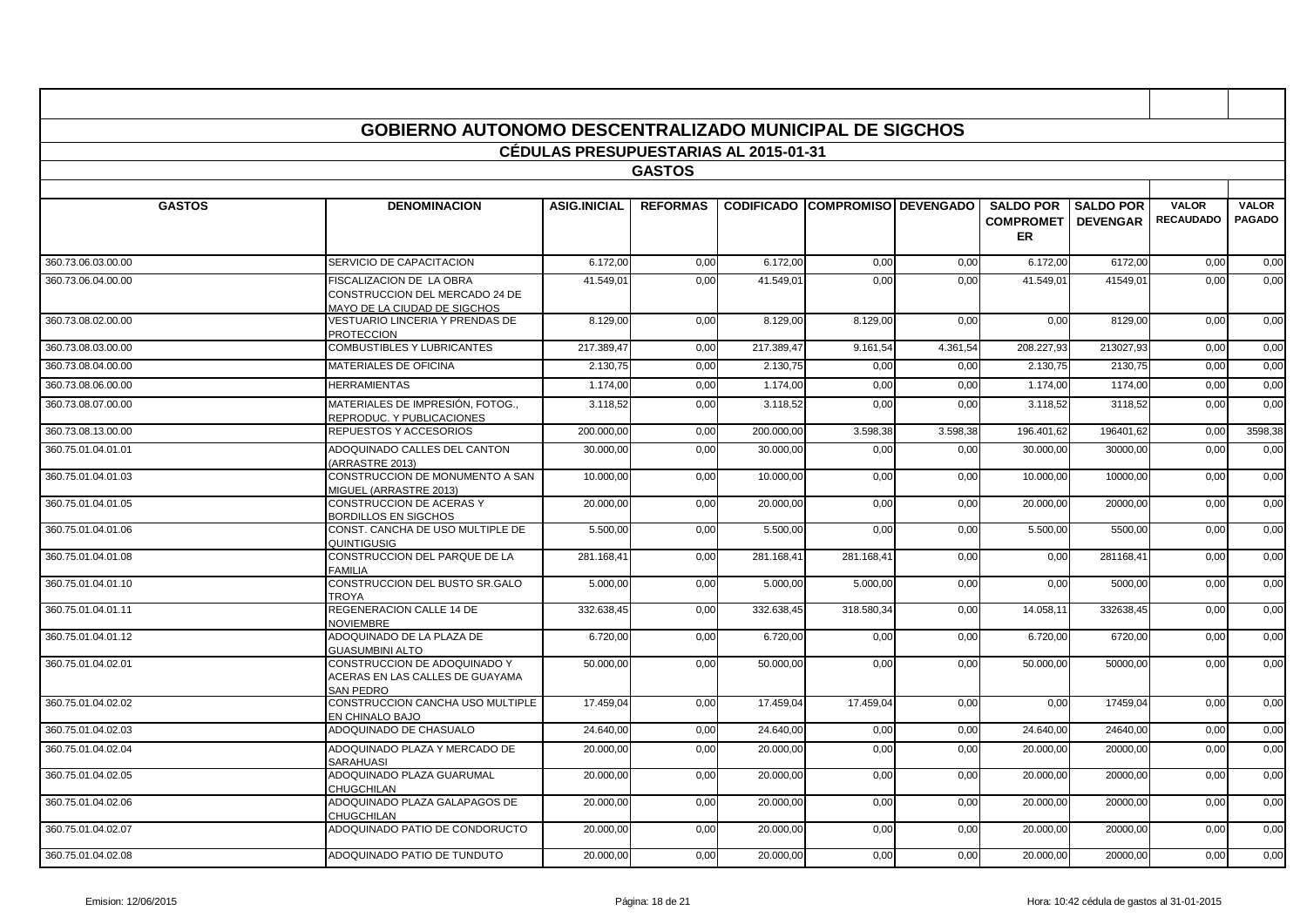|                    | <b>GOBIERNO AUTONOMO DESCENTRALIZADO MUNICIPAL DE SIGCHOS</b>                            |                                              |                 |              |                                        |          |                                                 |                  |                                  |                               |
|--------------------|------------------------------------------------------------------------------------------|----------------------------------------------|-----------------|--------------|----------------------------------------|----------|-------------------------------------------------|------------------|----------------------------------|-------------------------------|
|                    |                                                                                          | <b>CEDULAS PRESUPUESTARIAS AL 2015-01-31</b> |                 |              |                                        |          |                                                 |                  |                                  |                               |
|                    |                                                                                          |                                              | <b>GASTOS</b>   |              |                                        |          |                                                 |                  |                                  |                               |
| <b>GASTOS</b>      | <b>DENOMINACION</b>                                                                      | <b>ASIG.INICIAL</b>                          | <b>REFORMAS</b> |              | <b>CODIFICADO COMPROMISO DEVENGADO</b> |          | <b>SALDO POR</b><br><b>COMPROMET   DEVENGAR</b> | <b>SALDO POR</b> | <b>VALOR</b><br><b>RECAUDADO</b> | <b>VALOR</b><br><b>PAGADO</b> |
|                    |                                                                                          |                                              |                 |              |                                        |          | ER                                              |                  |                                  |                               |
| 360.75.01.04.02.09 | CERRAMIENTO Y ADOQUINADO DE<br><b>SHINACUNGA</b>                                         | 20.000.00                                    | 0,00            | 20.000.00    | 0,00                                   | 0,00     | 20.000,00                                       | 20000.00         | 0,00                             | 0.00                          |
| 360.75.01.04.03.02 | CONSTRUCCION ADOQUINADOS CALLES<br><b>SN LA PROVINCIA</b>                                | 6.334,53                                     | 0,00            | 6.334,53     | 0,00                                   | 0,00     | 6.334,53                                        | 6334,53          | 0,00                             | 0,00                          |
| 360.75.01.04.03.03 | ADOQUINADO EN COMUNIDAD<br><b>GUANTUALO</b>                                              | 20.000,00                                    | 0,00            | 20.000,00    | 0,00                                   | 0,00     | 20.000,00                                       | 20000,00         | 0,00                             | 0,00                          |
| 360.75.01.04.03.04 | CONSTRUCCION CANCHA DE USO<br>MULTIPLE LA PROVINCIA                                      | 18,000.00                                    | 0,00            | 18.000,00    | 0,00                                   | 0,00     | 18.000,00                                       | 18000.00         | 0,00                             | 0,00                          |
| 360.75.01.04.05.01 | ACERAS, BORDILLOS Y ADOQUINADO VIA<br>DE ACCESO A PALO QUEMADO                           | 50.000,00                                    | 0,00            | 50.000,00    | 0,00                                   | 0,00     | 50.000,00                                       | 50000,00         | 0,00                             | 0,00                          |
| 360.75.01.05.01.01 | CONSTRUCCION DE PASOS DE AGUA EN<br><b>EL CANTON</b>                                     | 10.000,00                                    | 0,00            | 10.000,00    | 7.000,00                               | 0,00     | 3.000,00                                        | 10000,00         | 0,00                             | 0,00                          |
| 360.75.01.07.01.01 | ADECUACION CEMENTERIO DE SICHOS<br>(ARRASTRE 2014)                                       | 50.000,00                                    | 0,00            | 50.000,00    | 0,00                                   | 0,00     | 50.000,00                                       | 50000,00         | 0,00                             | 0,00                          |
| 360.75.01.07.01.04 | ADECUACIONES EN PLAZA DE ANIMALES<br>DE SIGCHOS (ARRASTRE 2014)                          | 223.926,56                                   | 0,00            | 223.926.56   | 223.926,56                             | 0,00     | 0,00                                            | 223926.56        | 0,00                             | 0,00                          |
| 360.75.01.07.01.13 | CONSTRUCCION DE MERCADO 24 DE<br>MAYO DE LA CIUDAD DE SIGCHOS                            | 1.430.467,35                                 | 0,00            | 1.430.467,35 | 0,00                                   | 0,00     | 1.430.467,35                                    | 1430467,35       | 0,00                             | 0,00                          |
| 360.75.01.07.01.15 | READECUACION Y MANTENIMIENTO DEL<br>PALACIO MUNICIPAL                                    | 70.000,00                                    | 0,00            | 70.000,00    | 0,00                                   | 0,00     | 70.000,00                                       | 70000,00         | 0,00                             | 0,00                          |
| 360.75.01.07.01.17 | CONSTRUCCION DEL ASILO DE<br><b>ANCIANOS</b>                                             | 358.400,00                                   | 0,00            | 358.400,00   | 351.752,69                             | 0,00     | 6.647,31                                        | 358400,00        | 0,00                             | 0,00                          |
| 360.75.01.07.01.18 | CONSTRUCCION DE TALLERES DEL<br><b>GADMS</b>                                             | 78.000,00                                    | 0,00            | 78.000,00    | 77.956,13                              | 0,00     | 43,87                                           | 78000,00         | 0,00                             | 0,00                          |
| 360.75.01.07.01.20 | CONSTRUCCIÓN DE BATERIAS<br>SANITARIAS EN EL PARQUE CENTRAL DE<br>LA PARROQUIA SIGCHOS   | 16.800,00                                    | 0,00            | 16.800,00    | 0,00                                   | 0,00     | 16.800,00                                       | 16800,00         | 0,00                             | 0.00                          |
| 360.75.01.07.02.01 | CONSTRUCCION DEL SALON DE USO<br>MULTILPE DE CHASUALO                                    | 60.000,00                                    | 0,00            | 60.000,00    | 0,00                                   | 0,00     | 60.000,00                                       | 60000,00         | 0,00                             | 0,00                          |
| 360.75.01.07.02.12 | CONSTRUCCION DE BATERIAS<br>SANITARIAS COMUNIDAD GUAYAMA SAN<br>PEDRO                    | 13.440,00                                    | 0,00            | 13.440,00    | 13.439,38                              | 0,00     | 0,62                                            | 13440,00         | 0,00                             | 0,00                          |
| 360.75.01.07.02.13 | CAMBIO DE TECHO DE CASA COMUNAL<br><b>GUAYAMA</b>                                        | 10.080,00                                    | 0,00            | 10.080,00    | 0,00                                   | 0,00     | 10.080,00                                       | 10080,00         | 0,00                             | 0,00                          |
| 360.75.01.07.03.01 | CUBIERTA CANCHA DEL SALADO                                                               | 96.000,00                                    | 0,00            | 96.000,00    | 0,00                                   | 0,00     | 96.000,00                                       | 96000,00         | 0,00                             | 0,00                          |
| 360.75.01.07.05.01 | <b>CONSTRUCCION DE BATERIAS</b><br>SANITARIAS SANTA ROSA                                 | 13.440,00                                    | 0,00            | 13.440,00    | 0,00                                   | 0,00     | 13.440,00                                       | 13440.00         | 0,00                             | 0.00                          |
| 360.75.01.07.05.05 | CONSTRUCCION DE BATERIAS<br>SANITARIAS CENTRO PARROQUIAL PALO<br>QUEMADO (ARRASTRE 2014) | 13.440,00                                    | 0,00            | 13.440,00    | 13.439,38                              | 0,00     | 0,62                                            | 13440,00         | 0,00                             | 0,00                          |
| 360.77.01.02.00.00 | MATRICULACION VEHICULAR                                                                  | 1.600,00                                     | 0,00            | 1.600,00     | 1.324,00                               | 1.324,00 | 276,00                                          | 276,00           | 0,00                             | 1324,00                       |
| 360.77.02.01.00.00 | ADQ. POLIZA DE SUGUROS                                                                   | 1.400,00                                     | 0,00            | 1.400.00     | 0,00                                   | 0,00     | 1.400,00                                        | 1400,00          | 0,00                             | 0,00                          |
| 360.78.01.08.00.02 | APORTE CONVENIO FOICH-GADMS-<br><b>GADPCH</b>                                            | 14.000,00                                    | 0,00            | 14.000,00    | 0,00                                   | 0,00     | 14.000.00                                       | 14000,00         | 0,00                             | 0,00                          |

 $\blacksquare$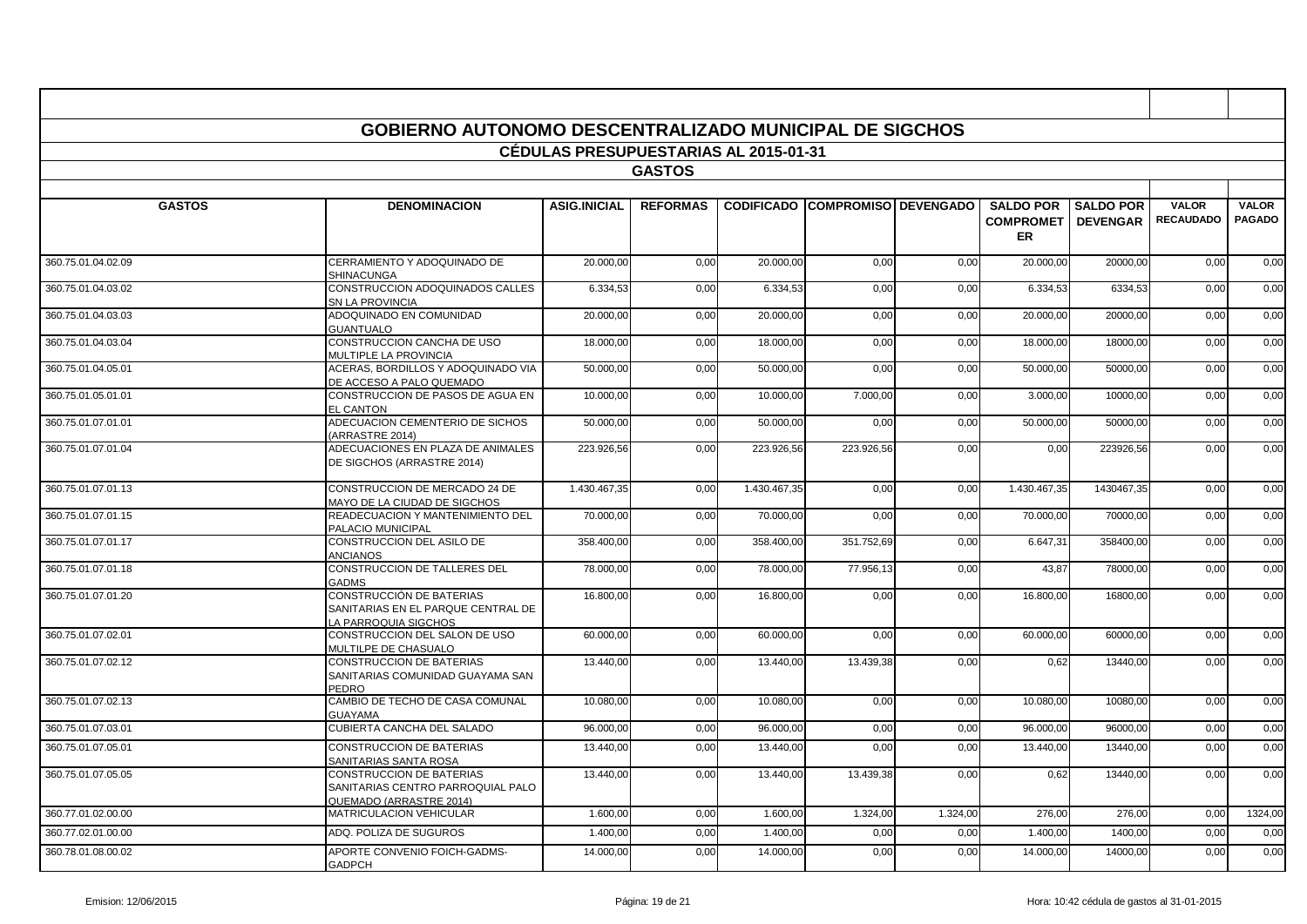|                    | <b>GOBIERNO AUTONOMO DESCENTRALIZADO MUNICIPAL DE SIGCHOS</b>                                                                                                                                                     |                                              |                 |            |                                        |          |                                                                         |           |                                  |                               |
|--------------------|-------------------------------------------------------------------------------------------------------------------------------------------------------------------------------------------------------------------|----------------------------------------------|-----------------|------------|----------------------------------------|----------|-------------------------------------------------------------------------|-----------|----------------------------------|-------------------------------|
|                    |                                                                                                                                                                                                                   | <b>CÉDULAS PRESUPUESTARIAS AL 2015-01-31</b> | <b>GASTOS</b>   |            |                                        |          |                                                                         |           |                                  |                               |
|                    |                                                                                                                                                                                                                   |                                              |                 |            |                                        |          |                                                                         |           |                                  |                               |
| <b>GASTOS</b>      | <b>DENOMINACION</b>                                                                                                                                                                                               | <b>ASIG.INICIAL</b>                          | <b>REFORMAS</b> |            | <b>CODIFICADO COMPROMISO DEVENGADO</b> |          | <b>SALDO POR ISALDO POR</b><br><b>COMPROMET   DEVENGAR</b><br><b>ER</b> |           | <b>VALOR</b><br><b>RECAUDADO</b> | <b>VALOR</b><br><b>PAGADO</b> |
| 360.84.01.03.00.00 | <b>MOBILIARIO</b>                                                                                                                                                                                                 | 1.920.00                                     | 0,00            | 1.920.00   | 0,00                                   | 0,00     | 1.920.00                                                                | 1920.00   | 0,00                             | 0,00                          |
| 360.84.01.04.00.00 | <b>MAQUINARIA Y EQUIPOS</b>                                                                                                                                                                                       | 102.220.00                                   | 0,00            | 102.220.00 | 0,00                                   | 0,00     | 102.220.00                                                              | 102220.00 | 0,00                             | 0.00                          |
| 360.84.01.06.00.00 | <b>HERRAMIENTAS</b>                                                                                                                                                                                               | 343,50                                       | 0,00            | 343,50     | 0,00                                   | 0,00     | 343,50                                                                  | 343,50    | 0,00                             | 0,00                          |
| 360.84.01.07.00.00 | <b>EQUIPOS SISTEMAS Y PAQUETES</b><br><b>INFORMÁTICOS</b>                                                                                                                                                         | 3.750,00                                     | 0,00            | 3.750,00   | 0,00                                   | 0,00     | 3.750,00                                                                | 3750,00   | 0,00                             | 0,00                          |
| 360.84.03.01.00.00 | TERRENO ASILO DE ANCIANOS                                                                                                                                                                                         | 20.000.00                                    | 0,00            | 20.000,00  | 0,00                                   | 0,00     | 20.000,00                                                               | 20000,00  | 0,00                             | 0,00                          |
| 360.84.03.01.00.01 | TERRENO MONUMENTO A SAN MIGUEL                                                                                                                                                                                    | 5.000,00                                     | 0,00            | 5.000,00   | 0,00                                   | 0,00     | 5.000,00                                                                | 5000,00   | 0,00                             | 0.00                          |
| 360.96.02.01.00.02 | PRESTAMO BDE MUROS ESTABILIZACION<br>TOACASO-SIGCHOS (ARRASTRE 2013)                                                                                                                                              | 112.741,14                                   | 0,00            | 112.741,14 | 9.082,36                               | 9.082,36 | 103.658,78                                                              | 103658,78 | 0,00                             | 9082,36                       |
| 360.96.02.01.00.03 | PAGO CAPITAL CREDITO CONST.<br>MERCADO 24 DE MAYO                                                                                                                                                                 | 71.857,76                                    | 0,00            | 71.857,76  | 0,00                                   | 0,00     | 71.857,76                                                               | 71857,76  | 0,00                             | 0,00                          |
| 370.71.01.05.00.00 | REMUNERACIONES UNIFICADAS                                                                                                                                                                                         | 30.552,00                                    | 0,00            | 30.552,00  | 2.546,00                               | 2.546,00 | 28.006,00                                                               | 28006,00  | 0,00                             | 0,00                          |
| 370.71.02.03.00.00 | <b>DECIMOTERCER SUELDO</b>                                                                                                                                                                                        | 3.970,2'                                     | 0,00            | 3.970.21   | 0,00                                   | 0,00     | 3.970,21                                                                | 3970,21   | 0,00                             | 0,00                          |
| 370.71.02.04.00.00 | DECIMOCUARTO SUELDO                                                                                                                                                                                               | 779,08                                       | 0,00            | 779,08     | 0,00                                   | 0,00     | 779,08                                                                  | 779,08    | 0,00                             | 0,00                          |
| 370.71.05.10.00.00 | SERVICIOS PERSONALES POR<br><b>CONTRATO</b>                                                                                                                                                                       | 14.544.00                                    | 0,00            | 14.544.00  | 1.050,40                               | 1.050,40 | 13.493,60                                                               | 13493.60  | 0,00                             | 0.00                          |
| 370.71.05.12.00.00 | <b>SUBROGACIÓN</b>                                                                                                                                                                                                | 2.546,00                                     | 0,00            | 2.546,00   | 0,00                                   | 0,00     | 2.546,00                                                                | 2546,00   | 0,00                             | 0,00                          |
| 370.71.05.13.00.00 | <b>ENCARGOS</b>                                                                                                                                                                                                   | 2.546,00                                     | 0,00            | 2.546,00   | 0,00                                   | 0,00     | 2.546,00                                                                | 2546,00   | 0,00                             | 0,00                          |
| 370.71.06.01.00.00 | <b>APORTE PATRONAL</b>                                                                                                                                                                                            | 5.550,33                                     | 0,00            | 5.550,33   | 437,81                                 | 437,81   | 5.112.52                                                                | 5112.52   | 0,00                             | 0,00                          |
| 370.71.06.02.00.00 | <b>FONDO DE RESERVA</b>                                                                                                                                                                                           | 3.970,2'                                     | 0,00            | 3.970,21   | 0,00                                   | 0,00     | 3.970,21                                                                | 3970.21   | 0,00                             | 0,00                          |
| 370.71.07.07.00.00 | COMPENSACIÓN POR VACACIONES                                                                                                                                                                                       | 2.546,00                                     | 0,00            | 2.546,00   | 0,00                                   | 0,00     | 2.546,00                                                                | 2546,00   | 0,00                             | 0,00                          |
| 370.73.02.04.00.00 | EDICIÓN, IMPRESIÓN, REPRODUCCIÓN,<br>PUBLICACIONES, SUSCRIPCIONES,<br>FOTOCOPIADO, TRADUCCIÓN,<br>EMPASTADO, ENMARCACIÓN,<br>SERIGRAFÍA, FOTOGRAFÍA,<br>CARNETIZACIÓN, FILMACIÓN E IMÁGENES<br><b>SATELITALES</b> | 25,00                                        | 0.00            | 25,00      | 0,00                                   | 0.00     | 25,00                                                                   | 25.00     | 0,00                             | 0.00                          |
| 370.73.03.03.00.00 | VIÁTICOS Y SUBSISTENCIAS EN EL<br><b>INTERIOR</b>                                                                                                                                                                 | 1.200,00                                     | 0,00            | 1.200,00   | 40,00                                  | 0,00     | 1.160,00                                                                | 1200,00   | 0,00                             | 0,00                          |
| 370.73.06.03.00.00 | SERVICIO DE CAPACITACIÓN                                                                                                                                                                                          | 672,00                                       | 0,00            | 672.00     | 0,00                                   | 0,00     | 672,00                                                                  | 672,00    | 0,00                             | 0,00                          |
| 370.73.08.02.00.00 | VESTUARIO, LENCERÍA, PRENDAS DE<br>PROTECCIÓN, ACCESORIOS PARA<br>UNIFORMES MILITARES Y POLICIALES: Y.<br>CARPAS                                                                                                  | 200,00                                       | 0,00            | 200,00     | 200,00                                 | 0,00     | 0,00                                                                    | 200,00    | 0,00                             | 0,00                          |
| 370.73.08.04.00.00 | MATERIALES DE OFICINA                                                                                                                                                                                             | 261,40                                       | 0,00            | 261,40     | 0,00                                   | 0,00     | 261,40                                                                  | 261,40    | 0,00                             | 0,00                          |